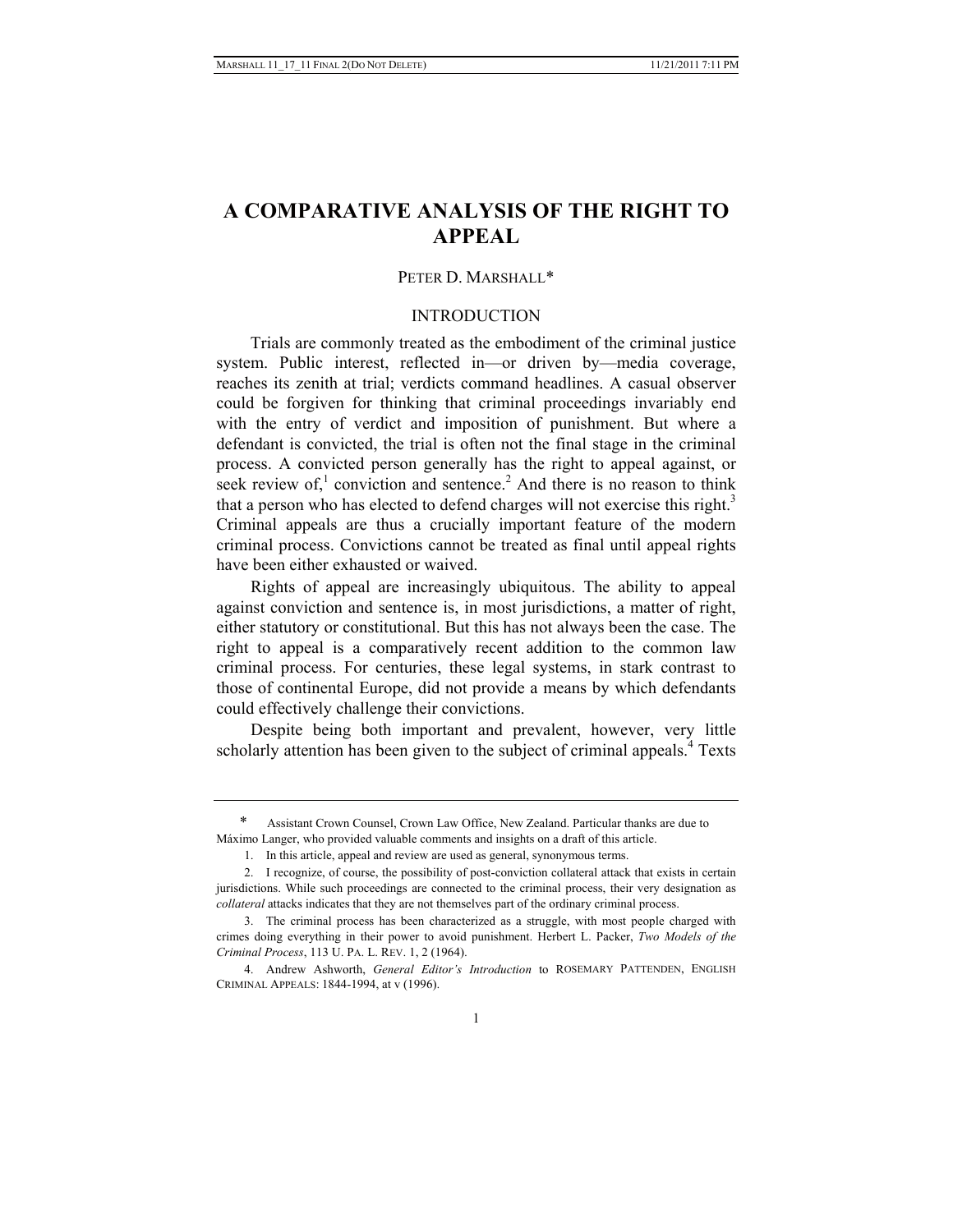on domestic criminal procedure often deal with appeals almost as an afterthought. Comparative studies are virtually non-existent.

This article applies a comparative lens to the modern right to appeal against conviction and sentence.<sup>5</sup> It argues first that, despite very different historical foundations and institutional structures, there has been considerable convergence in how criminal appeals are conceptualized in common law and European civil law jurisdictions. A number of explanations for this convergence are apparent, including the emergence of modern human rights law, changes in trial processes, and technological advances. Second, the article's focus turns to the substance of the right, particularly the scope of review. It goes on to argue that, although certain differences remain, the jurisdictions covered reveal the development of a shared understanding of the substance of the right. In particular, this article submits that the right to appeal is best understood as requiring a state to provide criminal defendants with the opportunity to access a fair process that permits adequate and effective review of one's conviction.

After setting out the functions of criminal appeals in Part I, Part II considers the origins of the right to appeal at common law and in continental Europe. Part III then explains the contrasting institutional frameworks within which appeals exist. In Part IV, the ways in which different jurisdictions, both national and multilateral, conceive of the right are surveyed. Potential reasons for the convergence in how the right to appeal is conceptualized are then discussed in Part V. Finally, Part VI addresses the extent of this convergence, and examines the substance of the modern right to appeal.

## I. THE FUNCTIONS OF CRIMINAL APPEALS

At the broadest level of generality, appeals are concerned with correcting error. Mechanisms for error correction are an important feature of developed legal systems: "Developed legal systems make provision for correcting error. Error—in the sense of good faith differences of opinion about finding the facts or about formulating or applying rules of law—is expected as a regular occurrence."<sup>6</sup> Error correction, as an overarching value, in turn serves a number of distinct functions.

 <sup>5.</sup> For convenience, this article will speak of the right to appeal against conviction as encompassing the ability also to challenge the sentence imposed. It is beyond the scope of this article to consider prosecutorial rights of appeal, which raise distinct issues.

 <sup>6.</sup> JOHN H. LANGBEIN, RENÉE LETTOW LERNER & BRUCE P. SMITH, HISTORY OF THE COMMON LAW: THE DEVELOPMENT OF ANGLO-AMERICAN LEGAL INSTITUTIONS 416 (2009).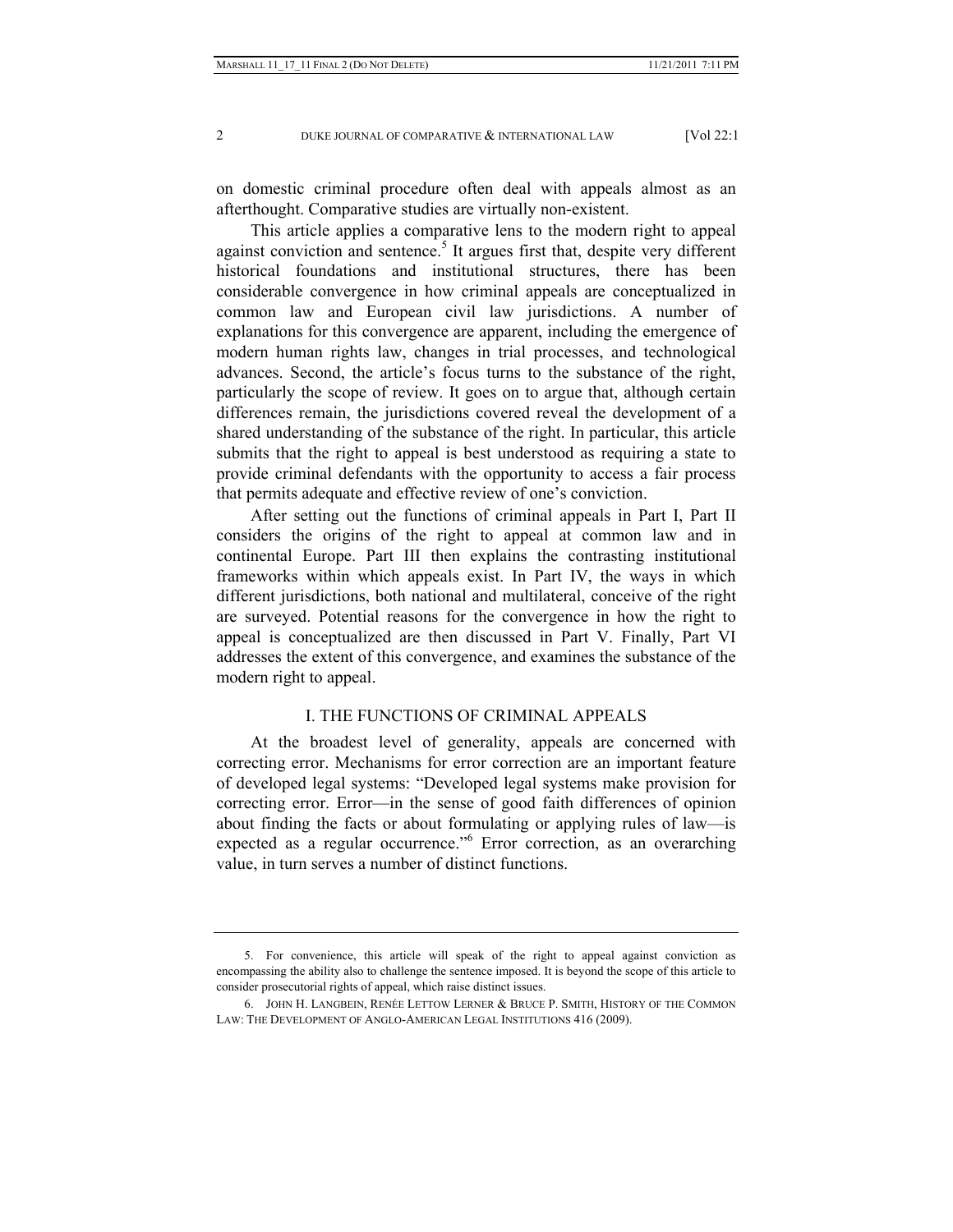The primary function of the modern right of appeal is to protect against miscarriages of justice. As will be seen, the driving force behind the establishment of this right in England was concern over the incidence of wrongful convictions. Miscarriages arise in at least two ways. First, an innocent defendant may be wrongly convicted. There are many possible reasons for such errors. The fact-finder may fail to assess the evidence properly; may be misled by irrelevant, prejudicial or fabricated evidence; or exculpatory evidence may not be produced at trial. Second, a defendant may not have received a fair trial for a myriad of potential reasons. Appeals provide a forum in which defendants may have these concerns addressed.

The prevention of miscarriages of justice is an individualized concern: appeals are crucial for ensuring that justice is done in each case. This function of appeals explains their inclusion in modern human rights instruments. Trechsel has argued that it is the only justification that is of any relevance to the individual.<sup>7</sup> Concerns over equality of treatment may, however, also be relevant: a criminal defendant has an expectation that he or she will be treated, both procedurally and substantively, in the same manner as any other defendant. Appellate courts have an important role to play in ensuring that equality of treatment.

A second function of criminal appeals is to maintain consistency in trial courts.<sup>8</sup> Appellate courts achieve this through two, linked mechanisms. Most obviously, the courts correct anomalous applications of the law in particular cases. Clarification and guidance are given, leading to greater consistency in the future application of the law. In addition, the very existence of the right renders appellate oversight likely, which in turn encourages consistency (and better decision-making) among trial judges, who know that their decisions may be subject to challenge.<sup>10</sup>

Third, appeals serve important institutional functions. They provide legitimacy to the criminal justice system as a whole. Public confidence in the administration of justice increases when miscarriages do not occur and when courts dispense criminal justice consistently and fairly.<sup>11</sup> More

 <sup>7.</sup> STEFAN TRECHSEL, HUMAN RIGHTS IN CRIMINAL PROCEEDINGS 362 (2005) ("[I]nternational human-rights law is not concerned with the uniform and correct application of national law . . . .").

 <sup>8.</sup> Lester B. Orfield, *The Right of Appeal in Criminal Cases*, 34 MICH. L. REV. 937, 938 (1936).

 <sup>9.</sup> A good example is sentencing guideline judgments, in which an appellate court sets out appropriate sentencing "bands" and the proper factors to be considered in placing an individual case within a band. *E.g.*, *R. v A.M. (CA27/2009)* [2010] NZCA 114 at para [6-16] William Young P & Ellen France J for the Court (N.Z.).

 <sup>10.</sup> Patrick David Hansen, *Stacking Appellate Dissents: Due Process in the Appellate Arena*, 18 VAL. U. L. REV. 141, 144 (1983); Nathan A. Smyth, *The Limitation of the Right of Appeal in Criminal Cases*, 17 HARV. L. REV. 317, 317 (1903).

 <sup>11.</sup> Hansen, *supra* note 10, at 144.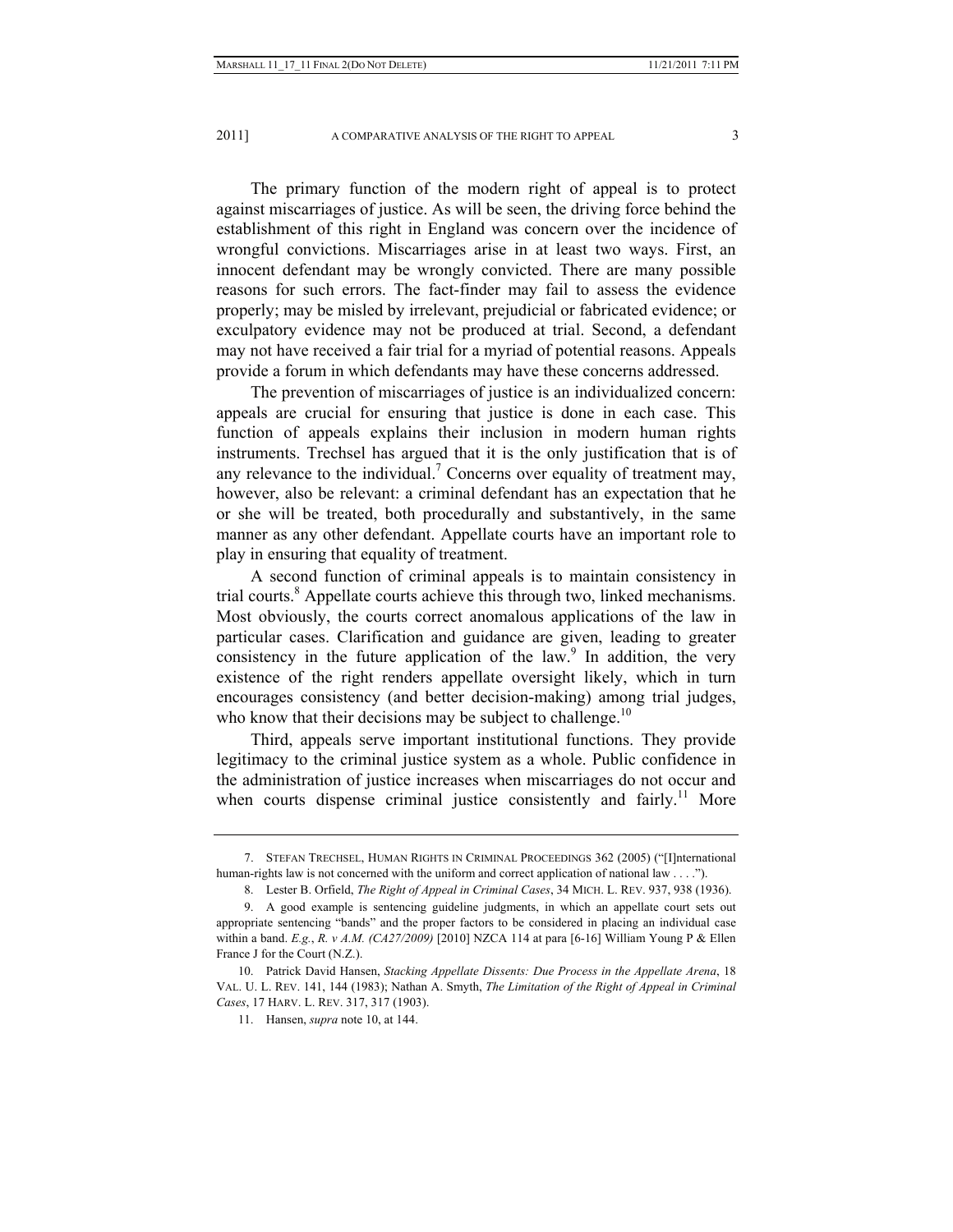basically, appeals are the primary way in which judges, as public officials subject to oversight, are held accountable for their performance.<sup>12</sup>

Finally, appeals allow questions of law to be settled.<sup>13</sup> They provide a forum for ensuring the proper interpretation, development and application of the criminal law. Appeals have been the context in which the content of defendants' rights, the proper application of rules of evidence, and the scope of substantive offenses and defenses have all been developed.

# II. THE HISTORY OF THE RIGHT TO APPEAL

Today, criminal appeals are a feature of both common law and civil law jurisdictions. However, this contemporary situation belies the very different streams of development that flowed in each system. In order to appreciate the extent to which modern appellate review in these systems has converged and the reasons for this phenomenon, it is necessary to trace the differing historical foundations of the right to appeal in the common law world and in the civil law systems of continental Europe.

# A. The Origins of the Right to Appeal in Common Law Jurisdictions

The criminal appeal, in the common law world, is of recent origin. In England, the United States, and Canada, the proposition that those convicted of crimes should have the right to challenge their convictions only took root around the turn of the twentieth century. In order to understand the place the criminal appeal now occupies in common law jurisdictions, this section focuses predominantly on its development in England, although some mention is made of the United States and Canada.

While criminal appeals were unknown to the common law for centuries, various archaic forms of review were available to defendants.<sup>14</sup> Some appreciation of these methods of control—and their flaws—provides crucial context for the eventual creation of a right to appeal.

The earliest methods of review directly targeted the jury itself. Indeed, Langbein has argued that a desire to control juries drove much of the common law's development.<sup>15</sup> During the medieval period, jury verdicts

 <sup>12.</sup> For further discussion, see Part III.

 <sup>13.</sup> Orfield, *supra* note 8, at 938-39; Hansen, *supra* note 10, at 146-49.

 <sup>14.</sup> Although certain differences existed between the English and American practices, these are not of sufficient importance to justify separate treatment. *See, e.g.,* Benjamin L. Berger, *Criminal Appeals as Jury Control: Anglo-Canadian Historical Perspectives on the Rise of Criminal Appeals*, 10 CAN. CRIM. L. REV. 1, 34 (2005) (observing that the new trial procedure was used far more extensively during the nineteenth century in the United States than in England).

 <sup>15.</sup> LANGBEIN ET AL., *supra* note 6, at ch. 7.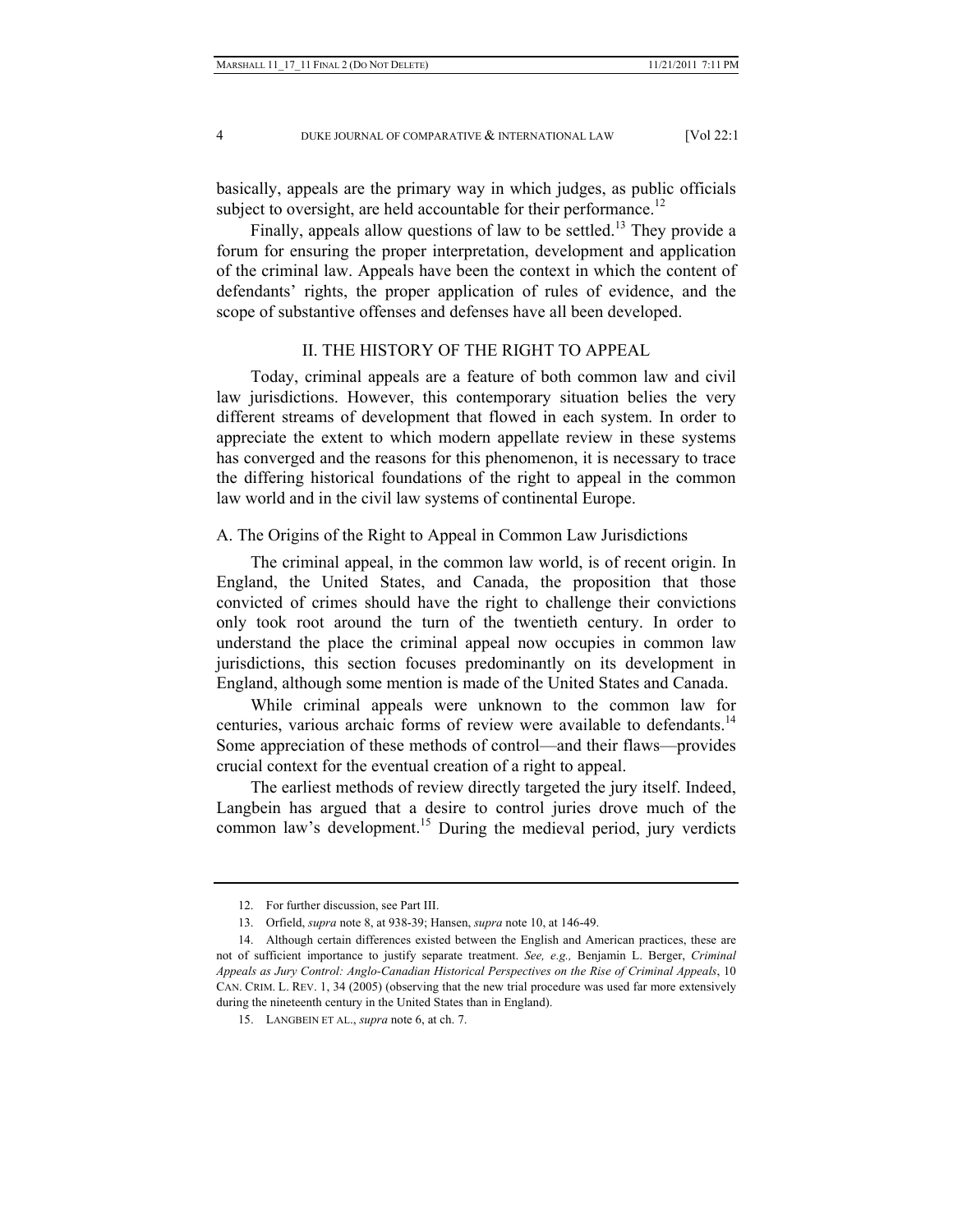could be quashed through a process known as attaint.<sup>16</sup> A second jury, with twice as many members, was empanelled to review the verdict.<sup>17</sup> If reversed, members of the original jury received "savage penalties."<sup>18</sup> This process was, however, not available to criminal defendants and was very rarely used in criminal cases.<sup>19</sup>

During the late fifteenth and sixteenth centuries, the practice of fining jurors became common. The Star Chamber, which was responsible for protecting against abuse of the legal system, $20$  regularly fined jurors for bringing in acquittals against the weight of the evidence.<sup>21</sup> The presumption seems to have been that such findings could only be the result of bribery or corruption.22 In *Bushell's Case*, following the abolition of the Star Chamber, the courts ended this practice.<sup>23</sup>

In the seventeenth century, the discretion to order a new trial—already well established for civil cases<sup>24</sup>—became available in certain criminal cases. The process for deciding whether to order a new trial permitted review on broad grounds, which included misdirection and that the verdict was against the evidence.<sup>25</sup> However, a new trial could only be sought in a very narrow range of cases.<sup>26</sup> Felonies were entirely excluded. And for misdemeanors, the process was restricted to the small number of cases heard *nisi prius*. 27

 19. LANGBEIN ET AL., *supra* note 6, at 418. Attaints were abolished in 1825. Orfield, *supra* note 18, at 328.

21. Orfield, *supra* note 18, at 328.

 22. LANGBEIN ET AL., *supra* note 6, at 421 (quoting from THOMAS A. GREEN, VERDICT ACCORDING TO CONSCIENCE 140-43 (1985)).

- 23. Bushell's Case, (1670) 124 Eng. Rep. 1006 (CP).
- 24. Berger, *supra* note 14, at 7-8.
- 25. *Id.* at 8.

 26. Orfield, *supra* note 18, at 328-29. *See also* Marc M. Arkin, *Rethinking the Constitutional Right to a Criminal Appeal*, 39 U.C.L.A. L. REV. 503, 532-33 (1991) (arguing that, in the United States, the motion for a new trial was closely analogous to the modern appeal).

 27. In civil cases, pleaded questions of fact could only be answered by local juries. But by the fourteenth century, all three common law courts, together with the Chancery department, sat in Westminster. The court in which the case was pleaded would therefore issue a writ to the local sheriff, ordering him to summon a jury and have them empanelled in Westminster. In practice, however, the

 <sup>16.</sup> *Id.* at 418.

 <sup>17.</sup> *Id.*

 <sup>18.</sup> They were accounted forever infamous; they forfeited all their chattels; their lands and tenements were seized; their wives and children were thrown out; their houses were razed; their trees were uprooted; their meadows were ploughed; and they were imprisoned. LANGBEIN ET AL., *supra* note 6, at 417 (quoting 3 WILLIAM BLACKSTONE, COMMENTARIES ON THE LAWS OF ENGLAND 402-404 (Oxford 1756-1757)). Jury members "lost their chattels, were jailed for at least a year, and were accounted infamous." Lester B. Orfield, *History of Criminal Appeal in England*, 1 MO. L. REV. 326, 327 (1936).

 <sup>20.</sup> LANGBEIN ET AL., *supra* note 6, at 420.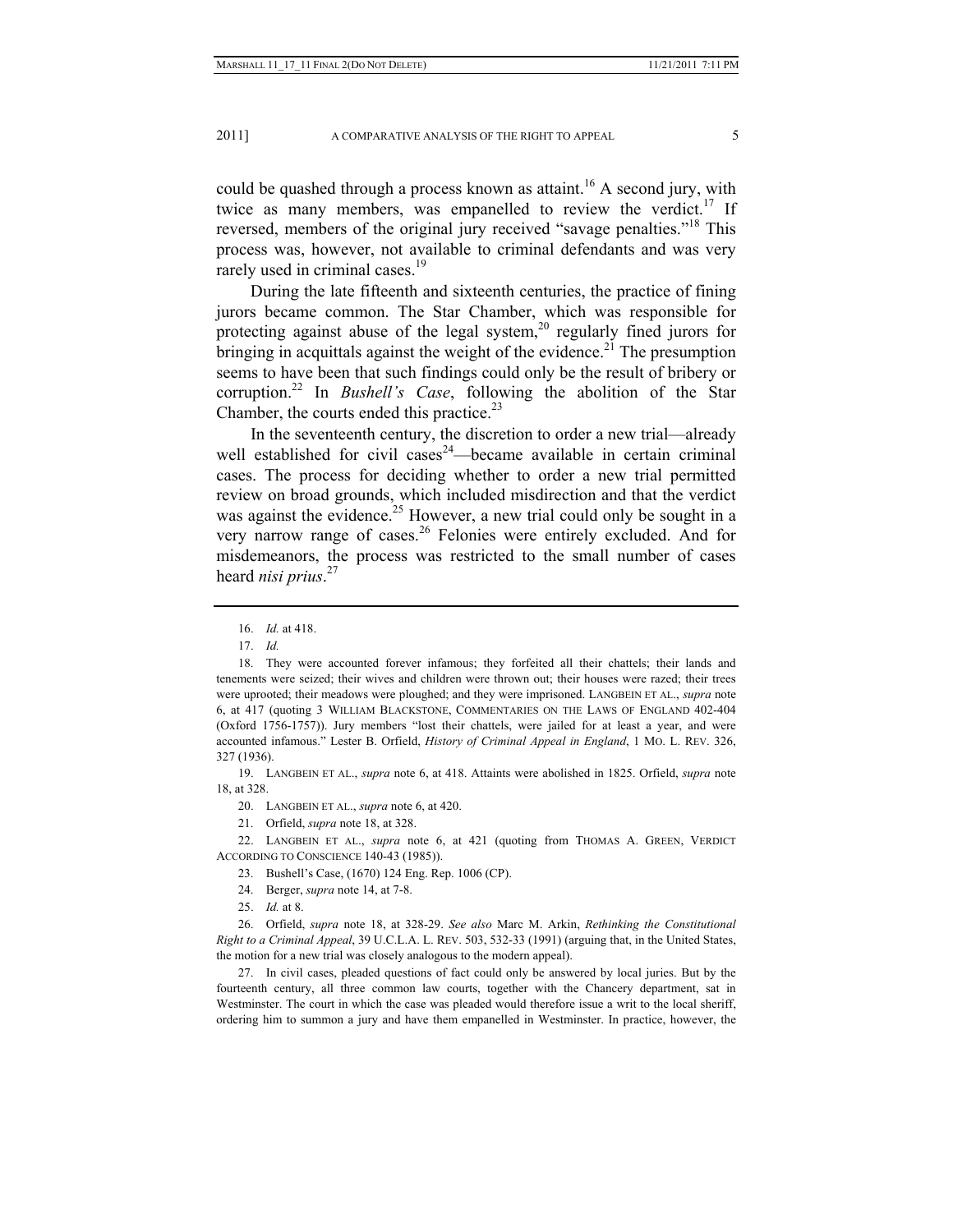The writ of error was a further, but "disappointingly impotent,"<sup>28</sup> method of review. It was the only means by which the record in a criminal case could be considered by a higher court after judgment.<sup>29</sup> The writ of error, a close relation of certiorari, issued from a superior court for the purpose of "reviewing and correcting the record of proceedings in an inferior court."<sup>30</sup> The greatest limitation was that review was restricted to errors appearing on the face of the trial record, a sparse collection of formalistic documents: the judge's commission, the indictment, the defendant's plea, the verdict and any entries made in the minute book.<sup>31</sup> Review was thus effectively restricted to procedural errors and errors in the indictment.<sup>32</sup> It was not possible to challenge evidentiary rulings, jury instructions, or the factual basis for conviction.<sup>33</sup> This is not to say that verdicts were inevitably upheld: in the United States, for example, courts sometimes adopted a very strict approach, overturning convictions for minor, technical errors on the record.<sup>34</sup> Nevertheless, as Stephen lamented, "the grossest errors of fact or of law [could] occur without being in any way brought upon the record" and were thus not capable of being challenged.<sup>35</sup>

The writ of error became all but obsolete in  $1848<sup>36</sup>$  with the establishment of the Court for Crown Cases Reserved.<sup>37</sup> This Court formalized an ancient custom that had developed whereby the judges of the superior courts met informally at the Serjeant's Inn to consider questions of

33. Orfield, *supra* note 18, at 333.

trial would be conducted locally in front of a circuit judge, who would then report the verdict back to the central court to enter judgment. LANGBEIN ET AL., *supra* note 6, at 122-23. A motion for a new trial was therefore only possible because "judgment was not formally given by the trial judge." Berger, *supra* note 24, at 8-9 (internal quotation omitted).

 <sup>28.</sup> Berger, *supra* note 24, at 6.

 <sup>29.</sup> Orfield, *supra* note 18, at 332.

 <sup>30.</sup> LANGBEIN ET AL., *supra* note 6, at 418-19.

 <sup>31.</sup> Orfield, *supra* note 18, at 332 (noting that the minute book was a private notebook that did not have to be kept).

 <sup>32.</sup> Berger, *supra* note 24, at 6-7.

 <sup>34.</sup> Arkin, *supra* note 26, at 528 ("[I]n one notorious North Carolina case from the early 1800s, the appeals court overturned the defendant's conviction because the indictment did not 'set forth the *length and the depth* of the mortal wounds.'") (quoting State v. Owen, 5 N.C. 307, 308, 1 Mur. 452, 453 (1810)).

 <sup>35.</sup> Berger, *supra* note 14, at 6 (quoting JAMES F. STEPHEN, A HISTORY OF THE CRIMINAL LAW OF ENGLAND 309 (London, Macmillan 1883)).

 <sup>36.</sup> Because the Court had the ability to hear cases that could be the subject of the writ, it was thereafter rarely used. PATTENDEN, *supra* note 4, at 9 and n.34 (citing M. FRIEDLAND, DOUBLE JEOPARDY 242 (1969)).

 <sup>37.</sup> *Id.* at 8-9.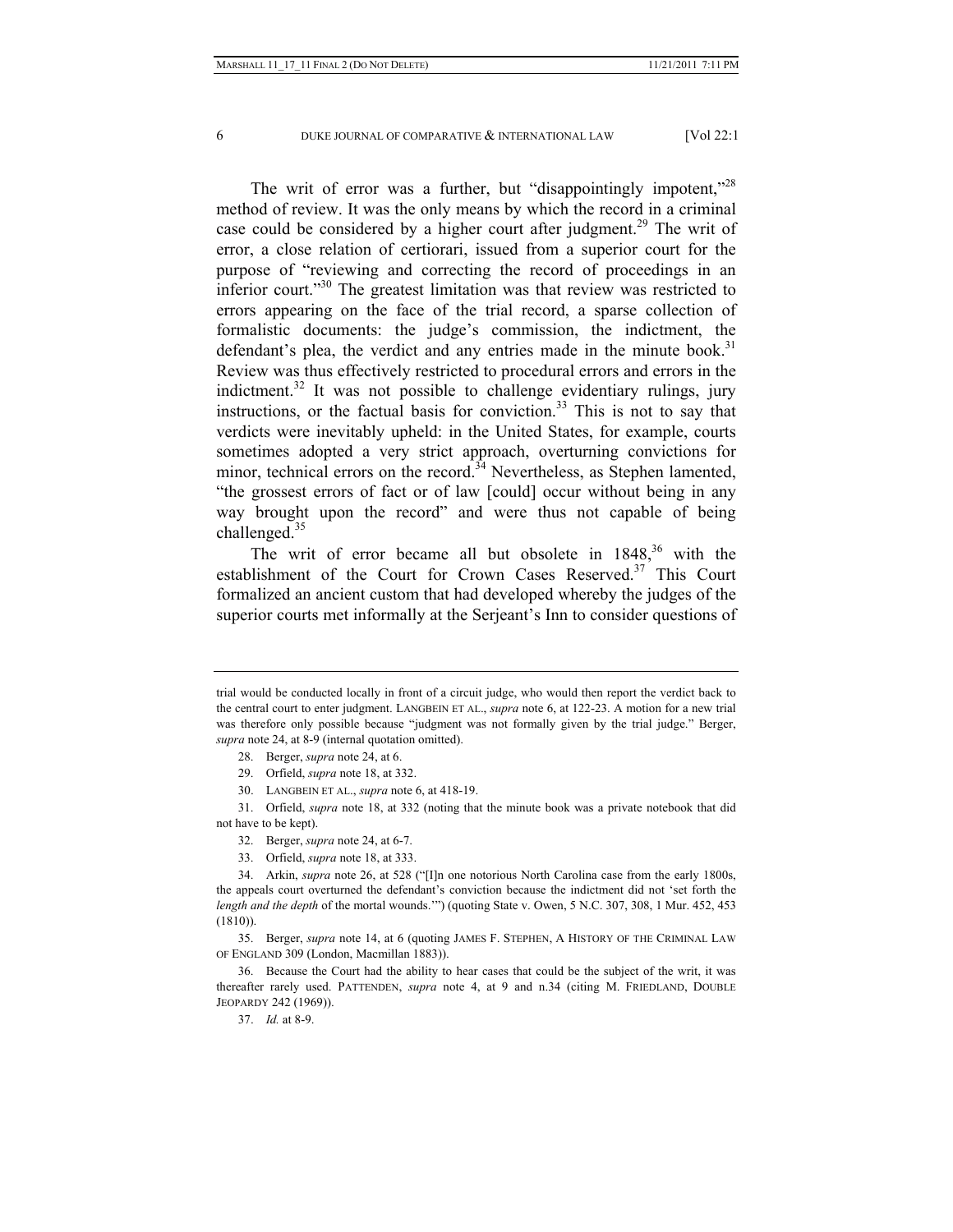law reserved by trial judges.<sup>38</sup> Because those judges were not sitting as a court, their decision was treated as that of the trial judge, and reasons were not required.<sup>39</sup> In contrast, the Court of Crown Cases Reserved sat in public and issued reasoned decisions. Recourse, however, remained at the discretion of the trial judge, who had to decide to state a case for the Court's opinion,<sup>40</sup> and review remained restricted to questions of law and could not encompass the reasonableness of the verdict.<sup>41</sup> Because of these limitations, the Court was sparingly used, $42$  averaging only eight cases per vear. $43$ 

During the second half of the nineteenth century, pressure began to build for a right to appeal in criminal cases. Between 1844 and 1906, thirtyone bills concerning appeals were introduced to Parliament, but only one, limited to appeals on questions of law, was enacted.<sup>44</sup> Calls for change came from a number of quarters. Jeremy Bentham, the influential English reformer, advocated extending the right to appeal to criminal cases as part of his mission to rationalize the common law.45 Members of the profession supported this proposal, but for different reasons. Their primary concern was that wrongful convictions were not rare occurrences. Bentham's rationale also appeared, with reformers frequently pointing out the absurdity of appeals being permitted in civil cases, where only money was at stake, but not in criminal cases, where life and liberty were in jeopardy.<sup>46</sup>

There was also significant opposition to a right of appeal. English judges were the most influential opponents.<sup>47</sup> The central pillar of their opposition was the assertion that wrongful convictions were extremely rare.<sup>48</sup> This empirical claim underpinned further arguments about the costs

- 44. PATTENDEN, *supra* note 4, at 6.
- 45. Berger, *supra* note 24, at 13.
- 46. *Id.* at 17-18.
- 47. PATTENDEN, *supra* note 4, at 22-25.

 48. Berger, *supra* note 24, at 24 (quoting Baron Park, who submitted that "the Cases in which the Innocent are improperly convicted [were] extremely rare").

 <sup>38.</sup> Orfield, *supra* note 18, at 335.

 <sup>39.</sup> *Id.*

 <sup>40.</sup> Indeed, because references were made by the trial judge himself, those most in need of correction were often the most reluctant to expose themselves to reversal. PATTENDEN, *supra* note 4, at 9.

 <sup>41.</sup> *See id.*; Orfield, *supra* note 18, at 336. In 1802, Congress established a similar procedure— "the certificate of division"—whereby the circuit court could certify questions to the Supreme Court, but only when they were unable to agree on a point of law. The practice fell into disuse because twojudge circuit courts became increasingly rare and the Supreme Court was strictly limited to considering the question of law that had been certified. Arkin, *supra* note 26, at 531.

 <sup>42.</sup> Berger, *supra* note 14, at 12.

 <sup>43.</sup> Orfield, *supra* note 18, at 336.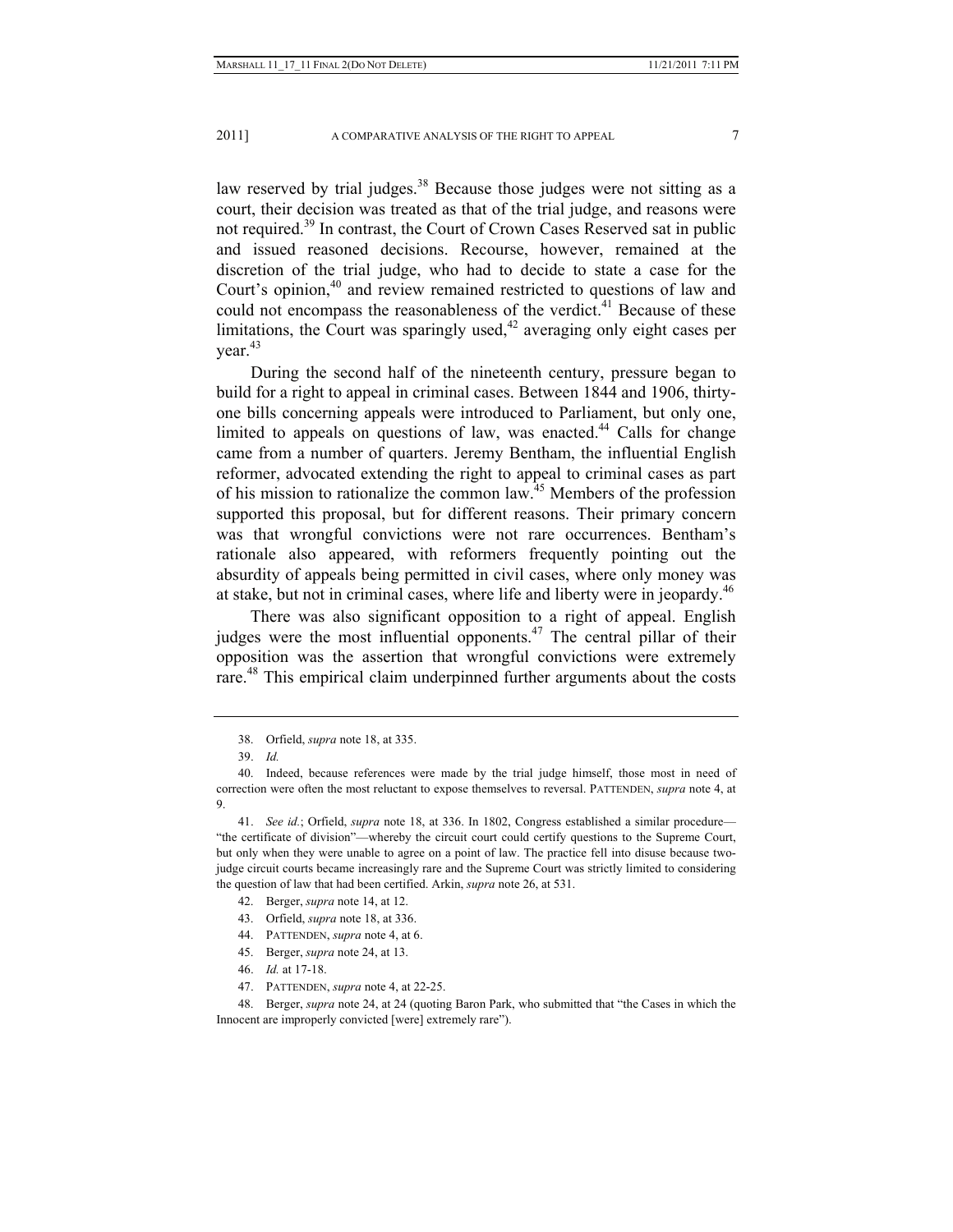and benefits of criminal appeals. A number of these arguments are discussed in more detail in Part II.B.

Around the turn of the twentieth century, the central pillar of the judicial opposition to a right of appeal was fractured by two notorious miscarriages of justice: the wrongful convictions of Adolf Beck and George Edalji.<sup>49</sup> In 1891, Beck was convicted of, and served seven years' penal servitude for, frauds committed by another man, Thomas Smith. At trial, the prosecution relied on the assertion that, fourteen years earlier, Beck had committed similar frauds. The trial judge prevented the defense from challenging this plank of the prosecution case, despite the reality that it was Smith who had been convicted of those crimes. The judge also refused to reserve this question of law for the Court for Crown Cases Reserved. While in prison, Beck unsuccessfully petitioned the Home Office sixteen times to reexamine the convictions, even presenting potentially exculpatory fresh evidence. Three years after being released, Beck was again wrongly convicted of Smith's frauds. His misfortune eventually ended when, prior to sentencing, Smith was arrested attempting to pawn a stolen ring and confessed to all of the crimes. Beck finally obtained pardons and compensation from the Government.<sup>50</sup>

A few years later, a second miscarriage of justice came to public prominence. In 1903, George Edalji, long a target of racial prejudice, was convicted, on the basis of anonymous letters, of disemboweling a horse. Despite substantial evidence suggesting his innocence, he served three years in prison. Pleas to the Home Office were unsuccessful, including a petition signed by 10,000 people. Public pressure, however, continued to swell. Sir Arthur Conan Doyle took up the case, publishing two long articles arguing for Edalji's innocence. Finally, in 1907, after a special inquiry and further pressure, Edalji was pardoned.<sup>51</sup>

The Beck and Edalji debacles, together with other controversial convictions, finally produced the necessary political support for a right of criminal appeal.<sup>52</sup> By this point in history, Pattenden observes, "[r]etrial by newspaper had become so prevalent that public confidence in the courts was being undermined."<sup>53</sup> An appeal on questions of fact was seen as urgently required. Petitions to the Home Office and ad hoc committees of inquiry had proved ineffective.<sup>54</sup>

54. *Id.*

 <sup>49.</sup> For full discussion of the Beck and Edalji cases, see PATTENDEN, *supra* note 4, at 28-30.

 <sup>50.</sup> *Id*.

 <sup>51.</sup> *Id*.

 <sup>52.</sup> *Id.* at 30-31.

 <sup>53.</sup> *Id.* at 31.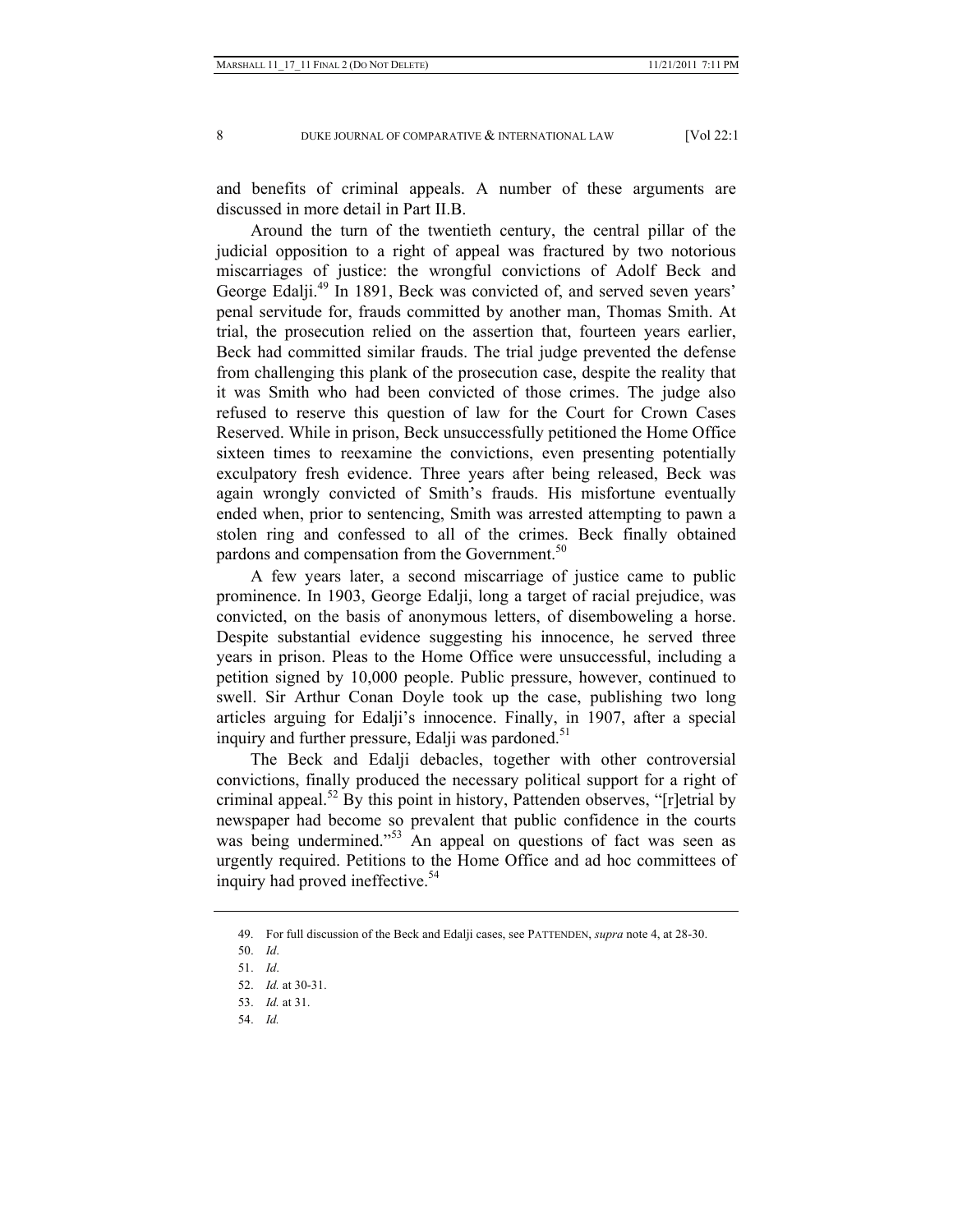In 1907, the Criminal Appeal Act was passed.<sup>55</sup> The Act established the Court of Criminal Appeal, which absorbed the jurisdiction of the Court for Crown Cases Reserved, and it abolished both writs of error and the High Court's power to grant new trials.<sup>56</sup> Unlike previous review mechanisms, appeals under the Act were broad in both scope and jurisdiction: appeals were available to all persons convicted on indictment, information or inquisition; review of one's conviction was permitted as of right on questions of law and with leave on questions of fact and mixed questions of law and fact; review was permitted, with leave, of the propriety of the sentence imposed; and, finally, trial judges retained the power to state cases for the opinion of the Court.<sup>57</sup>

Although a system of appellate review in Canada was enacted prior to that in England, it was heavily influenced by the debates on the issue that were taking place in the second half of the nineteenth century. The Criminal Code of 1892, which established "a system for broad means of appeal on questions of both law and fact," drew heavily from proposals submitted to the English Parliament by the Criminal Code Bill Commission in  $1879^{58}$ 

In the United States, as in England, a civil right of appeal existed long before a parallel criminal right. Indeed, the explicit grant of civil appellate jurisdiction in the Judiciary Act of 1789 was held to exclude review of criminal cases by implication.<sup>59</sup> It was not until 1879 that Congress permitted circuit courts to issue, on a discretionary basis, writs of error in criminal cases.<sup>60</sup> Then, in 1889 and 1891, Congress granted defendants convicted in a range of cases a right of direct appeal to the United States Supreme Court.<sup>61</sup> Resourcing concerns resulted in the transfer of this jurisdiction to the circuit courts, which, by 1911, possessed intermediate appellate jurisdiction for all federal criminal cases. $62$ 

 <sup>55.</sup> Criminal Appeal Act, 1907, 7 Edw. 7, c. 23, § 20(1) (Eng.).

 <sup>56.</sup> *Id.*

 <sup>57.</sup> CHARLES L. ATTENBOROUGH, PRINCIPLES OF THE CRIMINAL LAW 485-86, 493 (12th ed. 1912).

 <sup>58.</sup> *See* Berger, *supra* note 24, at 31-32.

 <sup>59.</sup> United States v. More, 7 U.S. (3 Cranch.) 159, 173-74 (1805).

 <sup>60.</sup> Francis A. Allen, *Griffin v. Illinois: Antecedents and Aftermath*, 25 U. CHI. L. REV. 151, 154 (1957). Allen does point out, however, that developments began somewhat earlier in the states. *Id. See also* Arkin, *supra* note 26, at 527-28.

 <sup>61.</sup> Arkin, *supra* note 26, at 523.

 <sup>62.</sup> *Id.* at 523-24.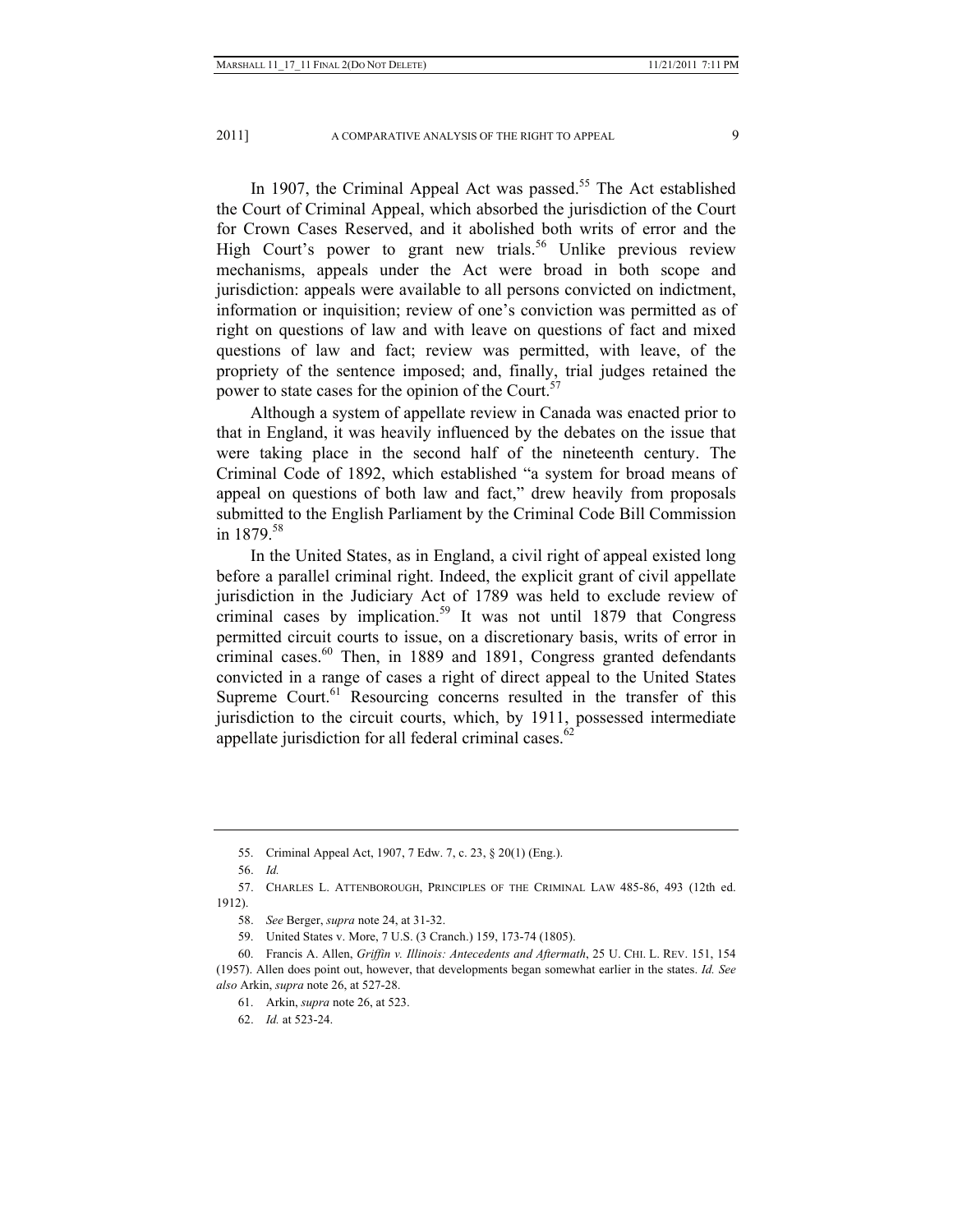## B. Opposition to a Right to Appeal in Common Law Jurisdictions

The development of a right to appeal in England was strongly contested. While the debate centered on the prevalence of wrongful convictions, many other reasons were deployed in response to calls for reform.<sup>63</sup> While these arguments did not ultimately hold sway, some of the concerns expressed remain relevant today.

A common argument was that appeals undermined finality in the criminal process. A final determination, it was asserted, must be made somewhere. The jury was regarded as the appropriate body to make such a determination:<sup>64</sup> juries hear the evidence and witnesses first-hand, and are therefore best positioned to arrive at the truth. Appellate courts, in contrast, are composed of "judges schooled more in abstract law than in human nature, studying not the living witnesses but printed records."<sup>65</sup> Traces of this objection lingered. Long after rights to appeal were firmly established in the United States, Chief Justice Burger bemoaned the harm done to the principle of finality by such appeals: "Few things have so plagued the administration of criminal justice, or contributed more to lowered public confidence in the courts, than the interminable appeals, the retrials, and the lack of finality."<sup>66</sup>

Sometimes linked with the finality argument was the misguided suggestion that jury trials were, in a sense, analogous to an appeal: a trial, so the reasoning went, only occurred after there had first been a preliminary hearing or grand jury indictment.<sup>67</sup> Neither of those procedures could, of course, be fairly characterized as even approaching the protections afforded by a trial.

Criminal appeals as of right were seen as producing a number of further costs. Most obviously, a system of appeals as of right is expensive to resource.<sup>68</sup> Additional appellate judges need to be appointed and support staff employed. Expensive changes are also necessary at the trial court level, particularly those associated with producing transcripts.

Delay was seen as a further significant cost. In the nineteenth century, when the criminal justice system operated at a break-neck speed, delay was

65. *Id.*

 <sup>63.</sup> Some of the arguments were patently absurd. PATTENDEN, *supra* note 4, at 22. Lord Denman, for example, attributed the support for a right of appeal to lawyers eager for another forum to show their skills and to criminals who desired to plead guilty to crimes that they did not commit in order to thumb their noses at the authorities. *Id.;* N. W. SIBLEY, CRIMINAL APPEAL AND EVIDENCE 19 n.2 (1908).

 <sup>64.</sup> Smyth, *supra* note 10, at 317-18.

 <sup>66.</sup> Evitts v. Lucey, 469 U.S. 387, 405-06 (1985) (Burger, C.J. dissenting).

 <sup>67.</sup> PATTENDEN, *supra* note 4, at 16; Orfield, *supra* note 8, at 944.

 <sup>68.</sup> SIBLEY, *supra* note 63, at 23.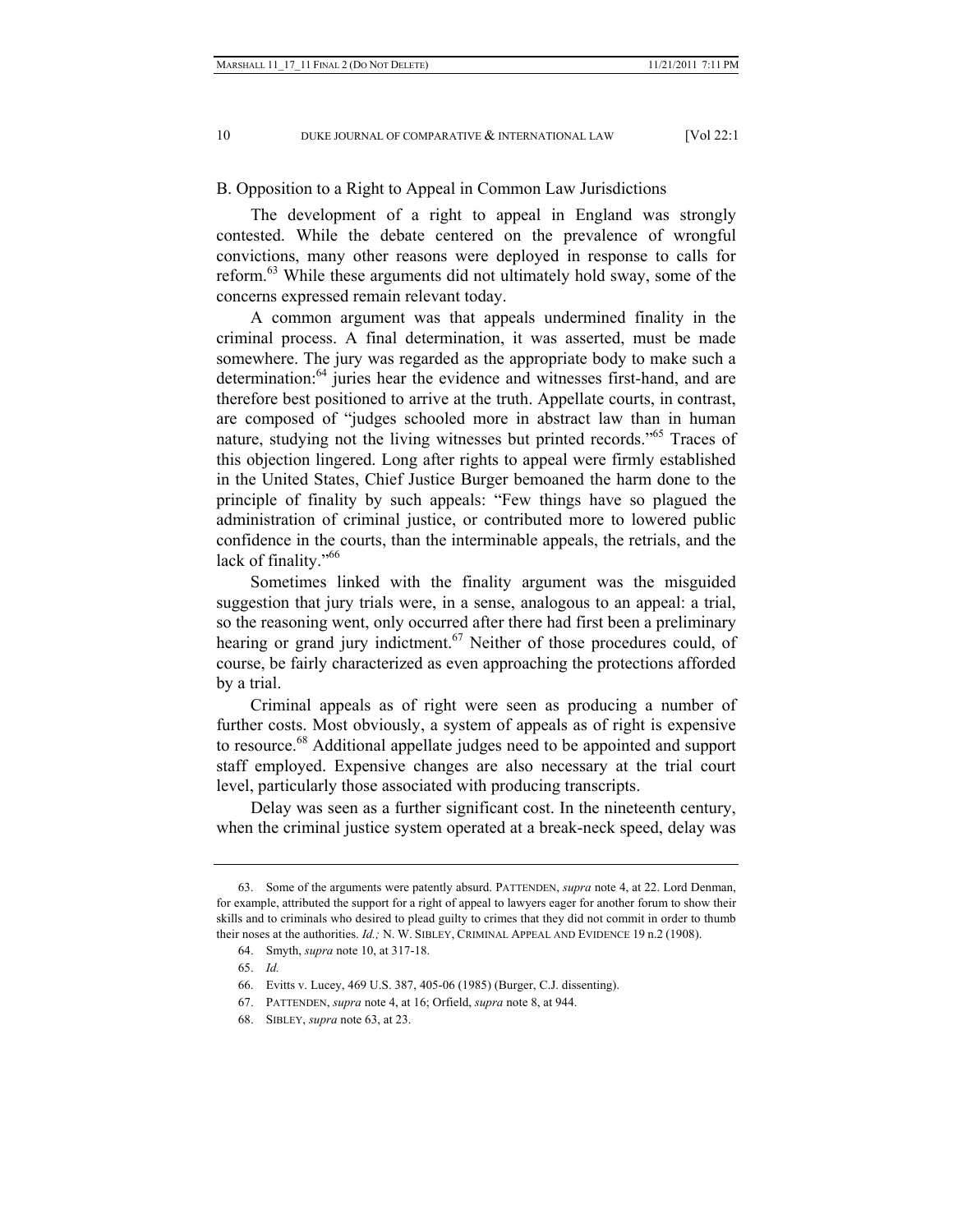regarded as a "great evil."69 Any delay in the imposition of punishment risked lessening the deterrent effect of the criminal law, especially where appellants were released on bail.<sup>70</sup> Systemic delay also undermined confidence in the reliability of verdicts.<sup> $71$ </sup> And, if bail pending appeal is uncommon, there is the risk that large volumes of frivolous appeals may overwhelm the determination of meritorious ones: "The cause of fairness is hardly served when judicial rolls are crammed with futile appeals which delay the hearings of better ones, to the detriment of the appellants awaiting their determination, often in gaol. $1^{7/2}$ 

A final argument made during the nineteenth century was that introducing a right of appeal would make juries *more* inclined to error.<sup>73</sup> Appeals, so the logic went, would undermine the sense of responsibility felt by jury members. Lord Bougham, for example, suggested that the prospect of errors being remedied on appeal would reduce "that sort of awful feeling of responsibility under which both judge, prosecutor's and prisoner's counsel, and jury act" and result in very frequent errors.<sup>74</sup> Similarly, Sir William Grantham, in 1907, expressed concern that the Criminal Appeal Act would make juries "less mindful of giving prisoners the benefit of the doubt."75

# C. The Origins of the Right to Appeal in Continental Europe

The criminal appeal in continental Europe has its origins in the inquisitorial procedure.76 It emerged much earlier than in England and has remained a persistent feature of continental criminal procedure. Indeed appeals are now commonly regarded as a fundamental right.<sup>77</sup>

Antecedents of the continental criminal appeal are found in Roman law.<sup>78</sup> Development was interrupted by the middle ages,<sup>79</sup> only to re-

- 72. *S v. Ntuli* 1996 (1) SA 1207 (CC) para. 24 (S. Afr.).
- 73. *See* PATTENDEN, *supra* note 4, at 23.
- 74. SIBLEY, *supra* note 63, at 21 n.3 (internal quotations omitted).

75. *Id*.

 76. François Garraud, *The Different Types of Criminal Procedure*, *in* A. ESMEIN, A HISTORY OF CONTINENTAL CRIMINAL PROCEDURE 9 (John Simpson trans., Little, Brown, and Company 1913) (1882) (describing the appeal as one of two institutions, the other being "legal proofs," characteristic of the inquisitorial procedure and destined to limit the power of the judge).

 77. *See* Mirjan Damaska, *Structures of Authority and Comparative Criminal Procedure*, 84 YALE L.J. 480, 490 (1974).

 78. Jeremiah E. Goulka, *The First Constitutional Right to Criminal Appeal: Louisiana's Constitution of 1845 and the Clash of the Common Law and Natural Law Traditions*, 17 TUL. EUR. &

 <sup>69.</sup> Smyth, *supra* note 10, at 321; Orfield, *supra* note 8, at 946. *See also* Berger, *supra* note 14, at 25-26.

 <sup>70.</sup> PATTENDEN, *supra* note 4, at 23; Orfield, *supra* note 8, at 946.

 <sup>71.</sup> SIBLEY, *supra* note 63, at 23.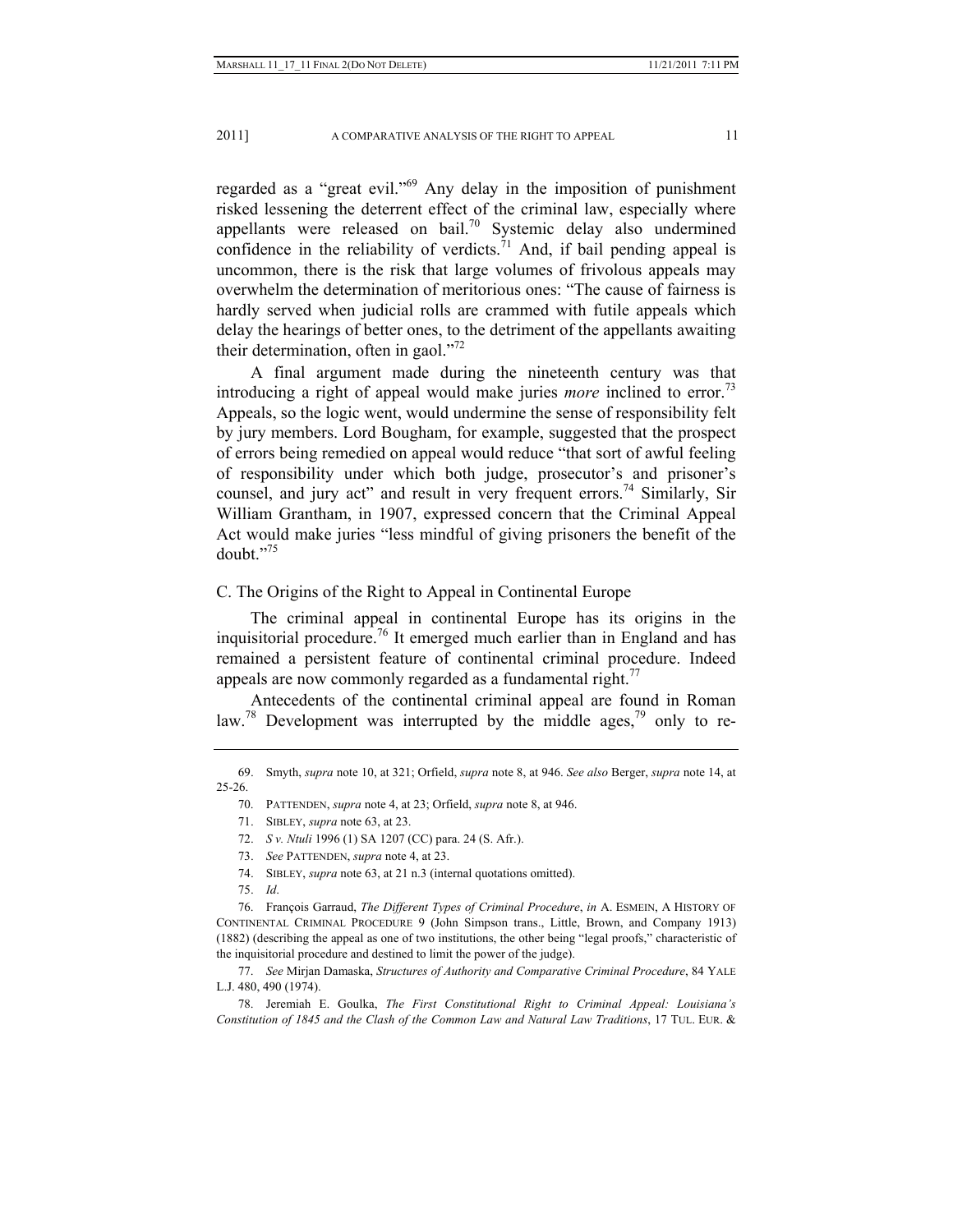emerge after 1100 A.D. with the revival of Roman law studies. $80$  This reemergence was primarily for institutional reasons, being intertwined with the modern state and continental rulers' desire to "build bureaucracies to establish their control over previously independent provincial and local authorities."<sup>81</sup>

During the feudal period and middle ages, justice in France was patrimonial, with the right to administer justice dispersed among feudal lords. $82$  Judicial administration was the most important—and pervasive function of government and means of control. $83$  Reestablishing a royal system of justice was therefore a fundamental component of a broader effort of the Crown "to recapture powers of government that had been fragmented and dispersed."84 As the power of the royalty increased, the jurisdiction of the royal courts steadily expanded, $85$  and the king began to assert "a preeminent right of justice throughout the whole kingdom."<sup>86</sup>

"[B]y the middle of the fourteenth century," Dawson observes, "the private jurisdictions almost everywhere had come under the wide umbrella of royal appellate review."87 Over time, the royal courts eventually absorbed both the secular (i.e. seigniorial and municipal) and ecclesiastical courts. This expansion of royal jurisdiction was achieved through two interrelated methods. The first was the creation of royal causes—certain proceedings over which crown officers had exclusive jurisdiction.<sup>88</sup> The list of royal causes expanded rapidly, enlarging the judicial powers of inferior royal officers.89 By the end of the thirteenth century, all secular jurisdictions were seen as emanating from the king. $90$ 

CIV. L.F. 151, 175 (2002) (observing that criminal appeals took the form of an action known as the *provocatio*). *But cf.* Garraud, *supra* note 76, at 10 ("[T]he appeal, as we understand it nowadays, did not exist under the Roman Republic; it made its appearance under the Empire.").

 <sup>79.</sup> During the feudal period and the Middle Ages, justice was decentralized. Under the feudal system, the lord had jurisdiction over the fiefs and manors of his domain. All feudal courts were courts of last resort. A. ESMEIN, A HISTORY OF CONTINENTAL CRIMINAL PROCEDURE 48-51 (John Simpson trans., Little, Brown, and Company 1913) (1882).

 <sup>80.</sup> JOHN P. DAWSON, A HISTORY OF LAY JUDGES 45 (1960). *See also* ESMEIN, *supra* note 769, at 51.

 <sup>81.</sup> Damaska, *supra* note 77, at 489.

 <sup>82.</sup> ESMEIN, *supra* note 769, at 48.

 <sup>83.</sup> DAWSON, *supra* note 80, at 42-43.

 <sup>84.</sup> *Id.* at 43.

 <sup>85.</sup> *Id.* at 50-51.

 <sup>86.</sup> *Id.* at 51.

 <sup>87.</sup> DAWSON, *supra* note 80, at 55.

 <sup>88.</sup> ESMEIN, *supra* note 769, at 51; DAWSON, *supra* note 80, at 54-55.

 <sup>89.</sup> *See* ESMEIN, *supra* note 769, at 51; DAWSON, *supra* note 80, at 54.

 <sup>90.</sup> ESMEIN, *supra* note 769, at 51.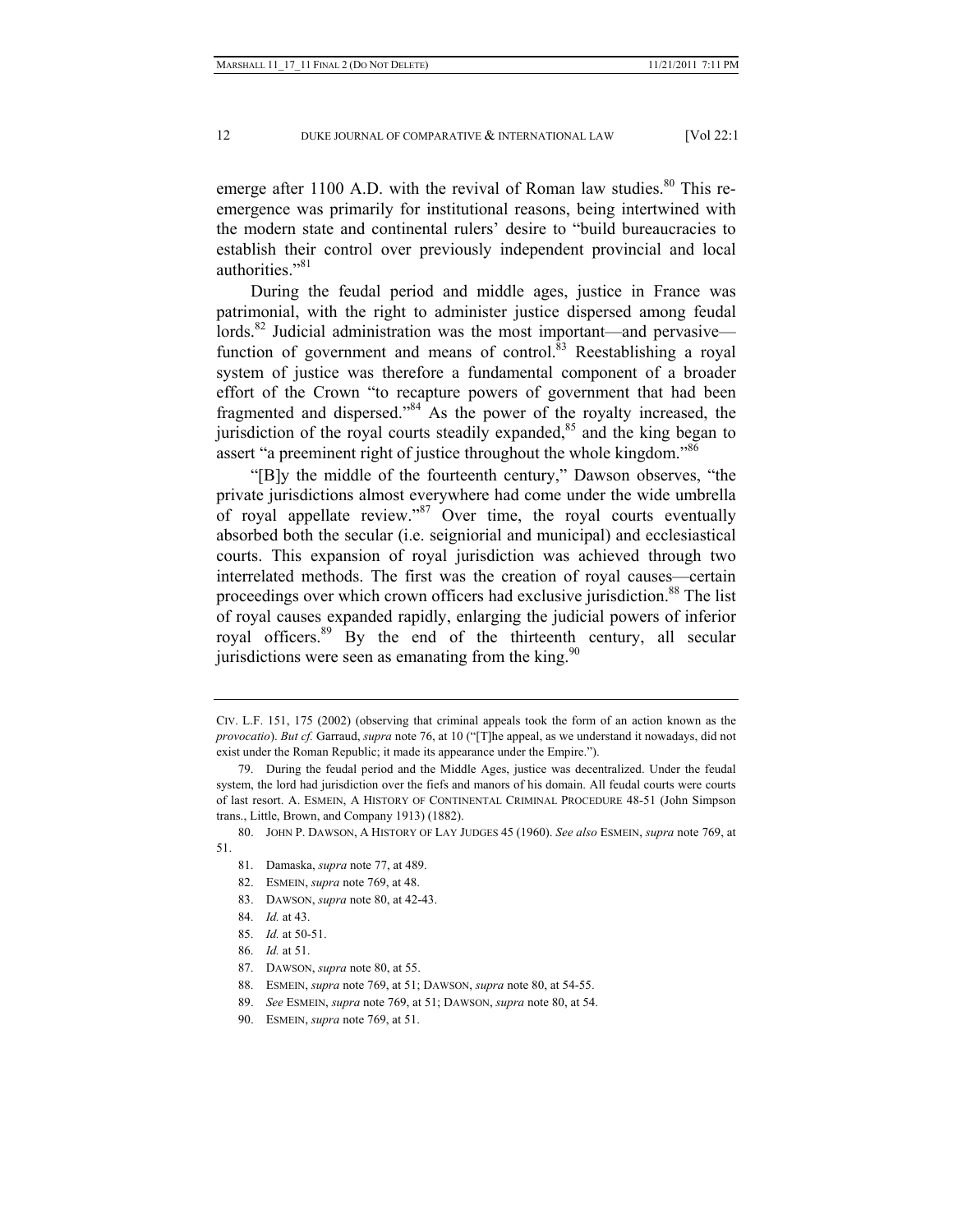2011] A COMPARATIVE ANALYSIS OF THE RIGHT TO APPEAL 13

The appeal was the second method associated with the growth of royal power. As this power expanded, it was necessary to ensure it remained subject to central control. $^{51}$  Appeals provided the ideal mechanism. Thus, from early on, the judicial powers of subordinate royal officers were subject to appellate oversight.<sup>92</sup> This system of royal appellate procedure in turn influenced the widespread development of appeals within feudal systems.<sup>93</sup> Gradually, the royal courts began to exercise direct appellate control over the seigniorial courts.<sup>94</sup>

Roman-canon procedure also had a significant influence.<sup>95</sup> Within the strict hierarchy of the ecclesiastical courts, a system of appeals was standard.<sup>96</sup> By the time monarchical reconstruction began, this procedure had developed to the point where it presented as a viable model for the royal courts. Canonist appeals were characterized by full-scale de novo review $97$  and the use of examining commissions and written evidence. As Dawson observes, "[t]he canonist appeal, with its full rehearing on both law and facts, was an efficient instrument of direct control."<sup>98</sup> This type of review ideally suited the political ends of the Crown, by subjecting seigniorial courts to royal oversight.<sup>99</sup>

By 1670, and probably considerably earlier, $100$  a generous system of criminal appeals was established in France.<sup>101</sup> In many cases, appeals were automatic.<sup>102</sup> Lodging an appeal suspended the execution of sentence, and the prosecution had the right to appeal against either an acquittal or the sentence imposed.<sup>103</sup>

94. ESMEIN, *supra* note 769, at 51-52.

 95. JOHN H. LANGBEIN, PROSECUTING CRIME IN THE RENAISSANCE: ENGLAND, GERMANY, FRANCE 211 (1974) (arguing that the "main element" in the development of French criminal procedure was the adoption of Roman-canon procedure).

 96. ESMEIN, *supra* note 769, at 50 (observing that appeals were taken from the official to the archbishop, then to the primate, and, finally, to the Pope, as head and supreme judge of Christendom).

97. DAWSON, *supra* note 80, at 107.

98. *Id.* at 108.

99. LANGBEIN, *supra* note 95, at 214.

 100. Indeed the ordinance of Villers-Cotterets, promulgated in 1539, despite its focus on expediting proceedings, acknowledged the possibility of appeals. For example, examination of an accused under torture was to be promptly executed, *if there was no appeal*; similarly, sentences were to be executed on the day of communication, *unless the accused appealed*. *Id.* at 223-43.

 101. ESMEIN, *supra* note 769, at 239 (noting the accused person's ability to appeal preliminary and interlocutory judgments of examination as well as judgments on the merits).

102. *Id.*; Damaska, *supra* note 77, at 489 n.11.

103. ESMEIN, *supra* note 769, at 241 (noting that civil parties also had the ability to appeal).

 <sup>91.</sup> DAWSON, *supra* note 80, at 55.

 <sup>92.</sup> *Id.* at 54.

 <sup>93.</sup> *Id.* at 55-56.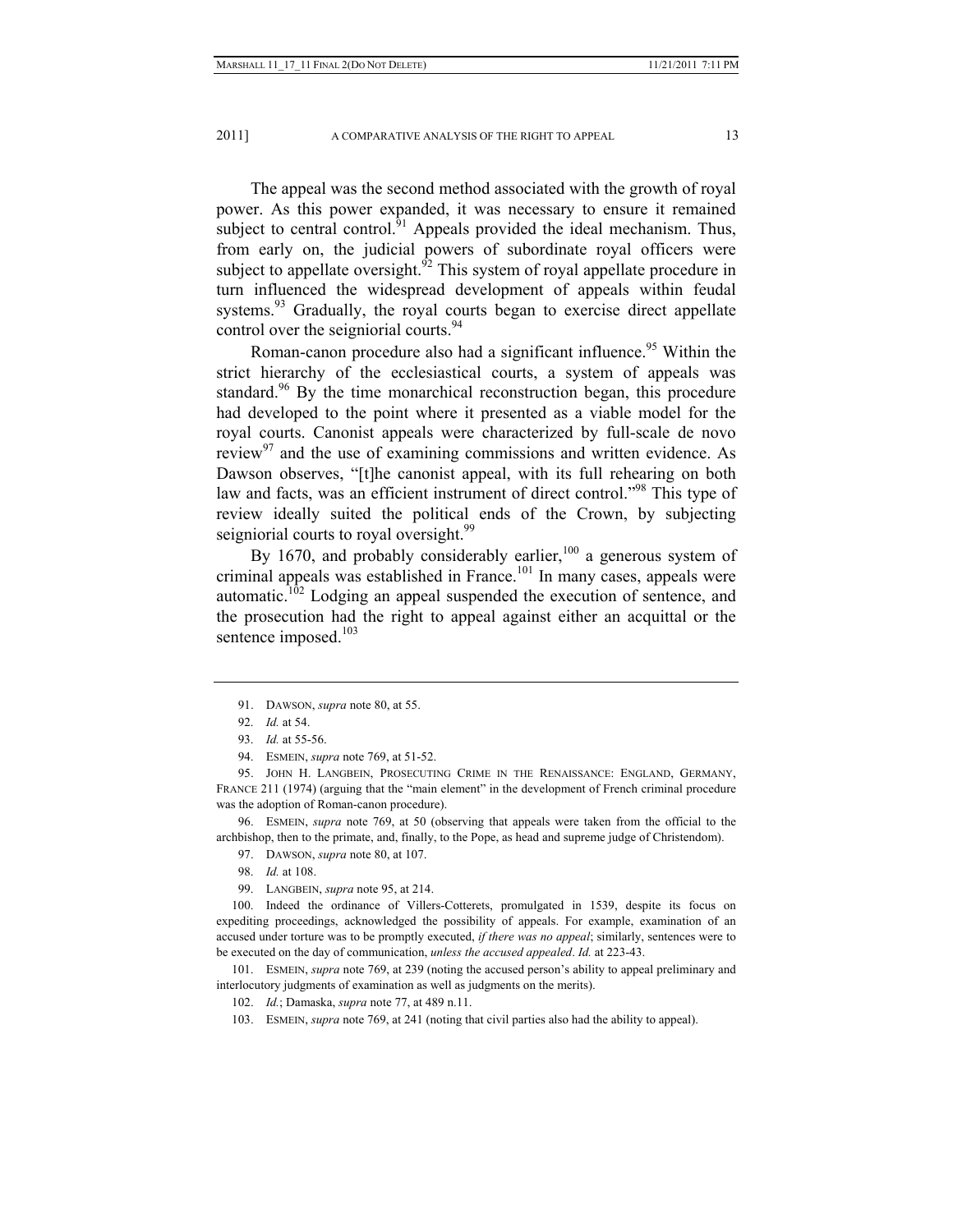Similar developments occurred in other parts of Europe. By the late fifteenth century, full-scale canonist review was well established in Germany, also driven by its potential for exerting political power.<sup>104</sup> In Italy, as Damaska explains, the roots of the right to appeal go similarly deep:

Italian medieval lawyers who struck the foundation of continental *jus commune* maintained that an appeal must be permitted both from interlocutory decisions (e.g., a decision to extract a confession by torture) and from final determination of the trial court. Many authorities claimed that custom or statutes could not abolish appeals in criminal matters. . . . The judge who refused to transmit an appeal to the superior court was liable to punishment.<sup>105</sup>

# III. THE INSTITUTIONAL ROLES OF THE RIGHT TO APPEAL

We have seen that criminal appeals developed in common law and civil law systems for entirely different reasons and at very different times. For centuries, continental legal systems permitted intensive review in criminal cases, while at the same time appellate oversight in England was extraordinarily limited. These historical differences are in part illuminated by the fundamentally differing roles that appeals occupy in continental and common law systems.

The most profitable way of analyzing the roles that appeals occupy within these legal systems is through what Damaska describes as the hierarchical and coordinate models of authority.<sup>106</sup> These models, with their focus on the way in which a legal system conceives of the proper organization of authority, help explain many of the differences not illuminated by the trial-centric inquisitorial/adversarial dichotomy.

Continental systems tend to adopt a hierarchical model of authority. The pre-eminent goal of such a system is certainty in decision-making, rather than individualized justice.<sup>107</sup> Continental systems achieve this goal through uniform policies that are administered by a centralized authority via a rigid hierarchical structure. Decision-makers are technical experts with carefully delineated spheres of exclusive jurisdiction. The application of precise guidelines is favored over the exercise of official discretion.

Within this model, a key method of ensuring uniformity is comprehensive appellate review. Thus, the development of criminal

 <sup>104.</sup> *See* DAWSON, *supra* note 80, at 107.

 <sup>105.</sup> Damaska, *supra* note 77, at 489 n.11 (internal citations omitted).

 <sup>106.</sup> *Id.* at 481-82.

 <sup>107.</sup> *Id.* at 483.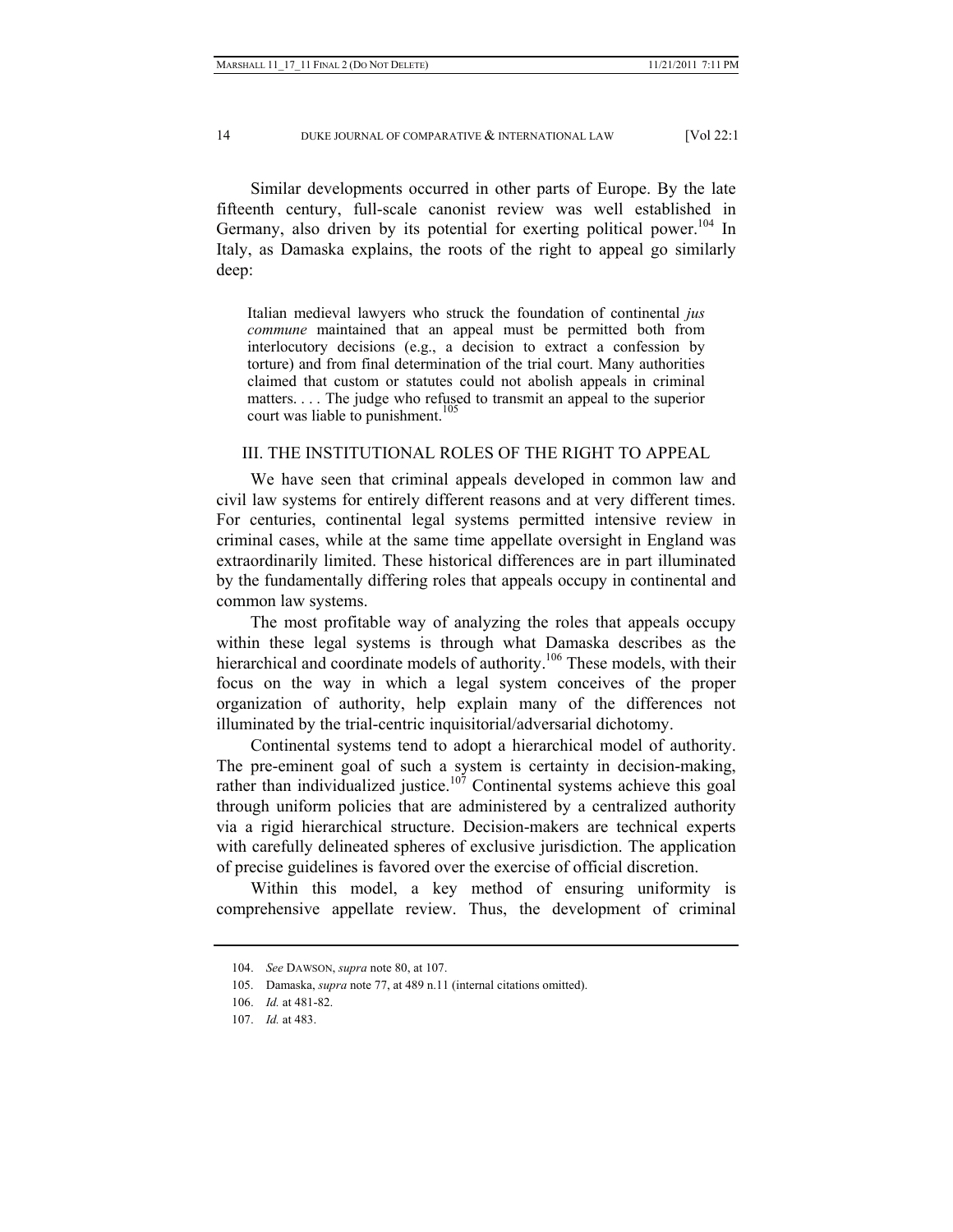appeals in continental legal systems was closely associated with the rebuilding of the monarchy and the associated need for centralized control over the administration of justice.

Control is most effectively exercised where appeals are broad in scope, involving complete reconsideration of the case: thus canonist procedure, under which questions of law, factual findings and the sentence imposed are all reviewable, was an ideal fit. $108$  The strict record-keeping requirements in hierarchical systems further facilitates comprehensive review: the written dossier is "the backbone of criminal proceedings."<sup>109</sup>

Given the importance of appellate review to exerting hierarchical control, it is not surprising that appeals are generally as of right and, in many countries, are regarded as a constitutional right.<sup>110</sup> Furthermore, appeals are encouraged: the process is inexpensive and without risk to the appellant. The combination of appeals being as of right and wide in scope necessitates considerable judicial resources. Thus, by the beginning of the seventeenth century in France, Dawson estimates that there were approximately 1,200 judges in supreme appellate courts alone—many more would have occupied intermediate appellate courts.<sup>111</sup>

Because reconsideration of first instance decisions is standard, appeals in hierarchical systems are regarded as a continuation of the trial process.<sup>112</sup> This explains why appeals against acquittals do not violate the rule against double jeopardy and why the execution of judgments is automatically stayed pending determination of an appeal.

Standing in contradistinction is the coordinate model, which characterizes common law systems. Under this model, the primary objective is to "reach[] the decision most appropriate to the circumstances of each case."113 Coordinate systems are decentralized, made up of loosely connected webs of autonomous decision-makers.<sup>114</sup> Official discretion and flexible standards are common. Particularized justice is valued over certainty. Crucial decisions may be entrusted to bodies of independent laypeople, because decisions are to be tailored to unique circumstances as

 114. *See* DAWSON, *supra* note 80, at 274 (arguing that the English central government adopted a "general policy of abstention").

 <sup>108.</sup> *See id.* at 490.

 <sup>109.</sup> *Id.* at 507.

 <sup>110.</sup> *Id.* at 490.

 <sup>111.</sup> DAWSON, *supra* note 80, at 71.

 <sup>112.</sup> Damaska, *supra* note 77, at 491.

 <sup>113.</sup> *Id.* at 509.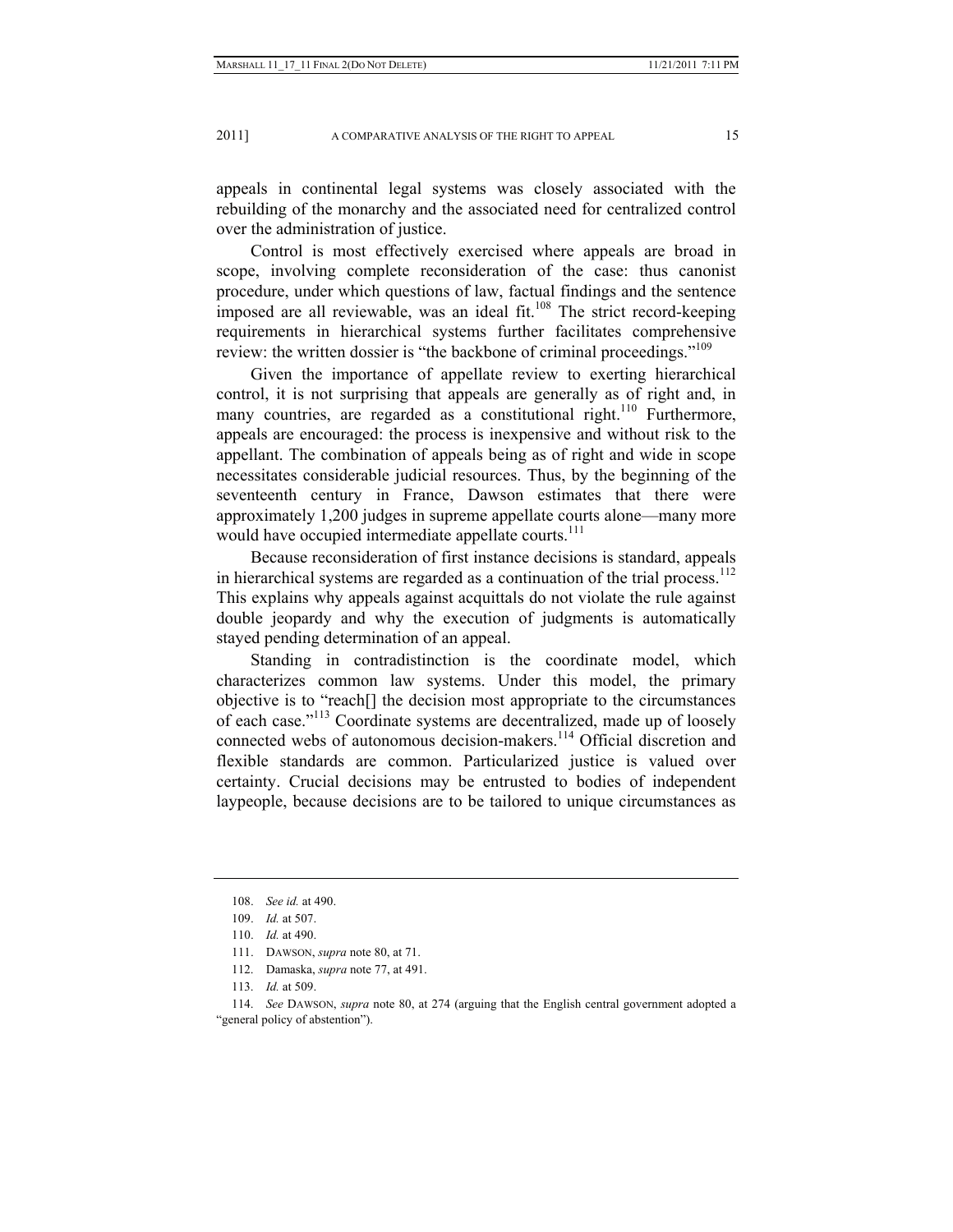they arise, rather than reached through the technical application of strict rules $^{115}$ 

Even coordinate systems recognize the need for a degree of uniformity. Mild hierarchical structures of authority may therefore be erected when necessary. Such developments are characteristically difficult. Historically, criminal cases involved one-level, local adjudication; review by the central courts was rare.<sup>116</sup> The trial became the embodiment of the entire criminal process, and its conclusion ended the proceedings.<sup>117</sup> Thus, appellate review was a comparatively recent development in the Englishspeaking world. Even today, it can be relatively limited in scope: acquittals often cannot be appealed, and challenges to factual findings or the sentence imposed are comparatively difficult. Moreover, appellate courts do not approach their task de novo, instead restricting their search to identifiable errors.<sup>118</sup> Perhaps even more fundamentally, appellate courts consider only the propriety of the material submitted to the decision-maker and the instructions given for its use; it is considered illegitimate to ask whether "correct" use was made of the material or the correct result reached.<sup>119</sup>

## IV. THE MODERN APPROACH TO THE RIGHT TO APPEAL

The foregoing discussion has traced the origins of the right to appeal in two separate systems. It has demonstrated that the historical foundations and institutional roles of appeals in these systems are largely distinct.

During the twentieth century, the picture changes. Increasingly, the right to appeal is conceptualized as a right possessed by individuals. In many jurisdictions, it is regarded as fundamental; in others, where the right

 <sup>115.</sup> Damaska, *supra* note 77, at 510.

 <sup>116.</sup> *See* DAWSON, *supra* note 80, at 71 (noting that from 1300 to 1800 the judges of the English central courts of common law and Chancery, who conducted all of the appellate review that English central courts undertook, rarely exceeded fifteen. By the beginning of the seventeenth century, there were probably more than 5,000 French royal judges. Even allowing for the fact that France's population was probably four or five times that of England, the difference is vast.).

 <sup>117.</sup> *See* Martinez v. Court of Appeal of Cal., 528 U.S. 152, 162 (2000) ("In the appellate context, . . . [t]he status of the accused defendant, who retains a presumption of innocence throughout the trial process changes dramatically when a jury returns a guilty verdict."). *See also* Ross v. Moffitt, 417 U.S. 600, 610 (1974) ("[T]here are significant differences between the trial and appellate stages of a criminal proceeding. The purpose of the trial stage from the State's point of view is to convert a criminal defendant from a person presumed innocent to one found guilty beyond a reasonable doubt. . . . By contrast, it is ordinarily the defendant, rather than the State, who initiates the appellate process, seeking not to fend off the efforts of the State's prosecutor but rather to overturn a finding of guilt made by a judge or a jury below.") (internal citations omitted).

 <sup>118.</sup> *See* Damaska, *supra* note 77, at 515.

 <sup>119.</sup> *Id.*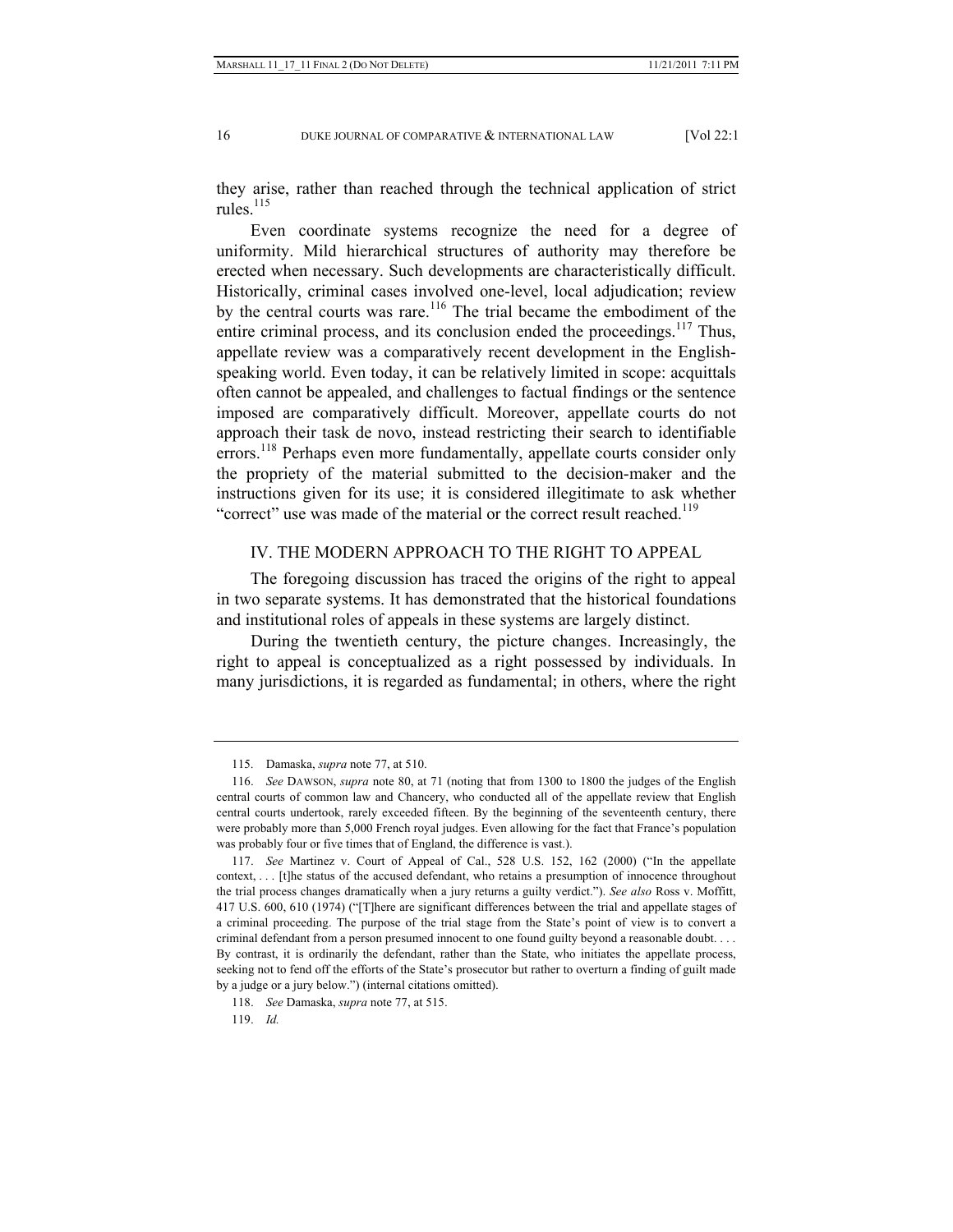does not reach that status, its ubiquity nevertheless suggests that it is regarded as a highly important feature of a fair criminal justice system.

This Part considers the ways in which the courts in a diverse range of jurisdictions now conceptualize the right of appeal. The primary focus is on appeals as a *right* of criminal procedure, rather than on differences in appellate structures, standards, or rules. That focus guides the selection of jurisdictions. The Part begins by discussing the jurisprudence of two multilateral bodies, the United Nations Human Rights Committee and the European Court of Human Rights, which respectively oversee the implementation of the right in the International Covenant on Civil and Political Rights (hereinafter the ICCPR) and the Convention for the Protection of Human Rights and Fundamental Freedoms (hereinafter the European Convention). The jurisprudence of these bodies is of direct application to the right of appeal as guaranteed in both continental Europe and in common law countries. However, before discussing the European Convention jurisprudence, which is superior law in Europe, this Part considers the right of appeal in contemporary France, Germany, and Italy. Next, the Part surveys the domestic jurisprudence of two nations in which the right of appeal is recognized as a fundamental human right, South Africa and New Zealand. Finally, the Part considers the right in the context of the federal jurisdictions of the United States and Canada, in which statutory rights of appeal are ubiquitous but not constitutionally guaranteed. $120$ 

#### A. The Right to Appeal under the ICCPR

Article 14(5) of the ICCPR guarantees a right of appeal in broad and unequivocal terms: "Everyone convicted of a crime shall have the right to his conviction and sentence being reviewed by a higher tribunal according to law."<sup>121</sup>

This right was proposed relatively late in the gestation of the ICCPR. It was seen primarily as a mechanism for examining whether the right to a fair trial had been respected. The initial proponent of the right, the Israeli Delegate, Mr. Baror, did not have a specific remedy in mind, such as an appeal at which new evidence could be presented. He instead envisaged a more general right of review.<sup>122</sup>

 <sup>120.</sup> The United Kingdom is not discussed because it does not currently have any jurisprudence on the appeal as a right of criminal procedure. It is one of only five members of the Council of Europe not to have ratified Protocol No. 7 of the European Convention. *See infra,* note 173.

 <sup>121.</sup> Int'l Covenant on Civil and Political Rights, art. 14(5), Dec. 19, 1966, S. TREATY DOC. NO. 95-20, 999 U.N.T.S. 175 [hereinafter ICCPR].

 <sup>122.</sup> TRECHSEL, *supra* note 7, at 361.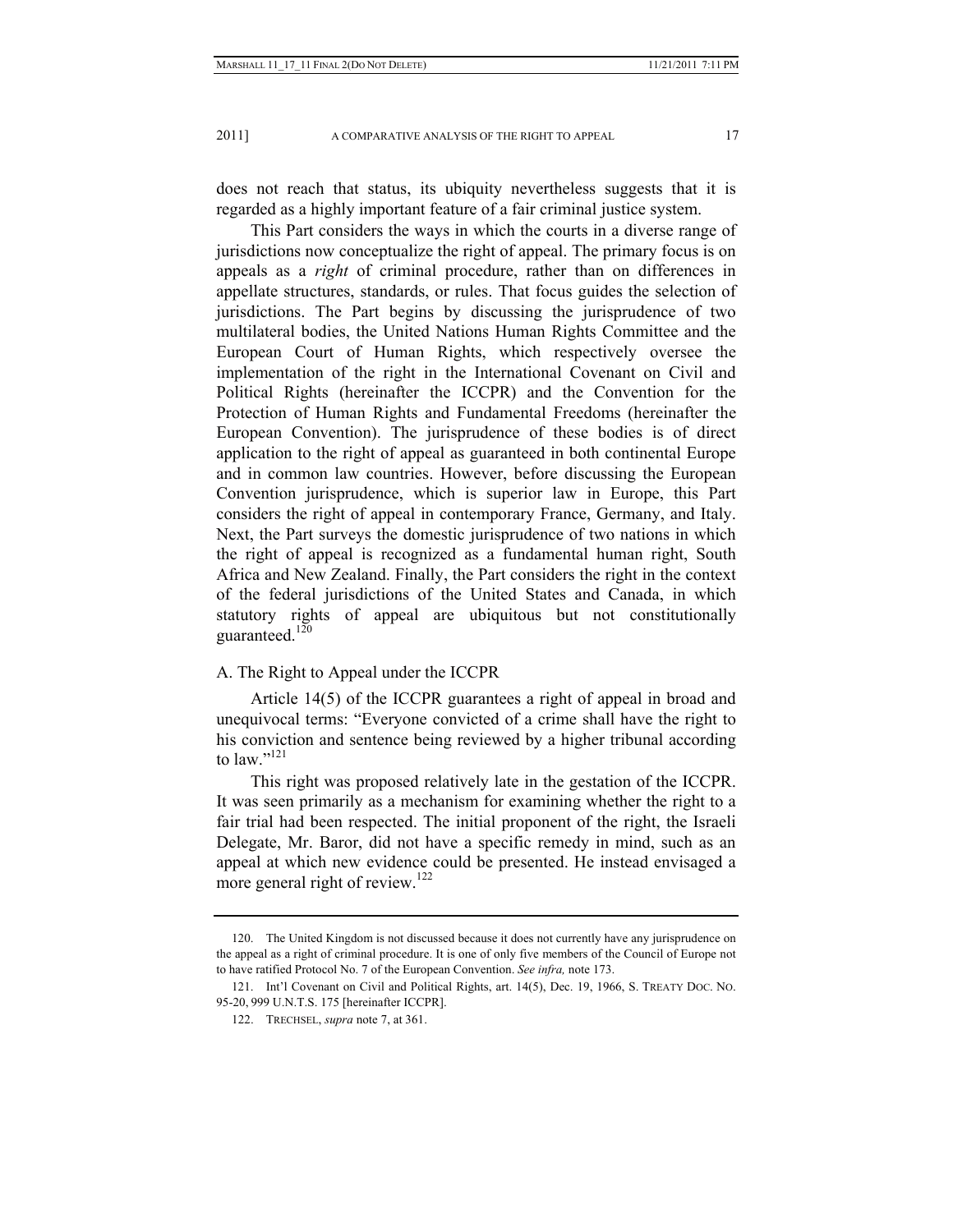The right to appeal is situated within article 14, which guarantees the right to a fair trial and aims at "ensuring the proper administration of justice." $123$  A number of the fair trial rights in article 14 are directly applicable to appeals. The right to be tried without undue delay, for example, can be violated by appellate delay.<sup>124</sup> Similarly, the requirements that hearings be both fair and public apply equally on appeal.<sup>125</sup>

States parties to the ICCPR are given considerable latitude in determining the "modalities" by which they secure article  $14(5)$ .<sup>126</sup> The United Nations Human Rights Committee (hereinafter the Committee) has, however, delineated, in fairly robust terms, the essential features of this right: substantive review of conviction and sentence; and effective access to the appellate system.

The first core feature of the right to appeal concerns the nature of the review. The Committee has repeatedly emphasized that, in order for there to be compliance with article 14(5), the conviction and sentence must be "review[ed] substantively, both on the basis of sufficiency of the evidence and of the law, . . . such that the procedure allows for due consideration of the nature of the case."127 The Committee's focus is always on the substance or adequacy of the review, not the name given to the remedy.<sup>128</sup>

It should be noted at this point that although the Committee's decisions are often not treated as strictly binding by domestic courts, its interpretation of the ICCPR is influential. For example, in *Vazquez v.* 

 125. U.N. Human Rights Comm., General Comment 13, para. 17, U.N. Doc. No. CCPR/C/21/Rev.1 (Apr. 13, 1984).

 <sup>123.</sup> U.N. Human Rights Comm., General Comment 32, para. 2, U.N. Doc. No. CCPR/C/GC/32 (Aug. 23, 2007) [hereinafter General Comment 32].

 <sup>124.</sup> *See id.* para. 49; Siewpersaud v. Trinidad and Tobago, Views, Human Rights Comm. 81st Sess., July 5-30, 2004, para. 6.2, U.N. Doc. CCPR/C/81/D/938/2000 (July 29, 2004); Evans v. Trinidad and Tobago, Views, Human Rights Comm. 77th Sess., Mar.17-Apr. 4, 2003, para. 6.3, U.N. Doc. CCPR/C/77/D/908/2000 (Mar. 21, 2003); Kennedy v. Trinidad and Tobago, Views, Human Rights Comm. 74th Sess., Oct. 18-Nov. 5, 1999, para. 6.5, U.N. Doc. CCPR/C/67/D/845/1999 (Mar. 26, 2002); Sextus v. Trinidad and Tobago, Views, Human Rights Comm. 72d Sess., July 9-27, 2001, para. 7.3, U.N. Doc. CCPR/C/72/D/818/1998 (July 16, 2001); Daley v. Jamaica, Views, Human Rights Comm. 63d Sess., July 13-31, 1998, para. 7.4, U.N. Doc. CCPR/C/63/D/750/1997 (July 31, 1998); Fuenzalida v. Ecuador, Views, Human Rights Comm. 57th Sess., July 8-26, 1996, para. 9.6, U.N. Doc. CCPR/C/57/D/480/1991 (July 12, 1996).

 <sup>126.</sup> General Comment 32, *supra* note 123, para. 45; Sanchez v. Spain, Views, Human Rights Comm. 88th Sess., Oct. 16-Nov. 3, 2006, para. 7.2, U.N. Doc. CCPR/C/88/D/1332/2004 (Oct. 31, 2006).

 <sup>127.</sup> General Comment 32, *supra* note 123, para. 48; Bandajevsky v. Belarus, Views, Human Rights Comm. 86th Sess., Mar. 13-31, 2006, para. 10.13, U.N. Doc. CCPR/C/86/D/1100/2002 (Mar. 28, 2006); Aboushanif v. Norway, Views, Human Rights Comm. 93d Sess., July 7-25, 2008, para. 7.2, U.N. Doc. CCPR/C/93/D/1542/2007(July 17, 2008).

 <sup>128.</sup> Vazquez v. Spain, Views, Human Rights Comm. 69th Sess., July 10-28, 2000, para. 11.1, U.N. Doc. CCPR/C/69/D/701/1996 (July 20, 2000).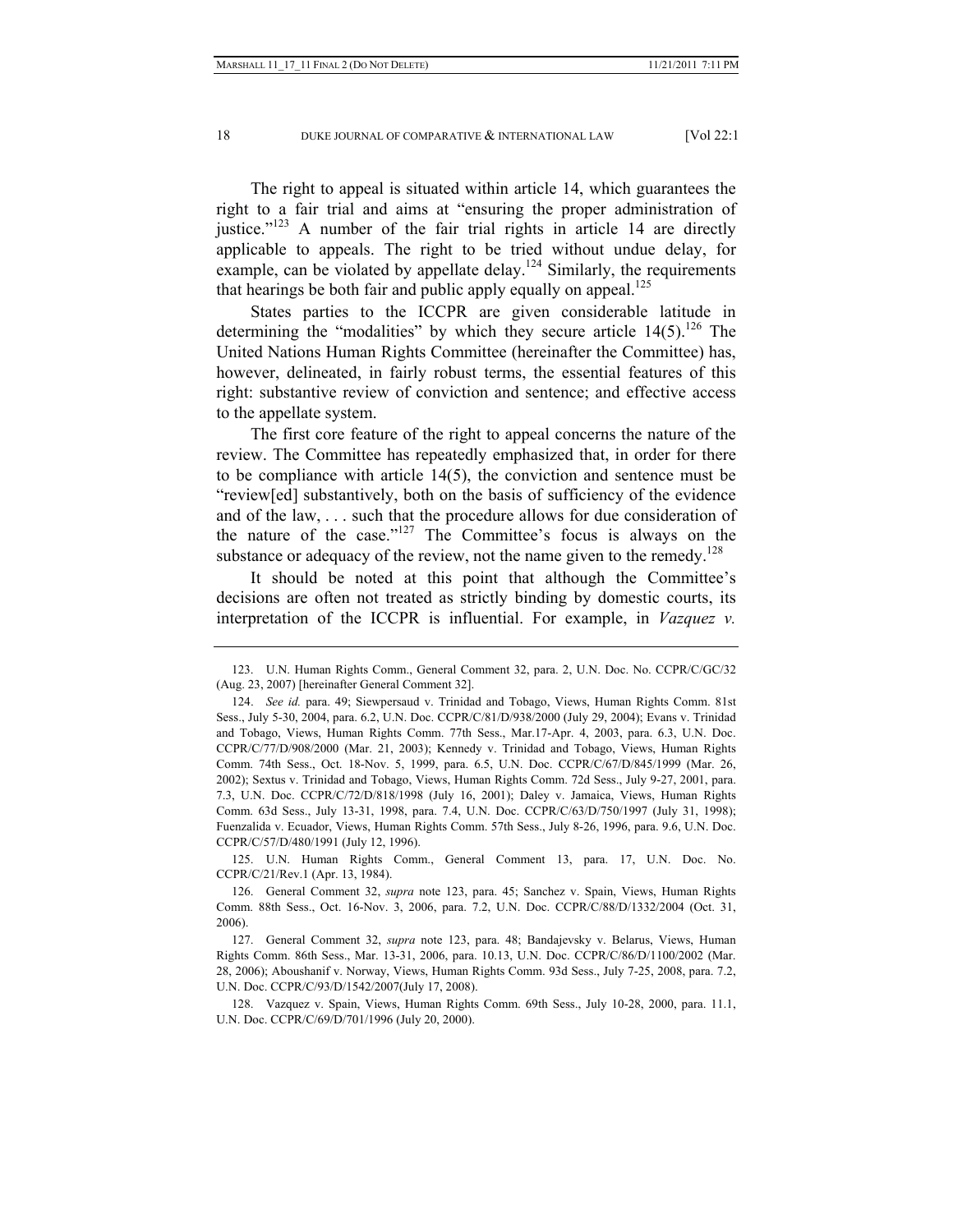*Spain*, the Committee found that the Spanish appellate remedy in issue violated article 14(5) because it was limited to the formal or legal aspects of the conviction.<sup>129</sup> In response to this decision and others like it, Spain introduced legislative amendments expanding the number of cases in which full appellate review is available.130 Further, in *Rodriguez v. Spain*, the Committee quoted the Supreme Court acknowledging that the right to an appeal in cassation had "broadened to an extraordinary degree" such that "a decision on evidence can be corrected . . . when the court that heard the case departed from the rules of logic, the axioms of experience or scientific knowledge."<sup>131</sup>

Article 14(5) is concerned with substance rather than form. A sharp focus on the actual scope of the review is thus balanced by a much less intrusive approach to the modalities of review. It is not necessary for a full retrial to be conducted,<sup>132</sup> let alone an oral hearing held.<sup>133</sup> Systems whereby an appeal is only with leave are not per se incompatible with article 14(5), provided that the application for leave entails a full review of the conviction and sentence.<sup>134</sup> It is thus essential that the particular remedy in question provide the opportunity for an adequate review: it may not, for example, be limited to the grounds of arbitrariness or denial of justice<sup>135</sup> or to points of law.136 It is also crucial that convicted people have the *right* to seek review; a process that is discretionary violates article  $14(5)$ .<sup>137</sup>

It should be emphasized that the adequacy of review depends on the "nature of the case" in issue. An appellate tribunal is only required to

 <sup>129.</sup> *Id.*

 <sup>130.</sup> INT'L HUMAN RIGHTS LAW AND PRACTICE COMMITTEE, FINAL REPORT ON THE IMPACT OF THE FINDINGS OF UNITED NATIONS HUMAN RIGHTS TREATY BODIES, para. 38 (2004), *available at*  http://www.ila-hq.org/download.cfm/docid/3B0BF58A-C096-4113-830E8E1B5BC6DEC5.

 <sup>131.</sup> Rodriguez v. Spain, Views, Human Rights Comm. 94th Sess., Oct. 13-31, 2009, para. 2.3, U.N. Doc. CCPR/C/94/D/1489/2006 (Oct. 30, 2008) (internal quotations omitted).

 <sup>132.</sup> Sama v. Germany, Views, Human Rights Comm. 96th Sess., July 13-31, 2009, para. 6.8, U.N. Doc. CCPR/C/96/D/1771/2008 (July 28, 2009); Ucles v. Spain, Views, Human Rights Comm. 96th Sess., July 13-31, 2009, para. 11.3, U.N. Doc. CCPR/C/96/D/1364/2005 (July 22, 2009); Martinez v. Spain, Views, Human Rights Comm. 97th Sess., Oct. 12-30, 2009, para. 9.3, U.N. Doc. CCPR/C/97/D/1363/2005 (Oct. 19, 2009).

 <sup>133.</sup> Bryhn v. Norway, Views, Human Rights Comm. 67th Sess., Oct. 18-Nov. 5, 1999, para. 4.6, U.N. Doc. CCPR/C/67/D/789/1997 (Oct. 29, 1999).

 <sup>134.</sup> Lumley v. Jamaica, Views, Human Rights Comm. 65th Sess., Mar. 22-Apr. 9, 1999, para. 7.3, U.N. Doc. CCPR/C/65/D/662/1995 (Mar. 31, 1999).

 <sup>135.</sup> Cabriada v. Spain, Views, Human Rights Comm. 82nd Sess., Oct. 18-Nov. 5, 2004, para. 7.3, U.N. Doc. CCPR/C/82/D/1101/2002 (Nov. 1, 2004).

 <sup>136.</sup> Domukovsky v. Georgia, Views, Human Rights Comm. 62d Sess., Mar. 23-Apr. 9, 1998, para. 18.11, U.N. Doc. No. CCPR/C/62/D/623/1995 (Apr. 6, 1988).

 <sup>137.</sup> Ratiani v. Georgia, Views, Human Rights Comm. 84th Sess., July 11-29, 2005, paras. 11.2- 11.3, U.N. Doc. No. CCPR/C/84/D/975/2001 (July 21, 2005).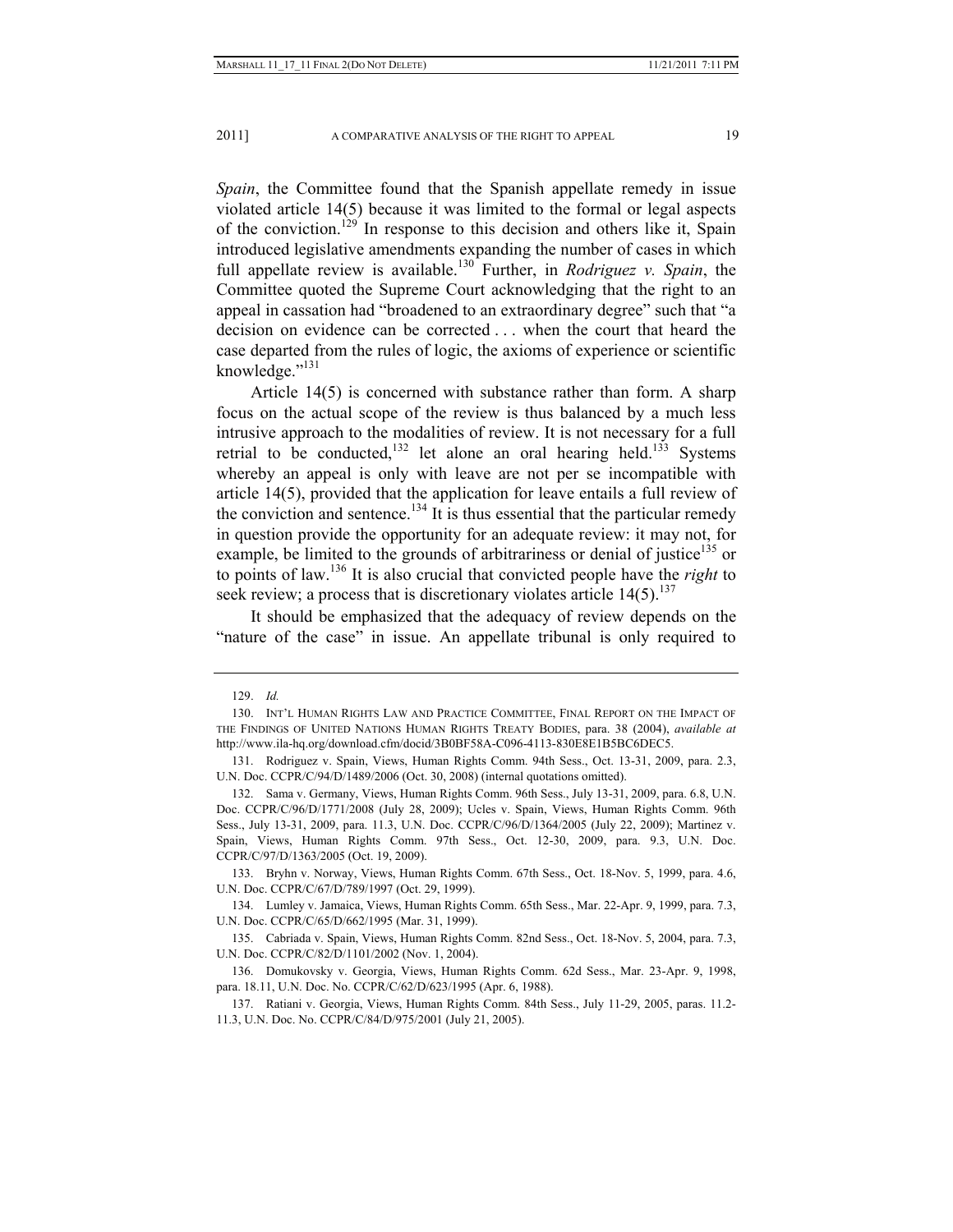address "those issues that are pertinent."<sup>138</sup> Thus, when examining communications, the Committee's inquiry is case-specific, concerning the adequacy of the particular review in issue, not the technical jurisdictional limits of the proceedings. In a raft of communications in respect of Spain, the Committee has rejected arguments that proceedings seeking cassation, an extraordinary remedy that can only be invoked on specific grounds defined by law, necessarily violate article  $14(5)$ .<sup>139</sup> The crucial issue is whether the tribunal adequately considered *the grounds that were raised by the appellant*, including challenges on the facts.

The Committee's jurisprudence in relation to the scope of appeals displays a troubling tendency to consider only whether the grounds of appeal raised by the appellant were adequately appraised. The problem with this reasoning is illustrated by *Lovell v. Australia*.<sup>140</sup> Lovell was convicted by the Supreme Court of Western Australia of contempt of court for his use of documents that had been disclosed for the purposes of industrial proceedings. A large fine was imposed. Because an appellate

 140. Lovell v. Australia, Views, Human Rights Comm. 80th Sess., Mar. 15-Apr. 2, U.N. Doc. No. CCPR/C/80/D/920/2000 (Mar. 24, 2003).

 <sup>138.</sup> Kharkhal v. Belarus, Decision, Human Rights Comm. 91st Sess., Oct. 15-Nov. 2, 2007, para. 6.5, U.N. Doc. No. CCPR/C/91/D/1161/2003 (Oct. 31, 2007).

 <sup>139.</sup> In a large number of cases, the Committee found article 14(5) had not been violated because, in cassation proceedings, the grounds of appeal had been considered thoroughly: Martinez v. Spain, Decision, Human Rights Comm. 94th Sess., Oct. 13-31, 2008, para. 6.5, U.N. Doc. No. CCPR/C/94/D/1490/2006 (Oct. 30, 2008); Rodriguez v. Spain, Decision, Human Rights Comm. 94th Sess., Oct. 12-30, 2009, para. 6.4, U.N. Doc. No. CCPR/C/94/D/1489/2006 (Oct. 30, 2008); Dominguez v. Spain, Decision, Human Rights Comm. 97th Sess., Oct.12-30, 2009, para. 6.4, U.N. Doc. No. CCPR/C/97/D/1471/2006 (Oct. 27, 2009); Gonzalez v. Spain, Decision, Human Rights Comm. 87th Sess., July 10-28, 2006, para. 4.3, U.N. Doc. No. CCPR/C/87/D/1441/2005 (July 25, 2006); Casado v. Spain, Decision, Human Rights Comm. 84th Sess., July 11-29, 2005, para. 4.4, U.N. Doc. No. CCPR/C/84/D/1399/2005 (July 25, 2005); Alonso v. Spain, Decision, Human Rights Comm. 90th Sess., July 9-27, 2007, para. 6.6, U.N. Doc. No. CCPR/C/90/D/1391/2005 (July 24, 2007); Galvez v. Spain, Decision, Human Rights Comm. 84th Sess., July 11-29, 2005, para. 4.5, U.N. Doc. No. CCPR/C/84/D/1389/2005 (July 25, 2005); Castro v. Spain, Views, Human Rights Comm. 95th Sess., Mar. 16-Apr. 3, 2009, para. 9.2, U.N. Doc. No. CCPR/C/95/D/1388/2005 (Mar. 19, 2009); Piñeiro v. Spain, Decision, Human Rights Comm. 87th Sess., July 10-28, 2006, para. 6.2, U.N. Doc. No. CCPR/C/87/D/1387/2005 (July 25, 2006); Gueorguiev v. Spain, Decision, Human Rights Comm. 90th Sess., June 9-27, 2007, para. 6.6, U.N. Doc. No. CCPR/C/90/D/1386/2005 (July 24, 2007); Beisti v. Spain, Decision, Human Rights Comm. 92d Sess., Mar. 17-Apr. 4, 2008, para. 6.4, U.N. Doc. No. CCPR/C/92/D/1375/2005 (Apr. 1, 2008); Roche v. Spain Decision, Human Rights Comm. 90th Sess., July 9-27, 2007, para. 6.5, U.N. Doc. No. CCPR/C/90/D/1370/2005 (July 24, 2007); Piscioneri v. Spain, Views, Human Rights Comm. 96th Sess., July 13-31, 2009, para. 9.2, U.N. Doc. No. CCPR/C/96/D/1366/2005 (July 22, 2009). However, in Ucles v. Spain, Views, Human Rights Comm. 96th Sess., July 13-31, 2009, para. 11.2-11.3, U.N. Doc. No. CCPR/C/96/D/1364/2005 (July 22, 2009) and Martinez v. Spain, Views, Human Rights Comm. 97th Sess., Oct. 12-31, 2009, paras. 9.2-9.3, U.N. Doc. No. CCPR/C/97/D/1363/2005 (Oct. 19, 2009) the Committee found that article 14(5) had been violated because the Supreme Court of Spain, in cassation proceedings, had held that it was not able to reassess the evidence evaluated by the trial judge.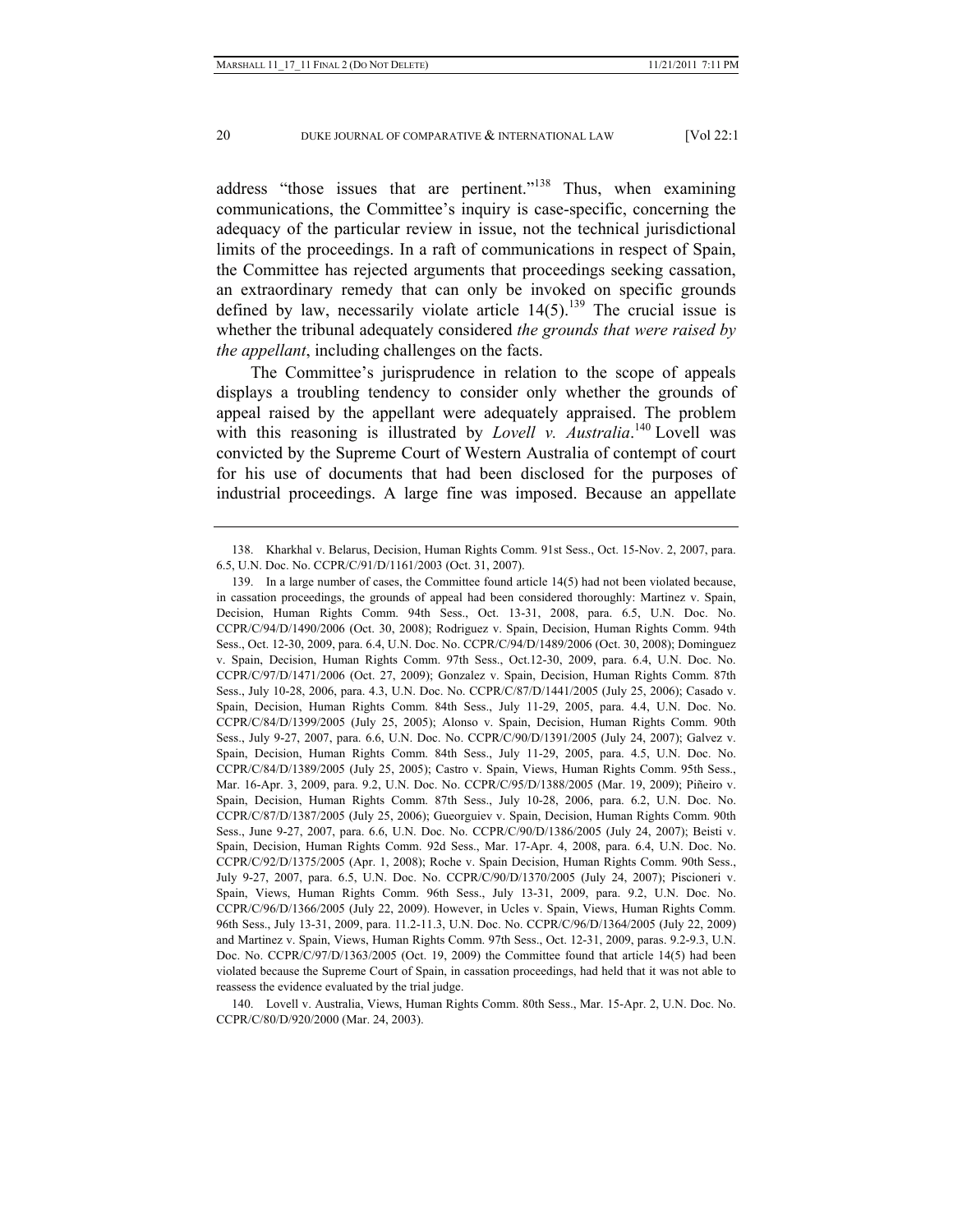court had determined the case at first instance, Lovell's only avenue for review was an application for special leave to appeal to the High Court of Australia. He filed an application challenging his conviction and sentence. Special leave, available only on questions of law of public importance, was refused. Lovell complained to the Committee, which found that article 14(5) had not been violated. It avoided considering the narrow jurisdictional limitations imposed on the applications to the High Court, instead holding that Lovell had "raised only certain specific questions of law and did not seek a full review of the conviction."<sup>141</sup> But this reasoning misses the crucial point that Lovell had no legal right to seek a full review of his conviction: he was legally *required* to restrict his grounds for leave to questions of law that were of "public importance."142 By ignoring this institutional restriction, the Committee failed to address the real complaint.

The second core feature of the right to appeal is the obligation to ensure effective access to the right. This feature of the Committee's jurisprudence clarifies an ambiguity latent in the text of article 14(5). The right to appeal is framed in passive terms: it is a right to "have . . . [one's] conviction and sentence . . . reviewed." On its face, this could suggest an obligation to review every conviction and sentence that is imposed. This is not, however, the proper interpretation. The right to appeal is an opportunity right, $143$  which must be asserted personally by a convicted person. The state's obligation is to establish a system that allows the right to be exercised effectively, when a person so desires.

Providing effective access to the appellate system imposes certain specific obligations on the state. A convicted person is entitled to access all the documents necessary to pursue an effective appeal. This includes a "duly reasoned, written judgment of the trial court" and a transcript of the trial. $144$ 

Finally, the Committee accepts that reasonable conditions may be imposed on appeals. In *Kharkhal v. Belarus*, the author complained that the Supreme Court had rejected his grounds of appeal without any

 <sup>141.</sup> *Id.* para. 8.4.

<sup>142.</sup> *Id.* para. 3.3. Note also that it is difficult to accept that Lovell had the right to challenge his sentence, given the requirement of *public* importance.

 <sup>143.</sup> See discussion below in Part VI.C.

 <sup>144.</sup> General Comment 32, *supra* note 123, para. 49. *See also* Lumley v Jamaica, Views, Human Rights Comm. 65th Sess., Mar. 22-Apr. 9, 1999, para. 7.5, U.N. Doc. No. CCPR/C/65/D/662/1995 (Mar. 31, 1999) ("[T]he State party should provide the convicted person with access to the judgments and documents necessary to enjoy the effective exercise of the right to appeal."). Clearly, when trial is by jury, reasons for conviction are not articulated. In such cases, it is likely that a copy of the trial judge's instructions to the jury would be a substitute.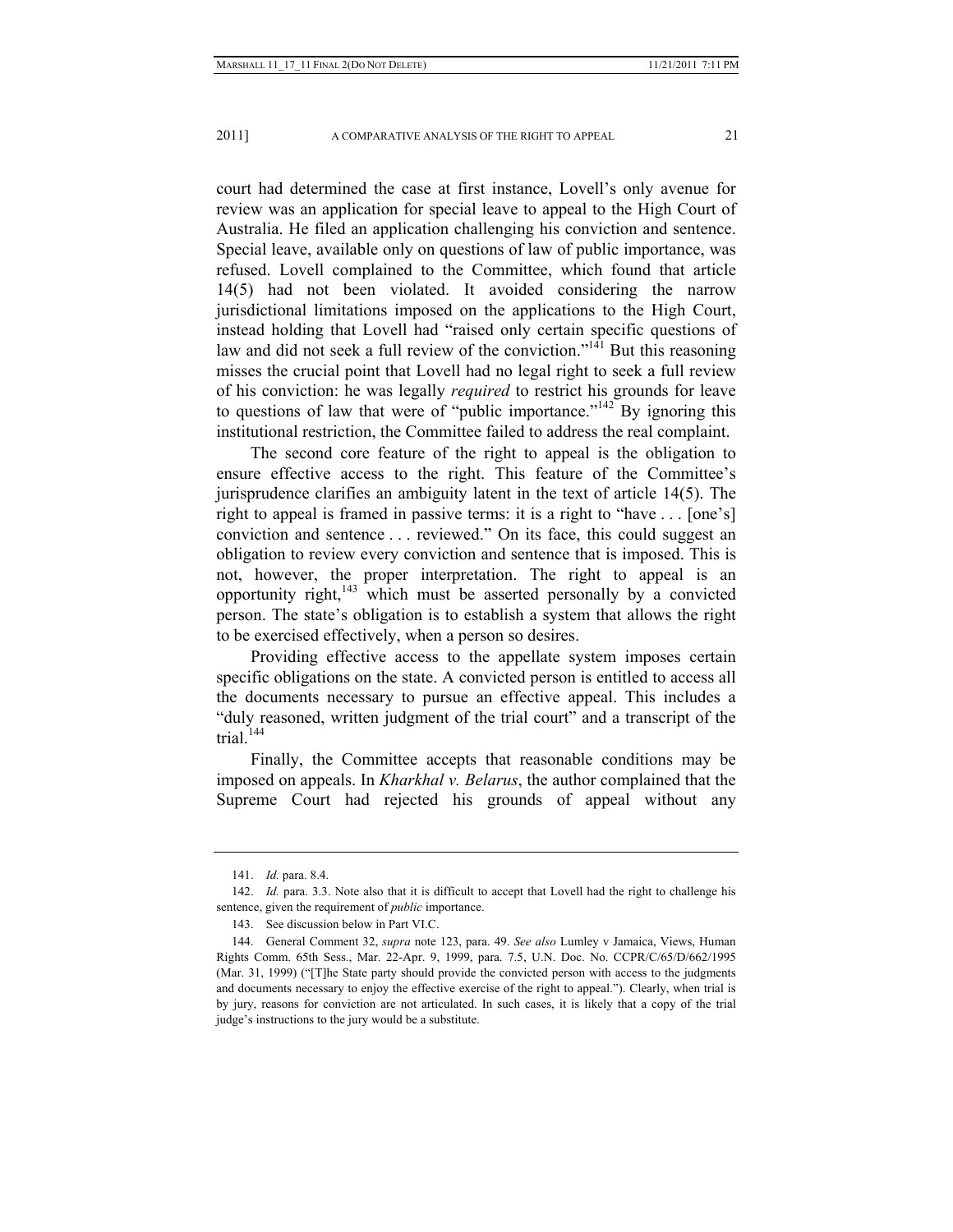consideration of their merit. $145$  In holding the communication inadmissible, the Committee observed that:

the right to a review of a criminal conviction by a higher tribunal, as secured by article 14, paragraph 5, implies that the tribunal of review adequately addresses those issues that are pertinent, *having regard to such reasonable conditions as are applicable to appeals under the State party's laws*. Where, as in the present case, the review allows for a reexamination of facts and evidence, the same principle guides the Committee as in other proceedings, namely that it is generally for the courts of States parties to the Covenant to evaluate facts and evidence in a particular case, unless it can be ascertained that the conduct of the trial or the evaluation of facts and evidence or interpretation of legislation was clearly arbitrary or amounted to a denial of justice.<sup>146</sup>

# B. The Right to Appeal in France, Germany, and Italy

Before considering the substance of the right to appeal under the European Convention, it is useful to sketch briefly the rights of appeal currently applying in the three European jurisdictions that were mentioned in our historical survey: France, Germany, and Italy. It should be apparent, and unsurprising, that appellate systems differ considerably within Europe. The supremacy of the European Convention, however, reduces the significance of these differences, allowing a brief survey to suffice.

In France, appeals often proceed de novo.<sup>147</sup> The particular scope of an appeal depends on the court from which the appeal is taken. The overwhelming majority of appeals are from correctional or contravention courts (in which all but the most serious of felonies are tried). While these appeals may be heard de novo, the hearing begins with an oral report of the case from one of the two associate appeals judges, and the court may refuse to hear witnesses who gave evidence in the first trial (other than the accused).<sup>148</sup> In contrast, appeals from the Assize Court (a specialist court in which only major felonies are tried) $149$  are entirely de novo; they do not begin with an oral report, although the lower court's verdict and judgment

 <sup>145.</sup> Kharkhal v. Belarus, Decision, Human Rights Comm. 91st Sess., Oct. 15-Nov. 2, 2007, para. 2.4, U.N. Doc. No. CCPR/C/95/D/1161/2005 (Oct. 31, 2007).

 <sup>146.</sup> *Id.* para. 6.5 (emphasis added).

 <sup>147.</sup> Richard S. Frase, *France*, *in* CRIMINAL PROCEDURE: A WORLDWIDE STUDY 201, 235 (Craig M. Bradley ed., 2d ed. 2007).

 <sup>148.</sup> *Id.* at 236.

 <sup>149.</sup> In French law, major felonies carry a maximum penalty of either life imprisonment or imprisonment for ten years or more. *See id.* at 202.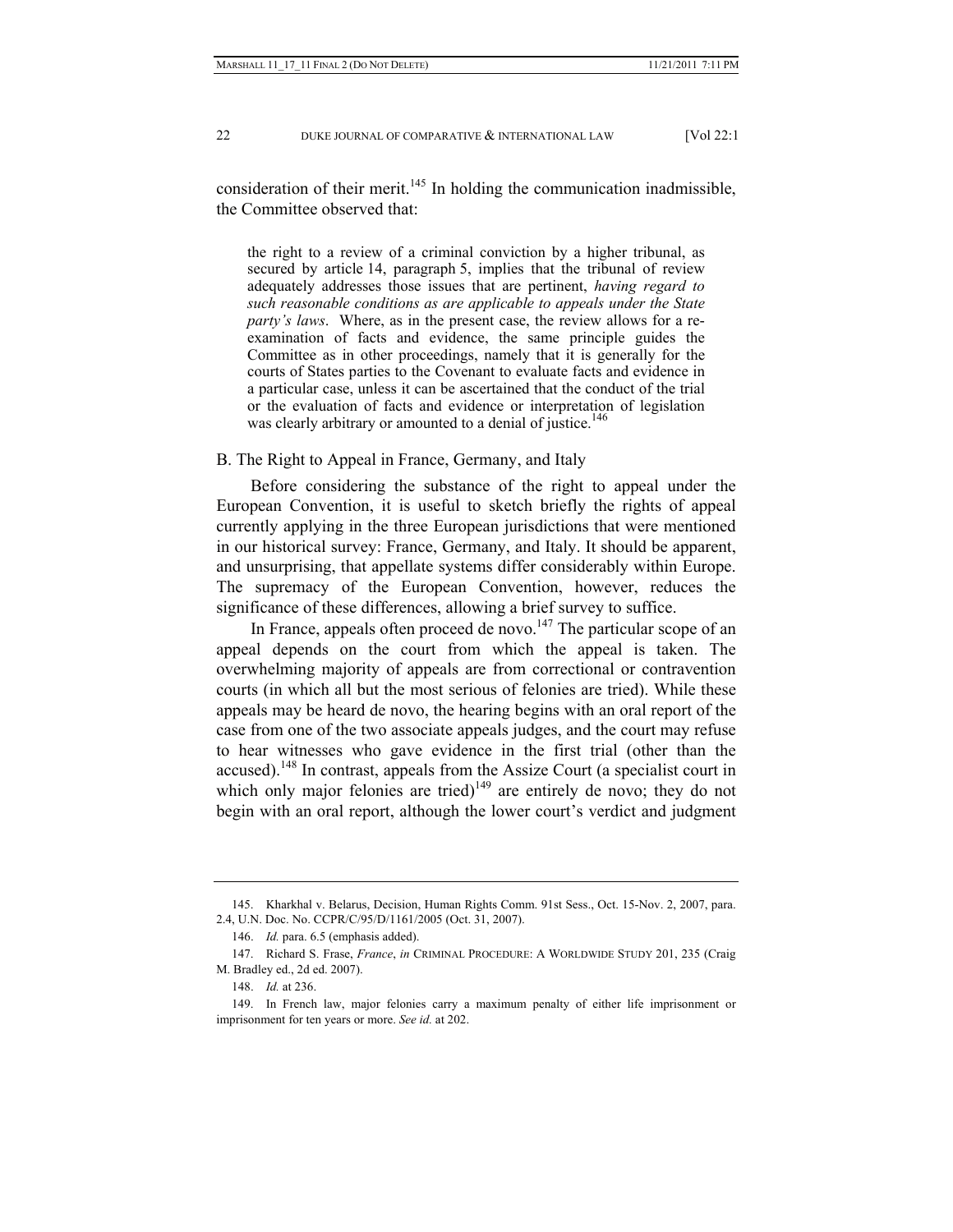are read.150 Further recourse may be had to the Court of Cassation on issues of law;<sup>151</sup> review at this level is entirely on the record.<sup>152</sup>

In Germany, appeals are as of right against all trial judgments.<sup>153</sup> Like France, the scope of review depends on the court from which the appeal is taken. The pattern described above is, however, reversed, with narrower review applying to convictions for more serious offences: appeals against judgments of the local court (in which less serious trials occur) may be brought on questions of both fact and law, resulting in de novo review; appeals from the district court (in which more serious criminal cases are tried) are only on questions of law.154 General appeals (i.e. on questions of fact and law) result in a new trial on issues of guilt and sentence. The court is required to collect and present all the evidence (including new evidence) necessary to reach its judgment.<sup>155</sup> Indeed, it is unnecessary for the appellant to raise any concerns with the first instance judgment at all, and doing so does not affect the court's duty to re-investigate the entire case.<sup>156</sup>

Appeals on legal grounds are more limited, involving an examination of the lower court's decision.<sup>157</sup> Relatively thorough review is, however, still possible, because all first-instance judgments are supported by written reasons that include findings of fact and explain how the law was applied to those facts.158 Nevertheless, the appellant must identify and explain the grounds of appeal.<sup>159</sup> Few such appeals proceed to an oral hearing, with

 <sup>150.</sup> *Id.* at 236.

 <sup>151.</sup> *Id.* at 237 (noting that recognized grounds for reversal include insufficient reasoning or lack of legal basis).

 <sup>152.</sup> *Id.* at 241.

 <sup>153.</sup> Thomas Weigend, *Germany*, *in* CRIMINAL PROCEDURE: A WORLDWIDE STUDY, *supra* note 147, at 243, 268.

 <sup>154.</sup> Gerhard Dannecker & Julian Roberts, *The Law of German Criminal Procedure*, *in* INTRODUCTION TO GERMAN LAW 419, 446-47 (Mathias Reimann & Joachim Zekoll eds., 2d ed. 2005) (noting that the propriety of having a simpler appellate process for more serious criminal cases has been a matter of debate for some time). Langbein gives two explanations for the fact that more liberal appellate review is available for the least serious cases. First, the procedure in the lower courts is more summary in nature, with the accused often unrepresented, and there is a greater danger that the prosecution and the court may be less thorough. Second, because the convictions are imposed "according to the subjective persuasion of its members" (compared with an objectively required "quantum of proof") and lower court proceedings only involve one professional judge, there is a sense that "conviction ought not to turn upon the persuasion of a single professional judge if a litigant is dissatisfied with the result." JOHN H. LANGBEIN, COMPARATIVE CRIMINAL PROCEDURE: GERMANY 78- 79, 83-84 (1977).

 <sup>155.</sup> Weigend, *supra* note 153, at 269.

 <sup>156.</sup> *Id.* at 268.

 <sup>157.</sup> Dannecker & Roberts, *supra* note 154, at 447.

 <sup>158.</sup> LANGBEIN, *supra* note 154, at 84.

 <sup>159.</sup> Weigend, *supra* note 153, at 269.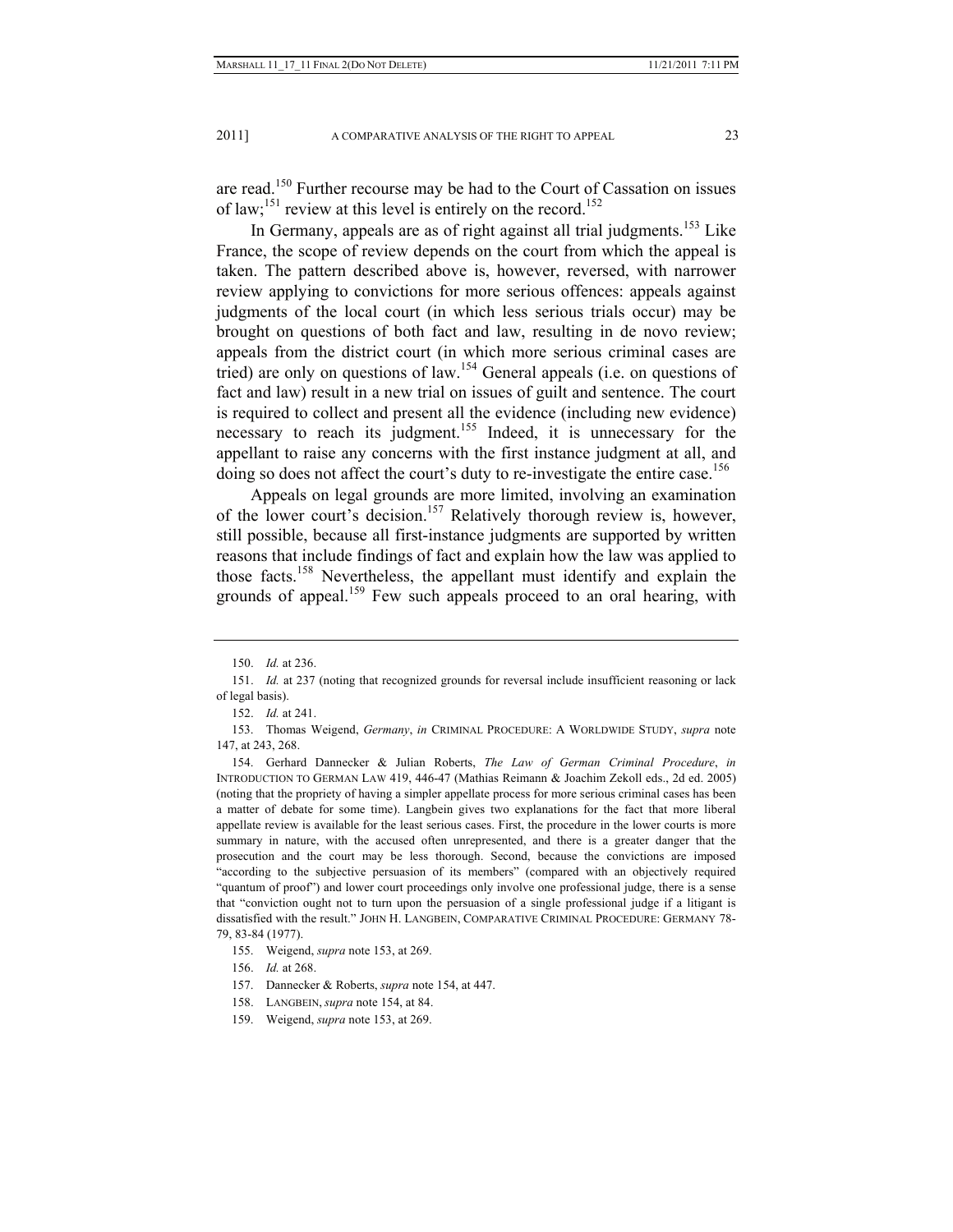most rejected on the papers as "obviously unfounded."<sup>160</sup> No inquiry is ordinarily made into the trial court's fact-finding,<sup>161</sup> largely because the formal minutes of the trial usually say nothing about the evidence given.<sup>162</sup>

In Italy, appeals remain an integral part of the criminal process and are as of right from any court of first instance.<sup>163</sup> They are conceived of as a continuation of the trial.<sup>164</sup> At the first appellate level, full de novo review will take place, if sought,<sup>165</sup> involving a second complete adjudication of all factual and legal issues and the hearing of new evidence.<sup>166</sup> No deference is given to the lower court's decision. Further, the Italian Constitution guarantees a right of review in all cases affecting personal liberty to the final criminal court of appeal, the *Corte di Cassazione* (Court of Cassation), comprising over three hundred judges.<sup>167</sup> Review at this second tier is limited to questions of law.<sup>168</sup>

C. The Right to Appeal under the European Convention

The European Convention does not require states to provide a system of appellate review.<sup>169</sup> However, if a right of appeal is granted, article 6, guaranteeing the right to a fair trial, applies to the proceedings.<sup>170</sup>

The right to appeal is instead found in article 2 of Protocol No. 7 to the European Convention.<sup>171</sup> This Protocol is a relatively recent addition to

169. TRECHSEL, *supra* note 7, at 363.

 <sup>160.</sup> *Id.* at 268.

 <sup>161.</sup> *But see id.* at 270-71 (arguing that recently the scope of review has expanded to allow various challenges to the substantive correctness of the lower court judgment).

 <sup>162.</sup> *Id.* at 270. Although if the formal minutes do contain substantive information, the appellant may challenge the trial court's fact-finding by showing that the judgment contained factual errors.

 <sup>163.</sup> In 1988, a new code of criminal procedure was enacted, reframing criminal proceedings as adversarial contests rather than inquisitions. Despite this radical change, it is notable that criminal appeals remained significantly hierarchical in nature. Stephen P. Freccero, *An Introduction to the New Italian Criminal Procedure*, 21 AM. J. CRIM. L. 345, 346-49 (1994) (outlining the 1988 reforms); *see generally* Ennio Amodio, *The Accusatorial System Lost and Regained: Reforming Criminal Procedure in Italy*, 52 AM. J. CRIM. L. 489 (2004).

 <sup>164.</sup> Rachel A. Van Cleave, *Italy*, *in* CRIMINAL PROCEDURE: A WORLDWIDE STUDY, *supra* note 147, at 303, 330-31.

 <sup>165.</sup> Freccero, *supra* note 163, at 380 (observing that the parties may narrow the scope of the appeal by selecting particular issues).

 <sup>166.</sup> *Id.* at 379 (comparing Italian appeals with American appellate review).

 <sup>167.</sup> Art. 111 Costituzione [Cost.] (It.).; Freccero, *supra* note 163, at 350.

 <sup>168.</sup> Freccero, *supra* note 163, at 381.

 <sup>170.</sup> Poulsen v. Denmark, App. No. 32092/96, Section II, EUROPEAN COURT OF HUMAN RIGHTS: HUDOC, at 5 (June 29, 2000), http://echr.coe.int/echr/en/hudoc ("As far as Article 6 is concerned the Court recalls that this provision does not compel the Contracting States to set up courts of appeal but where such courts do exist, the guarantees of Article 6 must be complied with").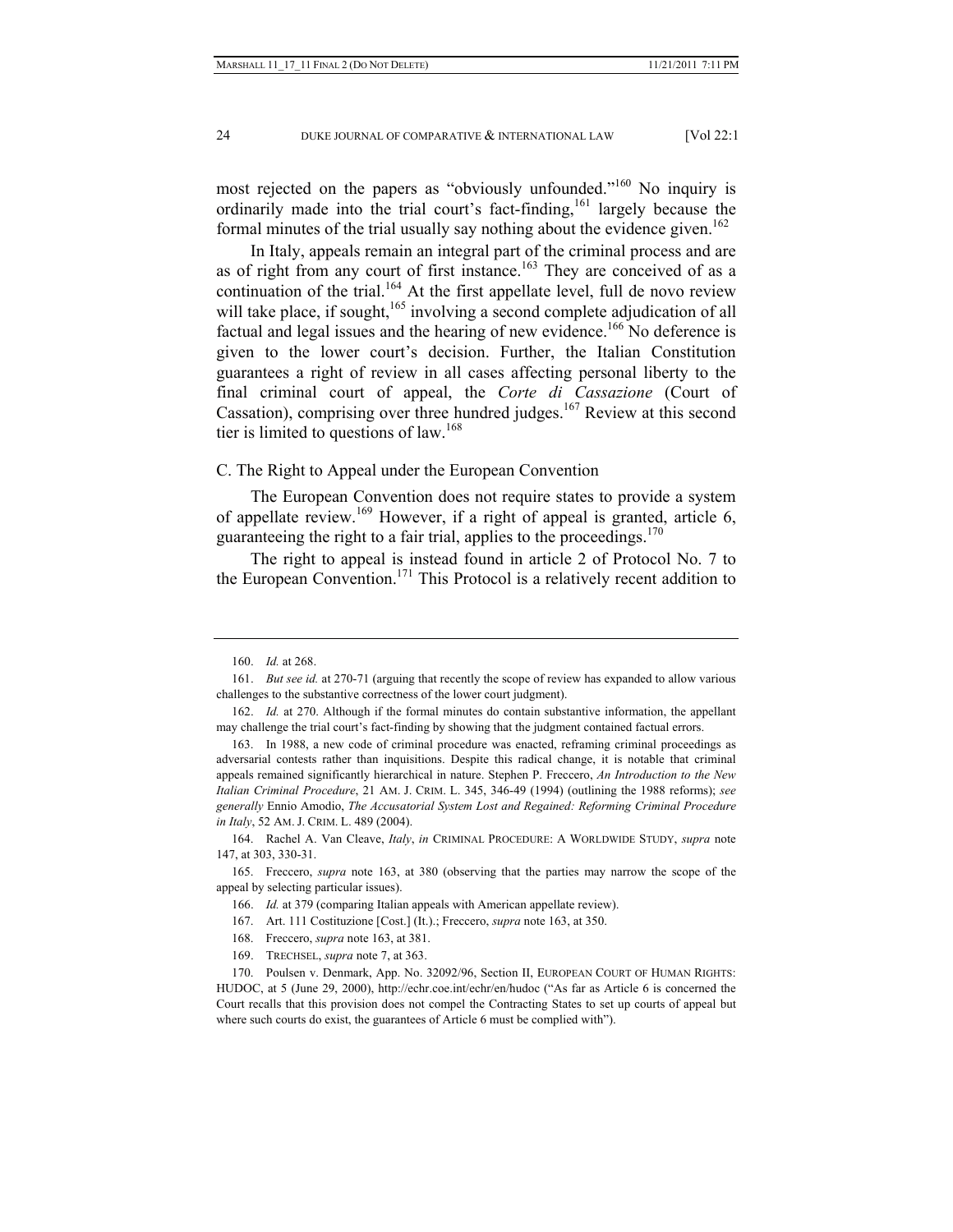the Convention, having only opened for signature in 1984. Although it was not initially met with great enthusiasm,<sup>172</sup> almost every member state of the Council of Europe has now ratified the Protocol.<sup>173</sup> And membership of the Council of Europe is currently contingent on ratification of the entire "parcel" of rights in the European Convention and its protocols.<sup>174</sup> Article 2 of Protocol No. 7 has thus brought the appellate systems of almost all of continental Europe under the oversight of the European Court of Human Rights. It is to that Court's jurisprudence we now turn.

Under the European Convention, states have a significant degree of discretion as to the modalities of appellate review as well as the grounds on which it may be exercised.<sup>175</sup> This "wide margin of appreciation"<sup>176</sup> has been attributed to the large variety of types of appeal that exist in Europe.<sup>177</sup> Thus, a state will have complied with article 2 of Protocol No. 7 where it grants defendants the right to apply for leave to appeal<sup>178</sup> or even when review is restricted to points of law.<sup>179</sup> Moreover, states are entitled to impose restrictions that regulate access to appellate review. These restrictions must, however, pursue a legitimate aim and not infringe the very essence of the right.<sup>180</sup>

 172. TRECHSEL, *supra* note 7, at 362 (explaining that it took four years to collect the seven signatures required for the Protocol to enter into force).

 173. The only exceptions are Belgium, Germany, Netherlands, Turkey and the United Kingdom. Treaty Office, *Protocol No. 7 to the Convention for the Protection of Human Rights and Fundamental Freedoms CETS No.:117*, COUNCIL OF EUROPE, http://conventions.coe.int (click "Full List," then click document no. 117, "Protocol 7 . . . ," then click "Chart of signatures and ratifications") (last visited Sept. 21, 2011).

 <sup>171.</sup> Protocol No. 7 to the Convention for the Protection of Human Rights and Fundamental Freedoms, art. 2, Nov. 22, 1984, E.T.S. No. 117 [hereinafter Protocol No. 7 to the ECHR] ("1. Everyone convicted of a criminal offence by a tribunal shall have the right to have his conviction or sentence reviewed by a higher tribunal. The exercise of this right, including the grounds on which it may be exercised, shall be governed by law. 2. This right may be subject to exceptions in regard to offences of a minor character, as prescribed by law, or in cases in which the person concerned was tried in the first instance by the highest tribunal or was convicted following an appeal against acquittal.") [hereinafter Protocol No. 7 to the ECHR].

 <sup>174.</sup> TRECHSEL, *supra* note 7, at 362.

 <sup>175.</sup> Poulsen v. Denmark, App. No. 32092/96, Section II, EUROPEAN COURT OF HUMAN RIGHTS: HUDOC, at 5 (June 29, 2000), http://echr.coe.int/echr/en/hudoc.

 <sup>176.</sup> Krombach v. France, App. No. 29731/96, Section III, EUROPEAN COURT OF HUMAN RIGHTS: HUDOC, para. 96 (Feb. 13, 2001), http://echr.coe.int/echr/en/hudoc.

 <sup>177.</sup> *See* Protocol No. 7 to the ECHR (explanatory report), *supra* note 171, para. 18, *available at*  http://conventions.coe.int/Treaty/EN/Reports/HTML/117.htm.

 <sup>178.</sup> Lantto v. Finland, App. No. 27665/95, Section IV, EUROPEAN COURT OF HUMAN RIGHTS: HUDOC, at 14-15 (July 12, 1999), http://echr.coe.int/echr/en/hudoc.

 <sup>179.</sup> *Krombach,* App. No. 29731/96, paras. 96-97.

 <sup>180.</sup> Gurepka v. Ukraine, App. No. 61406/00, Section II, EUROPEAN COURT OF HUMAN RIGHTS: HUDOC, para. 59 (Sept. 6, 2005), http://echr.coe.int/echr/en/hudoc.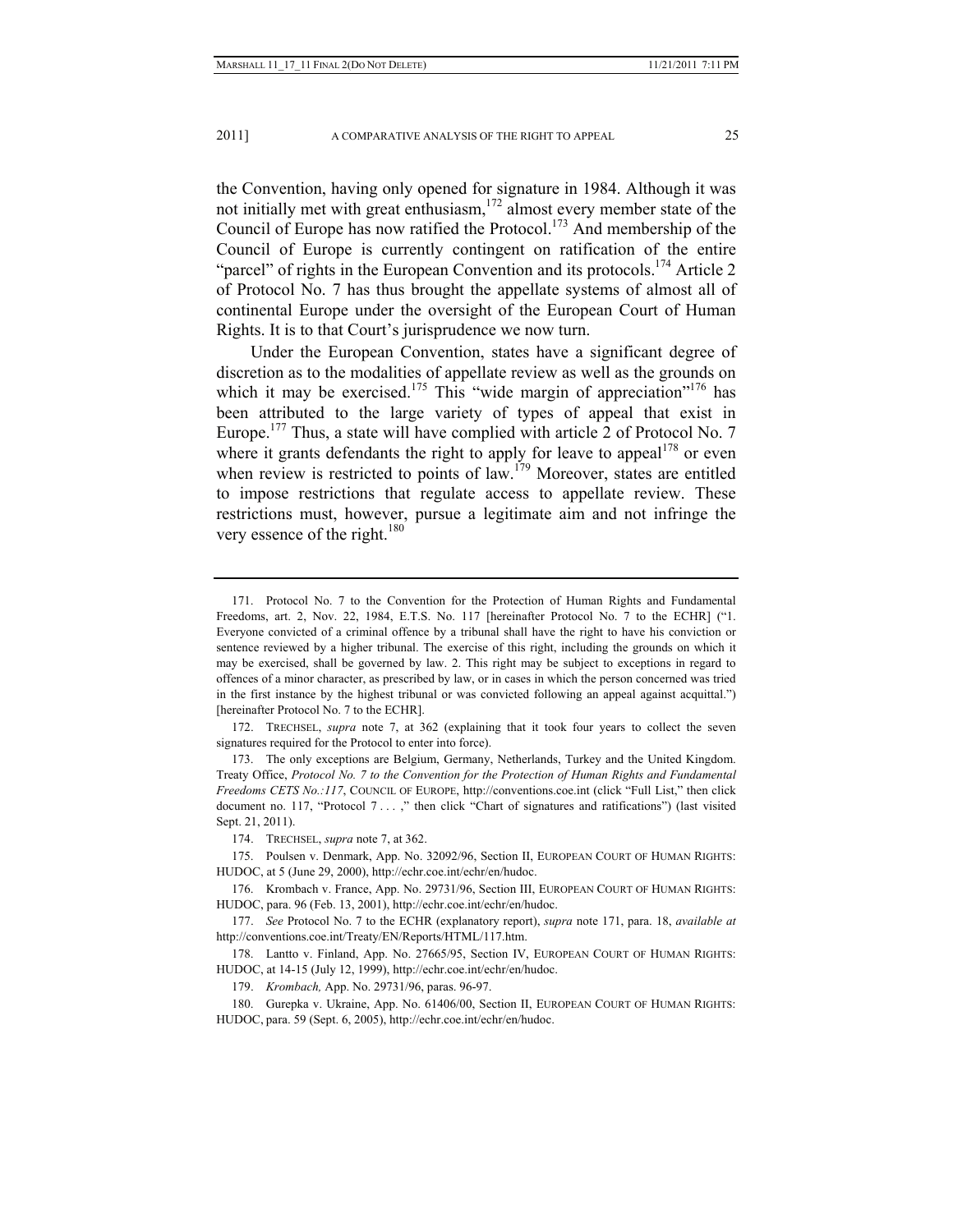It is difficult to determine precisely what constitutes "the very essence" of the right to appeal. It does not appear to relate closely to the scope of review: as has been noted, states are not required to extend appellate review to the merits of a conviction;<sup>181</sup> similarly, appeals may be dismissed without consideration of the merits for procedural noncompliance. $182$ 

Instead, the essence of the right is best conceived of as the *opportunity* to access a fair appellate process. As a minimum, this obviously requires that a convicted person possess a legal right to appeal. Thus, in *Krombach*, article 2 of Protocol No. 7 was violated because a person convicted *in absentia* had no right to appeal.<sup>183</sup> In addition, while a state may require a person to obtain permission to appeal, the process must be "clear and accessible,"184 and it "must be independent of any discretionary action by the authorities."185 Thus a system requiring leave of the court is permissible, but one requiring the consent of the prosecutor is not.

The opportunity to appeal must be capable of being exercised by the convicted person.186 *Gurepka v. Ukraine* establishes this point.187 Gurepka, who worked in a prosecutors' office, was sentenced to administrative detention for contempt of court. His employer (i.e., a prosecutor) brought an "extraordinary appeal," which was unsuccessful. Only a prosecutor or the president of the higher court could initiate this procedure. The European Court held that Gurepka's right to appeal had been violated: the

185. *Gurepka*, App. No. 61406/00, para. 59.

 <sup>181.</sup> Loewenguth v. France, App. No. 53183/99, Section III, EUROPEAN COURT OF HUMAN RIGHTS: HUDOC, at 3 (May 30, 2000), http://echr.coe.int/echr/en/hudoc. Note, however, that France filed a reservation to article 2 of Protocol No. 7 to the ECHR, stating "the review by a higher court may be limited to a control of the application of the law, such as an appeal to the Supreme Court." However, in Pesti & Frodl v. Austria, App. No. 27618/95, Section III, EUROPEAN COURT OF HUMAN RIGHTS: HUDOC (Jan. 18, 2000), http://echr.coe.int/echr/en/hudoc, the Court rejected as manifestly ill-founded an argument that an appeal restricted to procedural defects at the trial did not comply with article 2 of Protocol No. 7. *Id.* at 12.

 <sup>182.</sup> Sjöö v. Sweden, App. No. 37604/97, Second Chamber, EUROPEAN COURT OF HUMAN RIGHTS: HUDOC, at 5 (Oct. 21, 1998), http://echr.coe.int/echr/en/hudoc (upholding the dismissal of an appeal due to the appellant's failure to appear at the hearing without lawful excuse).

 <sup>183.</sup> Krombach, App. No. 29731/96, paras. 96-100 (Feb. 13, 2001).

 <sup>184.</sup> Galstyan v. Armenia, App. No. 26986/03, Section III, EUROPEAN COURT OF HUMAN RIGHTS, paras. 125-26 (Nov. 15, 2007), http://echr.coe.int/echr/en/hudoc (upholding the dismissal of an appeal due to the appellant's failure to appear at the hearing without lawful excuse and finding a violation where there was only a power of discretionary review that lacked "any clearly defined procedure or time-limits and consistent application in practice").

 <sup>186.</sup> *See* Lantto v. Finland, App. No. 27665/95, Section IV, EUROPEAN COURT OF HUMAN RIGHTS: HUDOC, at 14 (July 12, 1999), http://echr.coe.int/echr/en/hudoc (noting that the applicants had "exercised their right of appeal").

 <sup>187.</sup> *Gurepka*, App. No. 61406/00, para. 59.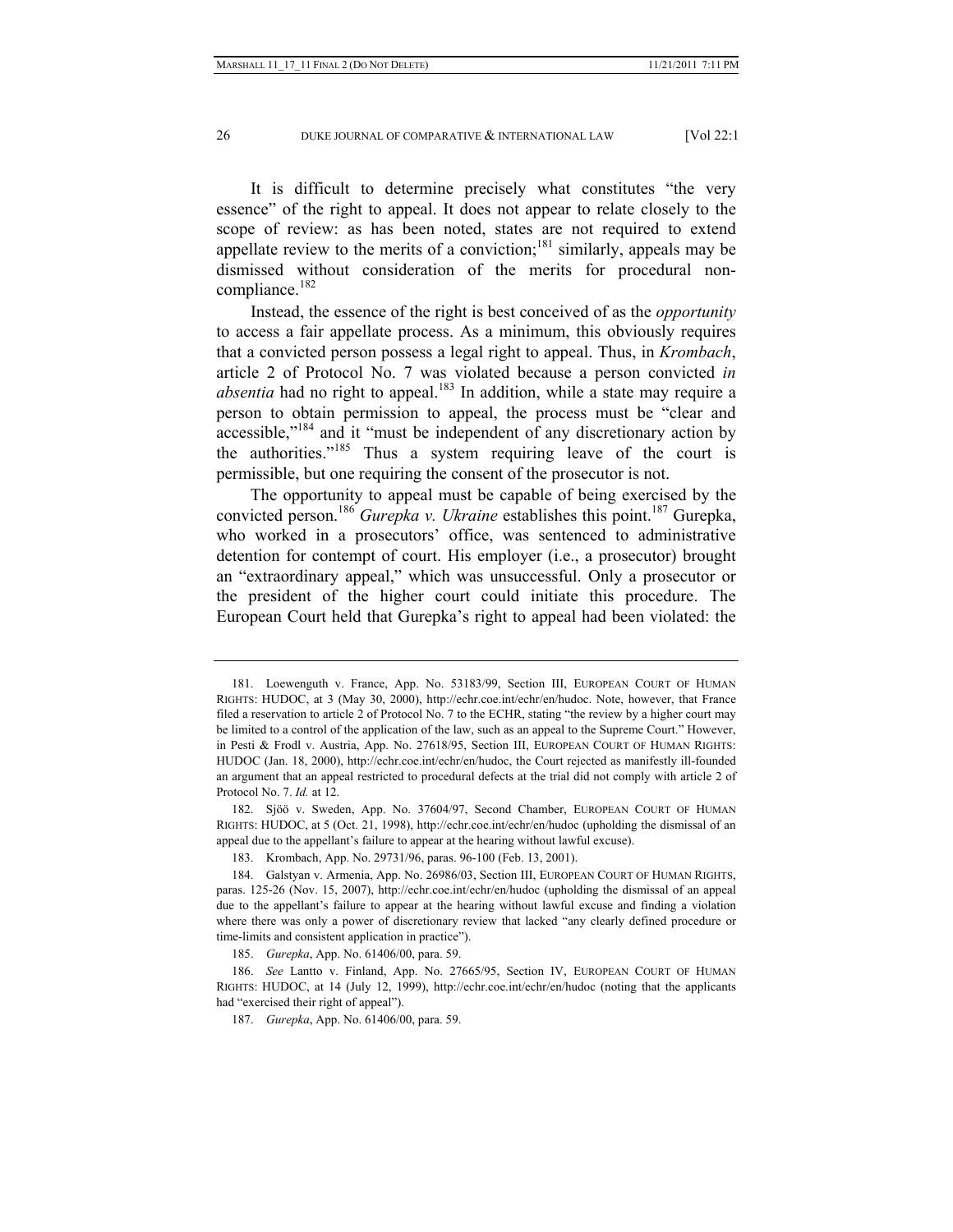2011] A COMPARATIVE ANALYSIS OF THE RIGHT TO APPEAL 27

procedure was deficient because an appeal "was not directly accessible to a party to the proceedings and did not depend on his or her motion and arguments."188 The requirement that review be on the defendant's motion and allow for him or her to present arguments on the issues arising was central to the decision.<sup>189</sup> Review on a third party's initiative, particularly where the convicted person is not involved in the process, is not sufficient.

Finally, it should be observed that states are not required to provide infinite opportunities to appeal. Reasonable conditions can be imposed on the exercise of the right, including time limits for lodging appeals after which the appeal need not be accepted.<sup>190</sup> Similarly, where an appellant fails to attend the hearing, the appeal may legitimately be dismissed without considering its merits. Such a rule, the Court has explained, does not breach article 2 of Protocol No. 7 because it serves "the good administration of justice in that it  $\ldots$  aim[s] at securing the parties' presence in court and the prompt and thorough examination of the case."<sup>191</sup>

D. The Right to Appeal in South Africa

In South Africa, $192$  the right to appeal is guaranteed—as a component of the right to a fair trial—by section  $35(3)(0)$  of the Constitution.<sup>193</sup> In a series of cases since 1996, the Constitutional Court has considered the content of this right.

The essence of the right is the provision of an "opportunity to have [one's] conviction and sentence 'adequately reappraised.'"<sup>194</sup> The purpose

 <sup>188.</sup> *Id.* para. 60. *See also Galstyan*, App. No. 26986/03, para. 126 (finding a violation where the state did not provide "a clear and accessible right to appeal").

 <sup>189.</sup> *Gurepka*, App. No. 61406/00, para. 61.

 <sup>190.</sup> Laaksonen v. Finland, App. No. 36321/97, Section IV, EUROPEAN COURT OF HUMAN RIGHTS: HUDOC, at 3 (Sept. 7, 1999), http://echr.coe.int/echr/en/hudoc.

 <sup>191.</sup> Poulsen v. Denmark, App. No. 32092/96, Section II, EUROPEAN COURT OF HUMAN RIGHTS: HUDOC, at 5 (June 29, 2000), http://echr.coe.int/echr/en/hudoc; Sjöö v. Sweden, App. No. 37604/97, Second Chamber, EUROPEAN COURT OF HUMAN RIGHTS: HUDOC, at 5 (Oct. 21, 1998), http://echr.coe.int/echr/en/hudoc.

 <sup>192.</sup> Although technically a hybrid of Roman-Dutch and common law, criminal procedure in South Africa was heavily influenced by English law during the twentieth century and is best viewed as a predominantly adversarial/common law system. J.R.L. Milton, *Criminal Law in South Africa 1976 - 1986*, CILSA 34, 36-37 (1987); Lirieka Meintjes-Van der Walt, *A Historical Overview of the Expert in the Criminal Justice Process in South Africa, the Netherlands and England and Wales*, 8 TILBURG FOREIGN L. REV. 217, 227-29 (1999-2000). Substantive criminal law is more in the nature of a hybrid. *See* Fracois du Bois & Daniel Visser, *The Influence of Foreign Law in South Africa*, 13 TRANSNAT'L L. & CONTEMP. PROBS. 593, 618 (2003) (arguing that post-WWII South African criminal law was "recast . . . in a civilian mode after a century and a half of anglicization").

 <sup>193.</sup> S. AFR. CONST., 1996 s. 35(3) ("Every accused person has a right to a fair trial, which includes the right . . . (o) of appeal to, or review by, a higher court.")

 <sup>194.</sup> *S. v. Shinga* 2007 (2) SACR 28 (CC) para. 40 (S. Afr.).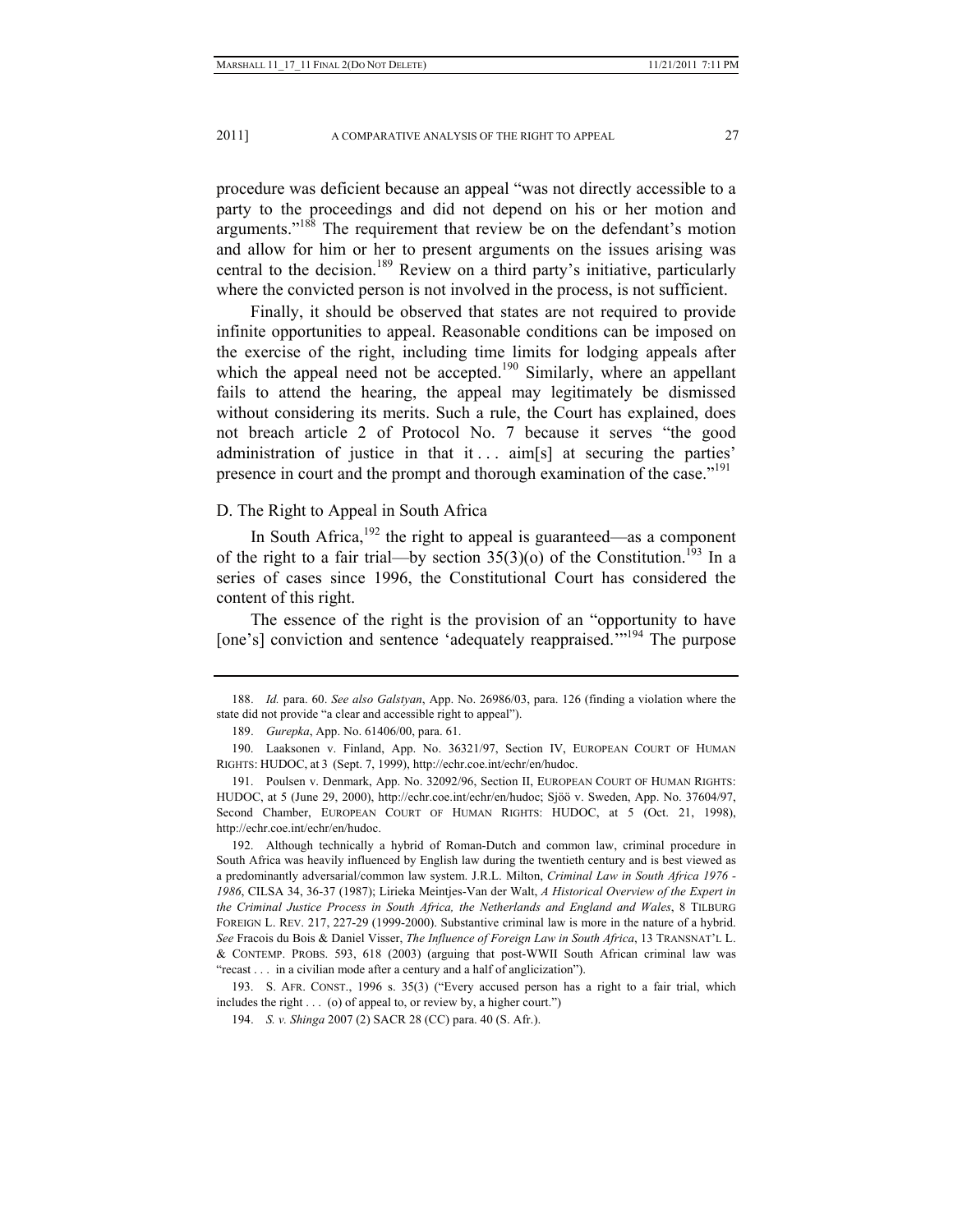of this reappraisal is error correction.<sup>195</sup> Like fair trial rights generally, appeals are intended "to minimise the risk of wrong convictions and the consequent failure of justice."<sup>196</sup>

Resourcing the appellate system is a significant concern in South Africa.<sup>197</sup> Numerous efforts have been made by the Government to reduce the costs associated with criminal appeals by imposing procedural restrictions. Invariably these efforts have resulted in constitutional challenges. Resolution has forced the Court to address the very real tension between full appellate review and the conservation of limited state resources. In the process, the scope of the right to appeal has been elaborated.

The Constitutional Court has held that a system requiring leave to appeal is not unconstitutional. Such a system may provide for an adequate reappraisal of a person's conviction and sentence. This mirrors the approach taken under the European Convention and the ICCPR. In *Rens*, the Court upheld a leave-to-appeal procedure on the basis that it afforded the opportunity for a "reassessment of the disputed issues . . . [and] an informed decision  $\ldots$  as to the prospects of success."<sup>198</sup> Similarly, in *Shinga*, the Court observed that, in certain circumstances, an application for leave might allow "an adequate reappraisal of whether the applicant... was correctly convicted and whether the sentence is appropriate."<sup>199</sup>

The Court has identified a number of preconditions to obtaining an adequate reappraisal. The first is that a record of the trial must be considered.<sup>200</sup> Without the record, it is not possible to make an informed

 <sup>195.</sup> *S. v. Steyn* 2001 (1) SA 1146 (CC) para. 23 (S. Afr.) (holding that there must be "a reasonable procedure for correcting errors that may have occurred at the trial stage").

 <sup>196.</sup> *S. v. Twala* 2000 (1) SA 879 (CC) para. 9 (S. Afr.).

 <sup>197.</sup> The leave to appeal system in issue in *Steyn* was enacted "to prevent the clogging of appeal rolls and to ensure that hopeless appeals did not waste valuable court time." *S. v. Steyn* 2001 (1) SA 1146 (CC) para. 31 (S. Afr.).

 <sup>198.</sup> *S. v. Rens* 1996 (1) SA 1218 (CC) para. 26 (S. Afr.).

 <sup>199.</sup> *S. v. Shinga* 2007 (2) SACR 28 (CC) para. 52 (S. Afr.); *see also S. v. Steyn* 2001 (1) SA 1146 (CC) para. 36 (S. Afr.) ("A leave to appeal procedure which does not enable an appeal court to make an informed decision on the application, and which does not adequately protect against the possibility of wrong convictions and inappropriate sentences constitutes a serious limitation of the right to appeal.").

 <sup>200.</sup> In *Shinga*, the Court considered a system whereby the record was required to be provided to the court considering an application for leave to appeal, except in four situations: where the accused was legally represented at the trial; where the accused and the prosecution agree; where the appeal is only against sentence; and where the application is for condonation (meaning that due to some procedural error, permission is required before the application will be considered). *S. v. Shinga* 2007 (2) SACR 28 (CC) para. 45 (S. Afr.). The Court held that in each of these situations the absence of the trial record constituted "an unjustifiable barrier to the right of review or appeal" and was therefore unconstitutional. *Id.*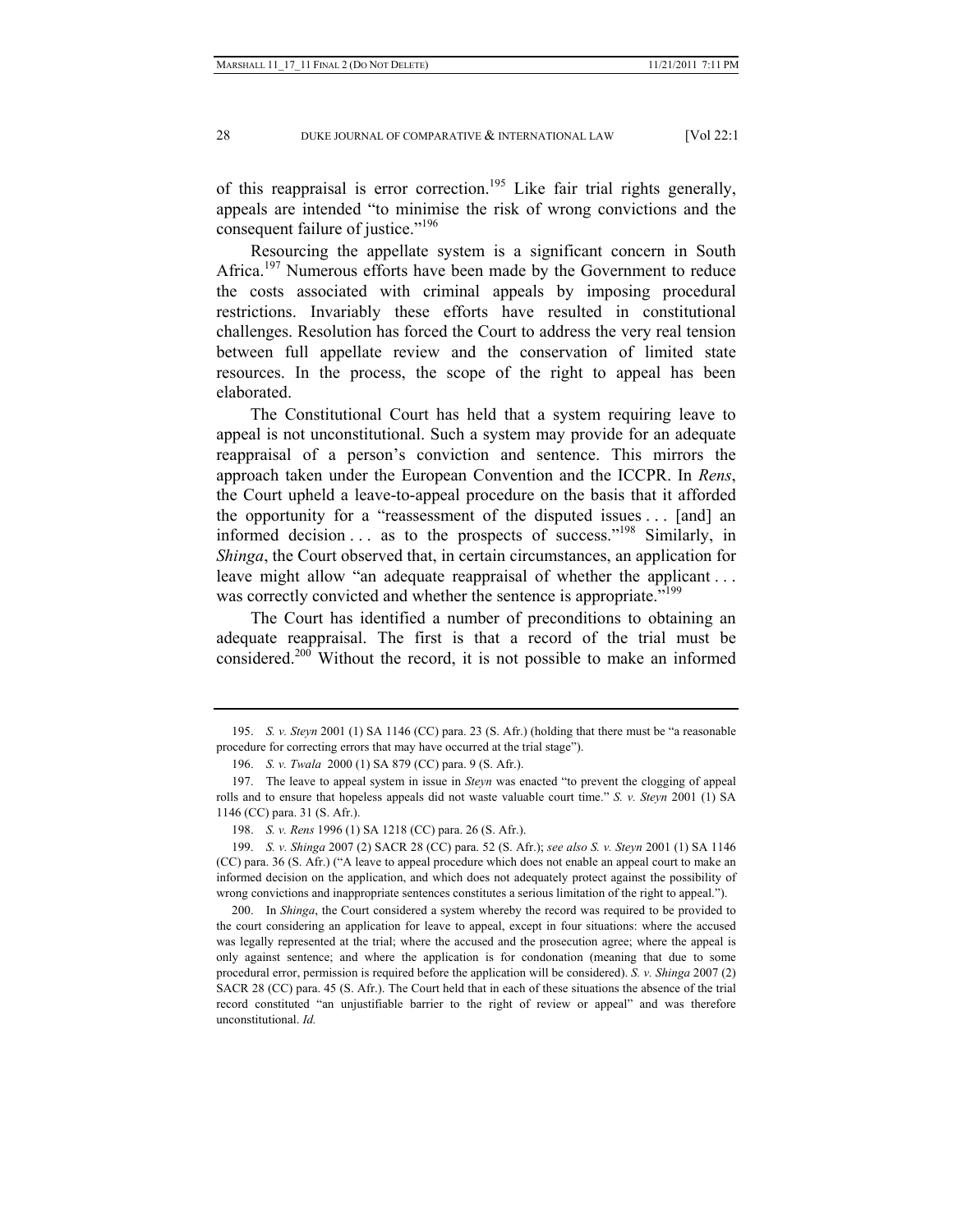decision on the appeal's prospects of success: $^{201}$  the court cannot evaluate either the sufficiency of the evidence presented or whether the trial was marred by procedural errors.<sup>202</sup> Second, the lower court's reasoned judgment should be made available. Third, and unusually, the Court has held that applications for leave to appeal must be considered by at least two judges of the appellate court.<sup>203</sup> This requirement is difficult to explain, given that judges sitting alone routinely impose convictions. If one judge can adequately appraise the evidence presented at trial, there would appear to be nothing inherent in the process of *reappraisal* that necessitates the attention of two judges. Collegial discussion may, as the Court suggests, enhance the quality of a decision, but this does not establish that more than one judge is a constitutional necessity.204 Finally, dicta of the Court suggest that counsel may be necessary at the appellate stage, including when preparing an application for leave to appeal.<sup>205</sup>

An oral hearing is not treated as a fundamental component of the right to appeal. Although oral argument is regarded as the best method for ensuring errors are corrected,<sup>206</sup> section  $35(3)(o)$  sets a baseline. It is accordingly permissible to determine "frivolous and unmeritorious appeals" on the papers. $207$  Appeals that fall outside this narrow category must, however, be afforded an oral hearing. Thus a provision requiring that appeals *ordinarily* be determined on the papers was held to breach section  $35(3)(0)^{208}$ 

South African jurisprudence conceives of the right to appeal as an opportunity right. It is a right that must be exercised by a convicted person, who is responsible for prosecuting his or her case. The state's obligation is to ensure that each person convicted of a crime has the opportunity to advance an appeal.

 205. *See id.* para. 58 (observing that it would be "a matter of grave concern" if counsel is often not provided to enable people to prepare applications for leave to appeal).

 <sup>201.</sup> *S. v. Steyn* 2001 (1) SA 1146 (CC) para. 11 (S. Afr.); *S. v. Shinga* 2007 (2) SACR 28 (CC) para. 44 (S. Afr.).

 <sup>202.</sup> *S. v. Ntuli* 1996 (1) SA 1207 (CC) para. 15 (S. Afr.).

 <sup>203.</sup> *S. v. Shinga* 2007 (2) SACR 28 (CC) para. 48 (S. Afr.).

 <sup>204.</sup> It is doubtful that this requirement would apply to "full" appeal, given the Court's reliance on this factor was principally seen as necessary to balance the other restrictions inherent in applications for leave to appeal that are determined on the papers. *Id.* para. 46 (observing that in previous cases "this Court regarded the fact that applications for leave to appeal from the High Court to the Supreme Court of Appeal are, in the first place, considered by two judges as an important pillar in the process of finding the application for leave-to-appeal procedure constitutionally valid").

 <sup>206.</sup> *S. v. Steyn* 2001 (1) SA 1146 (CC) para. 24 (S. Afr.).

 <sup>207.</sup> *Id.* para. 23.

 <sup>208.</sup> *See S. v. Shinga* 2007 (2) SACR 28 (CC) para. 31 (S. Afr.) (holding that such a procedure "renders the process of appeal or review unfair and unjust").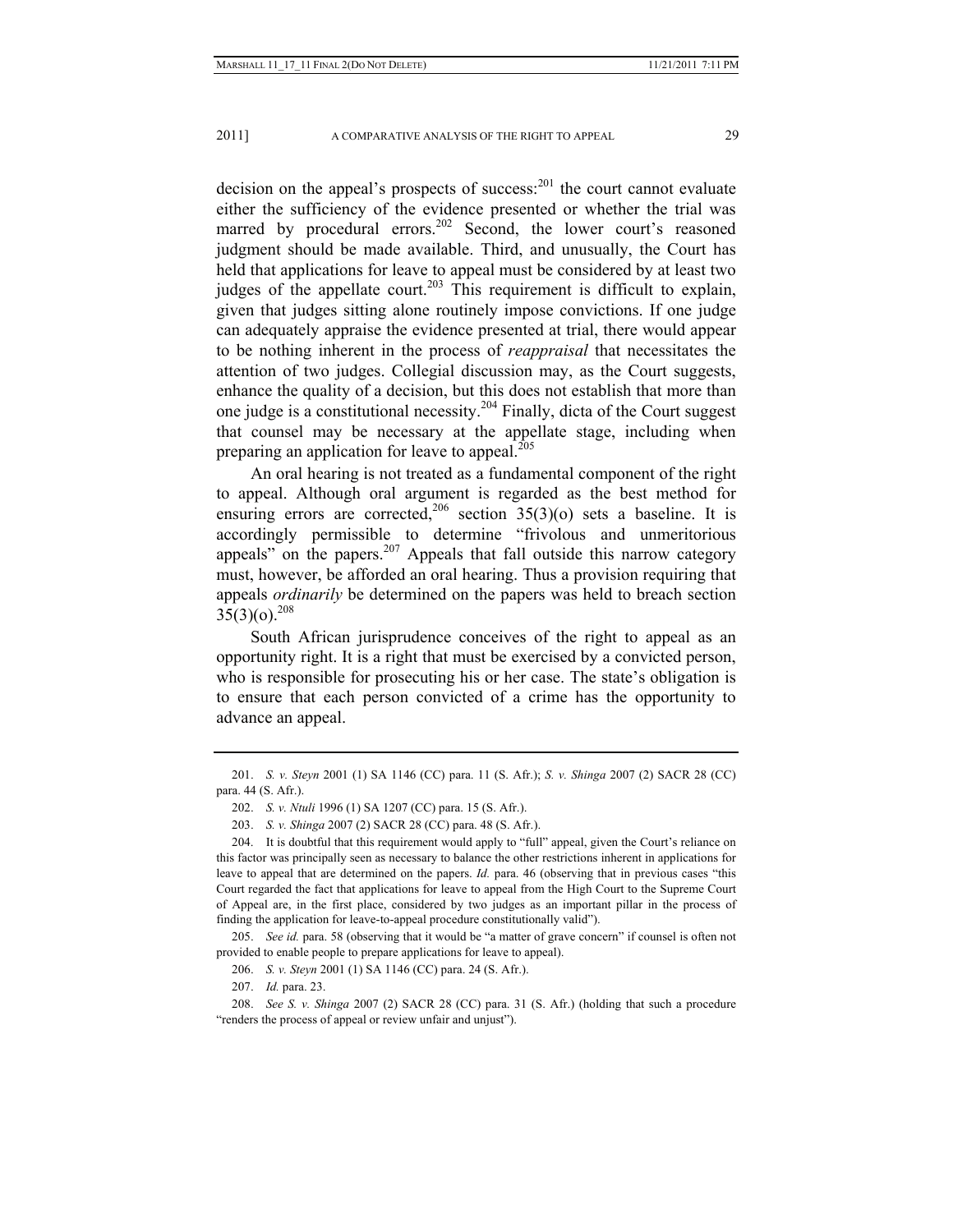#### E. The Right to Appeal in New Zealand

New Zealand's obligations under the ICCPR are affirmed in the New Zealand Bill of Rights Act 1990. Section 25(h) of that Act provides, as a component of the "minimum standards of criminal procedure," that everyone convicted of an offence has the right to appeal against the conviction or sentence. $209$ 

Unlike the other instruments discussed so far, the Bill of Rights Act is neither entrenched nor supreme. However, wherever an enactment can be interpreted consistently with the enumerated rights, that meaning is to be preferred.<sup>210</sup> If an enactment cannot be interpreted in this manner, courts are required to apply the statute despite its inconsistency with the Bill of Rights Act.<sup>211</sup> This model of a non-entrenched, statutory bill of rights is also found in the United Kingdom<sup>212</sup> and in two Australian jurisdictions.<sup>213</sup>

In the leading case, *R v. Taito*, the Privy Council held that the right to appeal requires provision of "an effective right of appeal which so far as is reasonably possible will ensure that justice is done in the appeal process."<sup>214</sup> Most fundamentally, the court must consider the merits of an appeal.<sup>215</sup> Unless the appeal is abandoned, it cannot be disposed of without assessing whether the grounds of appeal raised meet the statutory criteria for allowing the appeal; there is no power to dismiss an appeal on procedural grounds, even where an appellant fails to comply with rules of court.<sup>216</sup> It is also necessary for the scope of the appeal to extend to permit challenges to matters of fact.<sup>217</sup> Under New Zealand law, a conviction must be set aside if it is "unreasonable," which necessitates a review of the

 <sup>209.</sup> New Zealand Bill of Rights Act 1990, 1990 S.N.Z. No. 190, § 25(h).

 <sup>210.</sup> *Id*. § 6.

 <sup>211.</sup> *Id.* § 4.

 <sup>212.</sup> *See* Human Rights Act, 1998, c. 42 (U.K.).

 <sup>213.</sup> *See Charter of Human Rights and Responsibilities Act 2006* (Vict.) (Austl.); *Human Rights Act 2004* (Austl. Cap. Terr.) (Austl.). Although the Australian statutes both contain a right to appeal, neither jurisdiction has yet considered the content of the right. *Id.*

 <sup>214.</sup> *R v Taito* [2002] 3 NZLR 577 (P.C.) 596-97. *See also Petryszick v R* [2010] NZSC 105 at para [2].

 <sup>215.</sup> *Petryszick v R* [2010] NZSC 105 at para [2, 32]; *R v Taito* [2002] 3 NZLR 577 (P.C.) 597-98.

 <sup>216.</sup> *Petryszick v R* [2010] NZSC 105 at para [35]. *See also Petryszick v R* [2011] NZSC 72 (refusing leave to appeal on the basis that the Court of Appeal had addressed the merits of the appellant's grounds of appeal "as best as it could in the circumstances," given his failure to provide written or oral submissions).

 <sup>217.</sup> *See R v Owen* [2008] 2 NZLR 37 (SC) 45 (referring to article 14(5) of the ICCPR and noting that "[t]here is no suggestion in the international jurisprudence that the right of appeal mandated by our s. 25(h) and corresponding international provisions should, in the case of factual issues, be different in character or more extensive than that provided by  $s$  385(1)(a) [of the Crimes Act 1961]").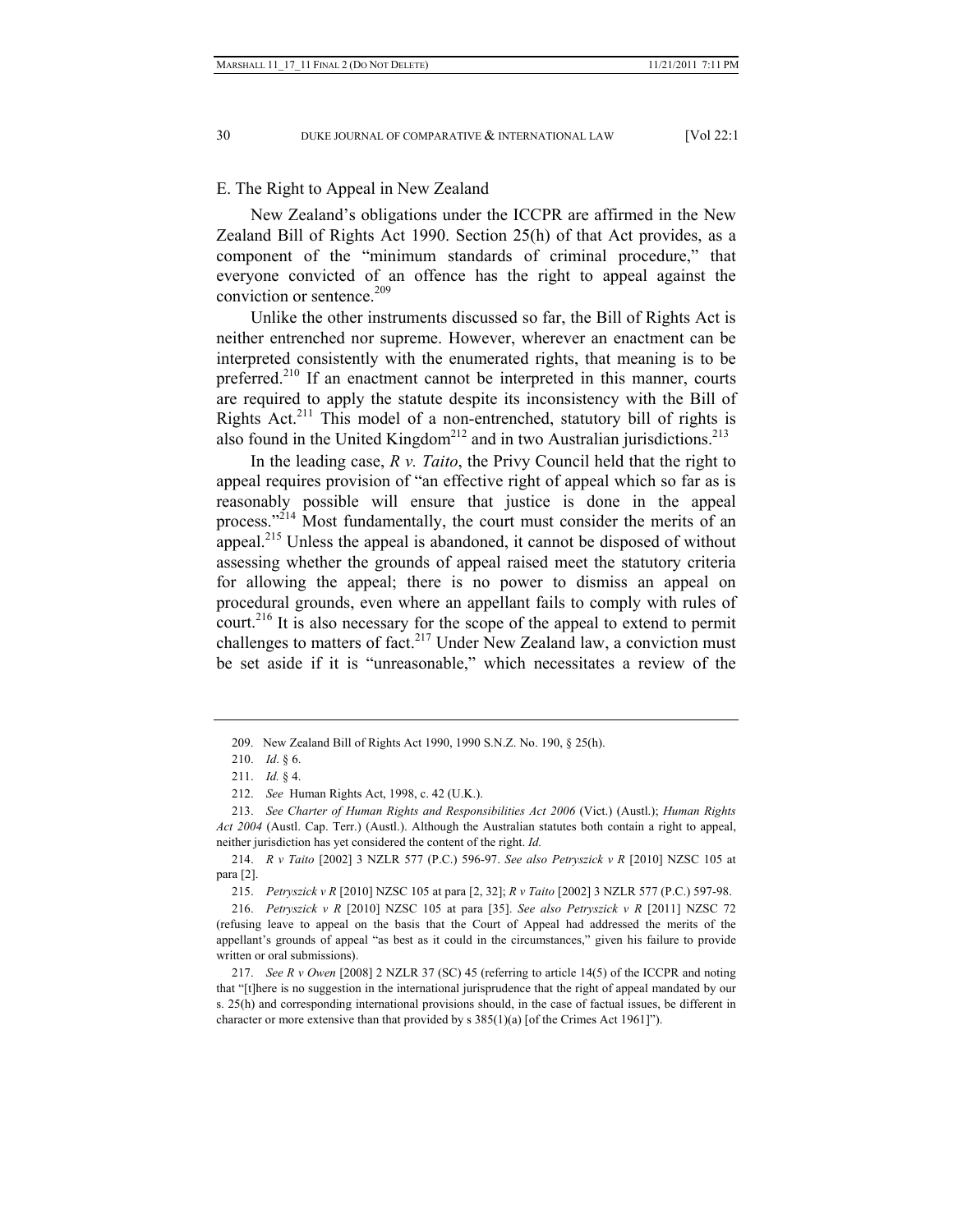evidence presented.<sup>218</sup> An appeal is not, however, "a retrial on the written record," and it is the appellant's responsibility to demonstrate precisely why the verdict is unreasonable. $219$ 

Appellate processes must also be fair, as this "help[s] to ensure correct decisions on the substance of cases."220 Proper consideration of the merits of an appeal cannot therefore occur unless due process is observed.<sup>221</sup> A number of procedural requirements have been identified. First, appellants are entitled to the materials that are necessary for them to advance their grounds of appeal.<sup>222</sup> Where relevant, they are entitled to trial transcripts, the judge's instruction to the jury and any rulings made in relation to the trial. In this context, the court cannot discriminate by providing these documents only to appellants who are legally represented.<sup>223</sup> Second, appellants are entitled to an oral hearing and, when unrepresented, to be present at the hearing.224 This is not, however, an absolute requirement: an appeal may be determined without an oral hearing where it "can fairly be dealt with on the papers" and "either has no realistic prospect of success or clearly should be allowed."225 Similarly, appellants who willfully fail to comply with rules of court may be prevented from participating in an appeal.<sup>226</sup> Third, appellants must have access to an unbiased court.<sup>227</sup> Finally, where appeals are to be determined by more than one judge,<sup>228</sup> it is necessary for the judges to meet, in order to "grapple collectively with the issues" that are raised  $^{229}$ 

A final feature of the New Zealand jurisprudence is the suggestion that it would be inconsistent with the right of appeal to require that leave first

223. *Id*.

224. *See id.* at 599; *R v Smith* [2003] 3 NZLR 617 (CA) 633.

 225. Crimes Act 1961, § 392A(1) (N.Z.). This power is rarely exercised: in 2008 (the most recent year for which statistics are available), only five appeals against conviction or sentence were determined on the papers, compared with 307 that received oral hearings. *See Judicial Reports*, COURTS OF NEW ZEALAND, http://www.courtsofnz.govt.nz/from/judicial-reports.

226. *Petryszick v R* [2010] NZSC 105 at para [31] Elias CJ for the Court.

 227. *See R v Taito* [2002] 3 NZLR 577 (P.C.) 597-98 (holding that it was inappropriate for a judge who had previously considered that the merits of an appeal did not justify a grant of legal aid to then sit on the appeal itself).

 228. Certain criminal appeals in New Zealand are, however, routinely heard by a High Court judge sitting alone. Summary Proceedings Act 1957, 1957 S.N.Z. No. 87, § 115.

229. *R v Taito* [2002] 3 NZLR at 599.

 <sup>218.</sup> *Id.* at 44-45.

 <sup>219.</sup> *Id.* (noting that the appellate court is not entitled to substitute its own view of the evidence, and it should not lightly interfere with the verdict).

 <sup>220.</sup> *R v Taito* [2002] 3 NZLR 577 (P.C.) 600.

 <sup>221.</sup> *Id.* at 597.

 <sup>222.</sup> *Id.* at 600.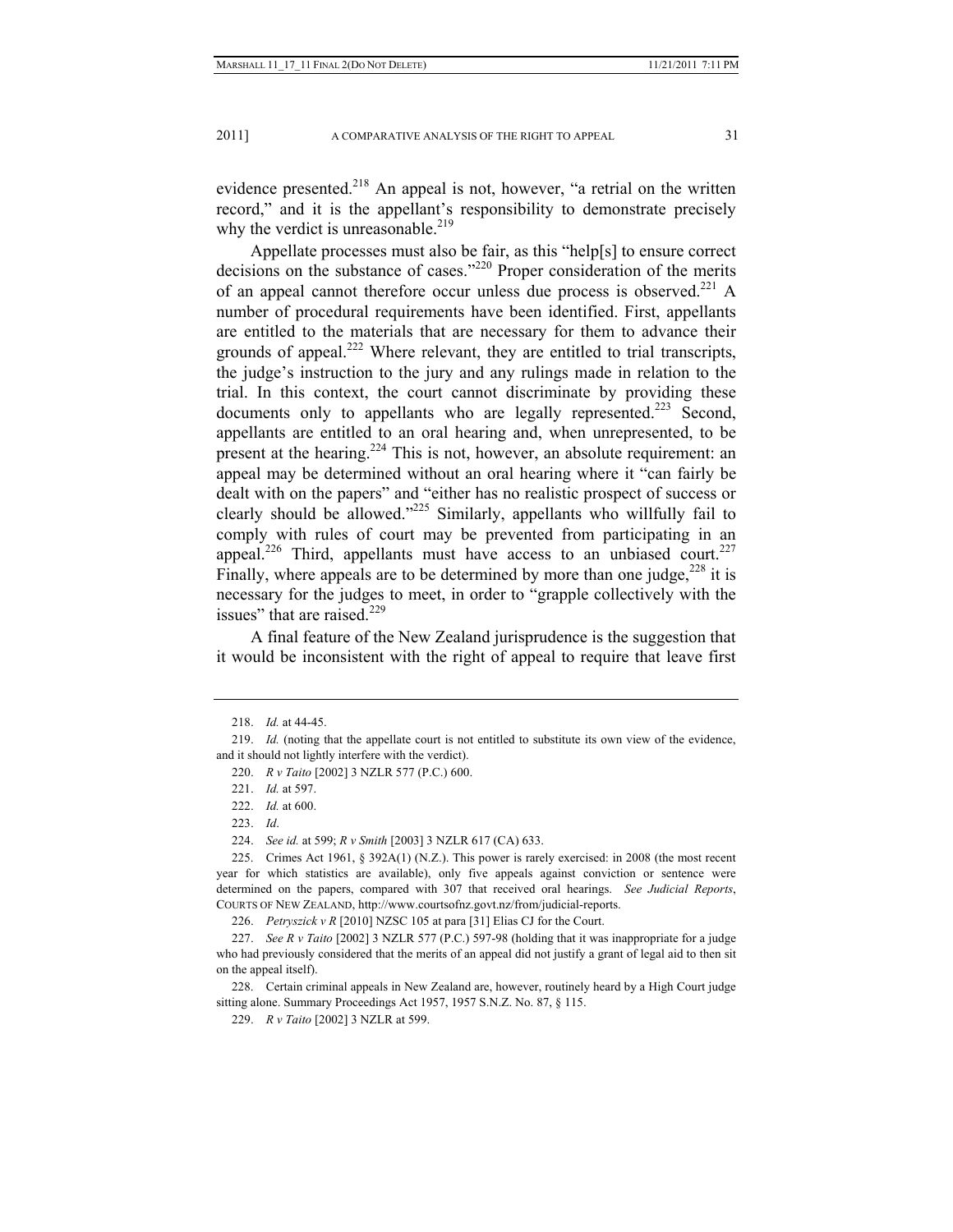be obtained. After the Bill of Rights was enacted, leave to appeal requirements were repealed by Parliament, a decision that received dicta approval from the Privy Council in *Taito*. 230 It is, however, acceptable to subject second appeals to a leave process.<sup>231</sup>

#### F. The Right to Appeal in the United States

The United States Constitution does not guarantee a right to an appeal in criminal cases.<sup>232</sup> Nor is such a right a necessary element of due process:

An appeal from a judgment of conviction is not a matter of absolute right, independently of constitutional or statutory provisions allowing such appeal. A review by an appellate court of the final judgment in a criminal case, however grave the offence of which the accused is convicted, was not at common law and is not now a necessary element of due process of law. It is wholly within the discretion of the State to allow or not to allow such a review.<sup>233</sup>

States are not required to provide any system of appellate review at all.<sup>234</sup> If a system is provided, the form it takes is entirely at the state's discretion: a state would hypothetically be entitled to establish a process of "nonadversarial reexamination of convictions by a panel of government experts."<sup>235</sup>

Notwithstanding these statements, this article has shown that, during the twentieth century, the right to appeal became ubiquitous in both federal and state criminal justice systems.<sup>236</sup> In the federal system, and in most

 <sup>230.</sup> *See id.* (observing that leave to appeal requirements were repealed in response to the enactment of the New Zealand Bill of Rights Act 1990).

 <sup>231.</sup> *See R v Slater* [1997] 1 NZLR 211 (CA) 217.

 <sup>232.</sup> The United States has ratified the ICCPR, including article 14(5), but has declared that it is non-self-executing. *E.g.*, 138 CONG. REC. S4784 (1992) (the Senate's "advice and consent" to ratification was subject to a declaration that "Articles 1 through 27 of the Covenant are not selfexecuting"); *White House Statement on Signing the International Covenant on Civil and Political Rights*, 28 WEEKLY COMPILATION OF PRESIDENTIAL DOCUMENTS 1008, 1008-09 (June 5, 1992) (declaring the ratification of the ICCPR).

 <sup>233.</sup> McKane v. Durston, 153 U.S. 684, 687 (1894) (holding that the Fourteenth Amendment did not require states to provide a right of appeal in criminal cases).

 <sup>234.</sup> Griffin v. Illinois, 351 U.S. 12, 18 (1956).

 <sup>235.</sup> *See* Martinez v. Court of Appeal of Cal., Fourth Appellate Dist., 528 U.S. 152, 165-66 (2000) (Scalia, J., concurring).

 <sup>236.</sup> Indeed, in 1956, the Supreme Court observed that every state provided "some method of appeal from criminal convictions." *Griffin*, 351 U.S. at 18.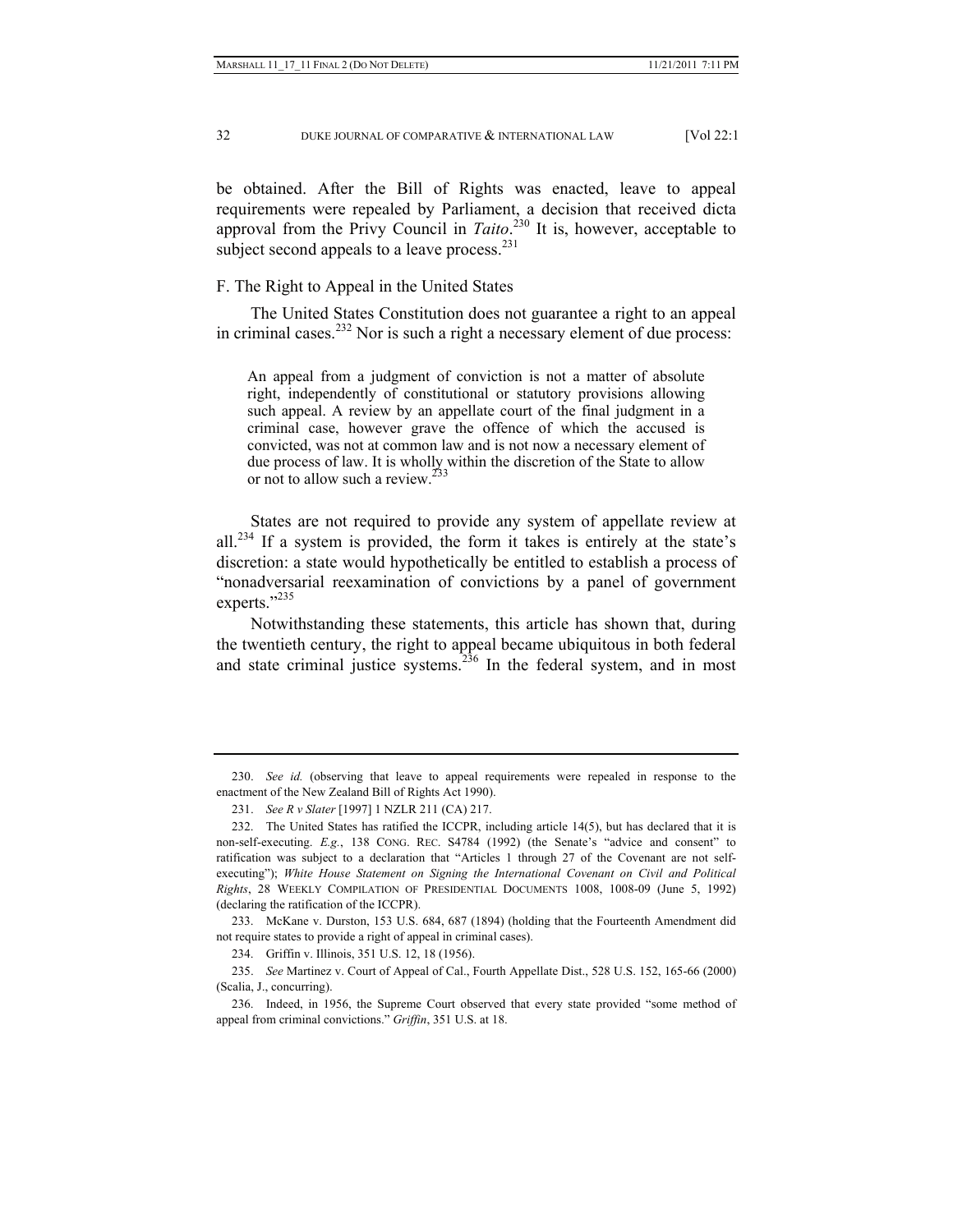states, this right is purely statutory in nature.<sup>237</sup> However, where granted, it is subject to the constitutional guarantees of due process and equal protection.<sup>238</sup> It is therefore possible to get a picture of the minimum requirements of a criminal appeal.

*Griffin v. Illinois* was a watershed case. Under Illinois law, every person convicted of a crime had the right to appeal.239 However, in order to get full review of all alleged errors, the appellant was required to purchase a transcript of the trial proceedings. $2\overline{40}$  The Court struck down this requirement as unconstitutional. The plurality reasoned that, although not required by the Constitution, appellate review had "become an integral part of the Illinois trial system for finally adjudicating the guilt or innocence of a defendant" and was subject to the protections of the Due Process and Equal Protection Clauses.<sup>241</sup> Because the system denied "adequate and effective appellate review"<sup>242</sup> to those who could not afford transcripts, it breached the Fourteenth Amendment. Justice Frankfurter concurred in the result, focusing on the Equal Protection Clause and emphasizing that although states were entitled to regulate the appeal process, they could not in doing so produce "squalid discrimination." $^{2\overline{43}}$ 

In the decades following *Griffin*, the Supreme Court expanded the protections that applied to appellate proceedings. In *Douglas v. California*, the Court held that criminal defendants were entitled to legal representation on first appeals as of right.244 In *Halbert v. Michigan*, this right was extended to encompass applications for leave to bring a first appeal.<sup>245</sup> Further, the right to counsel implies the right to the *effective* assistance of counsel,<sup>246</sup> who must act as an advocate rather than an amicus.<sup>247</sup> The right

 <sup>237.</sup> Rosanna Cavallaro, *Better Off Dead: Abatement, Innocence, and the Evolving Right of Appeal*, 73 U. COLO. L. REV. 943, 946 (2002) (noting that only eleven states provide in their constitutions for an appeal as of right against felony convictions).

 <sup>238.</sup> Evitts v. Lucey, 469 U.S. 387, 393 (1985).

 <sup>239.</sup> *Griffin*, 351 U.S. at 13 (quoting Illinois law, which provided that "[w]rits of error in all criminal cases are writs of right and shall issue as a matter of course.").

 <sup>240.</sup> *See id.* at 13-14. In practice, full appellate review is only possible by writ of error when accompanied by bill of exceptions or report of proceedings at the trial certified by the trial judge. Without either of these documents, the writ can only be prosecuted on the basis of the record kept by the clerk, which is limited to the indictment, arraignment, plea, verdict and sentence. *See id.* at 13 & n.2.

 <sup>241.</sup> *Id.* at 18.

 <sup>242.</sup> *Id.* at 20.

 <sup>243.</sup> *See id.* at 21-24 (Frankfurter, J., concurring).

 <sup>244.</sup> Douglas v. California, 372 U.S. 353, 357 (1963).

 <sup>245.</sup> *See* Halbert v. Michigan, 545 U.S. 605 (2005).

 <sup>246.</sup> *See* Evitts v. Lucey, 469 U.S. 387 (1985).

 <sup>247.</sup> Ellis v. United States, 356 U.S. 674, 675 (1958).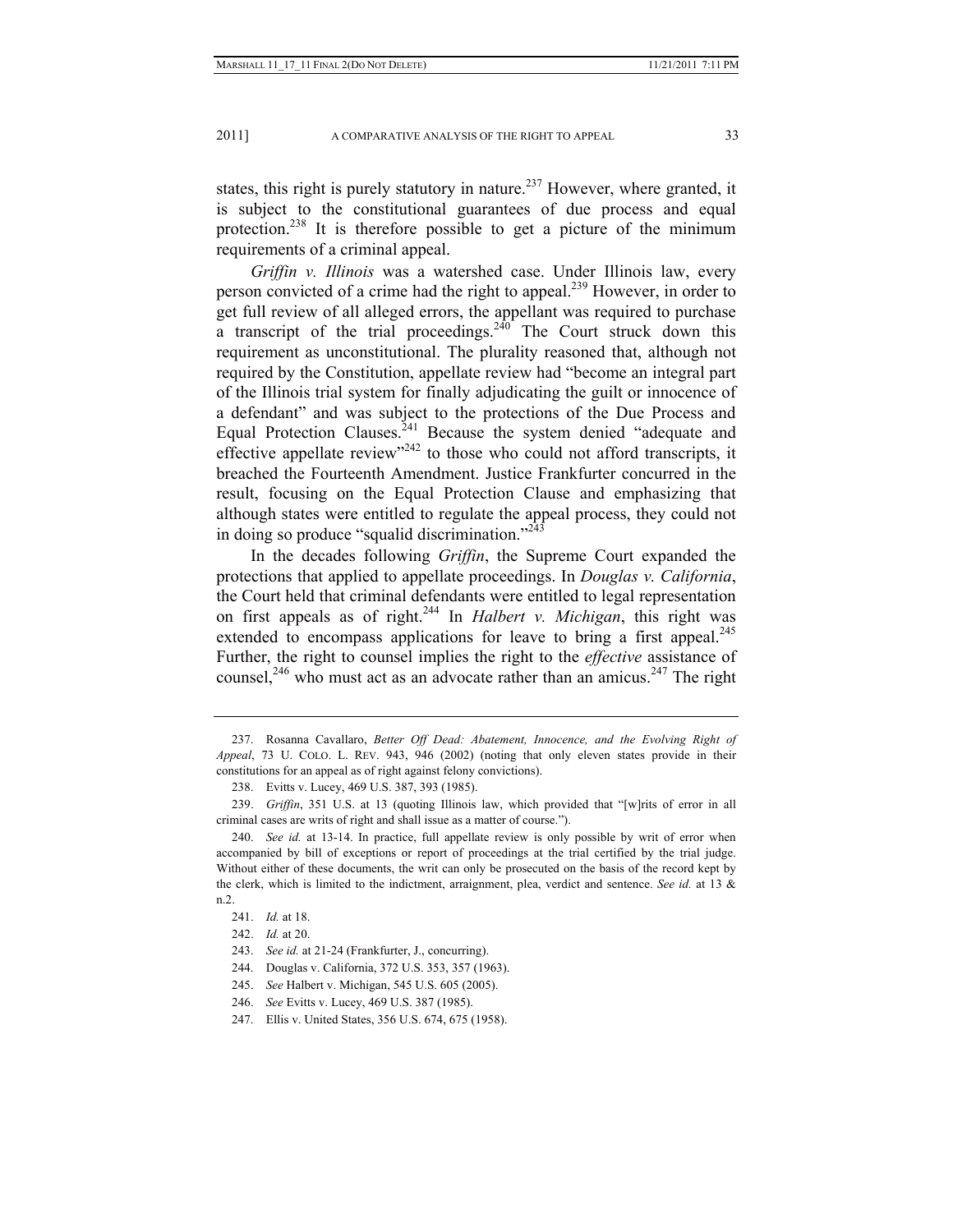to counsel does not, however, apply outside of a first appeal: there is no right to legal representation for further appeals,  $^{248}$  petitions for certiorari,  $^{249}$ or collateral attacks.<sup>250</sup>

Appeals, like trials, are conceived of as fundamentally adversarial:

In bringing an appeal as of right from his conviction, a criminal defendant is attempting to demonstrate that the conviction, with its consequent drastic loss of liberty, is unlawful. To prosecute the appeal, a criminal appellant must face an adversary proceeding that—like a trial is governed by intricate rules that to a layperson would be hopelessly forbidding. $^{251}$ 

Moreover, because they are adversarial, appeals provide "the opportunity to prove a conviction wrong."252 This opportunity need only be "fair," however, and "fairness does not require either counsel or a full appeal once it is properly determined that an appeal is frivolous. $1253$ Moreover, a defendant will have been afforded adequate and effective review "so long as [the process] reasonably ensures that an . . . appeal will be resolved in a way that is related to the merit of that appeal."<sup>254</sup>

#### G. The Right to Appeal in Canada

Like the United States Constitution, the Canadian Charter of Rights and Freedoms does not explicitly guarantee a right to appeal. Although the Supreme Court has never directly addressed whether the right is implicit in section 7 of the Charter, it has described rights of appeal as "exceptional"<sup>255</sup> and "solely creatures of statute."<sup>256</sup> At this point, therefore, the right to appeal is not constitutionally guaranteed.<sup>257</sup>

 <sup>248.</sup> Ross v. Moffitt, 417 U.S. 600, 610 (1974).

 <sup>249.</sup> *Id*. at 617.

 <sup>250.</sup> Pennsylvania v. Finley, 481 U.S. 551, 556 (1987).

 <sup>251.</sup> *Evitts*, 469 U.S. at 387, 396.

 <sup>252.</sup> Griffin v. Illinois, 351 U.S. 12, 24 (1956).

 <sup>253.</sup> Smith v. Robbins, 528 U.S. 259, 278 (2000).

 <sup>254.</sup> *Id.* at 276-77.

 <sup>255.</sup> Welch v. The King, [1950] S.C.R. 412, 428 (Can.).

 <sup>256.</sup> Kourtessis v. Minister of Nat'l Revenue, [1993] 2 S.C.R. 53, 69 (Can.). *See also* R. v. Smith, [2004] 1 S.C.R. 385, para. 21 (Can.).

 <sup>257.</sup> The lower courts that have addressed this question directly have held that § 7 does not require a right of appellate review. R. v. Robinson (1989) 63 D.L.R.4th 289 (Can.) (holding that an accused person has never enjoyed an unqualified right to appeal against conviction); Huynh v. Canada (1996) 134 D.L.R.4th 612 (Can.) (holding in the immigration context that a right of appeal was not a requirement of fundamental justice).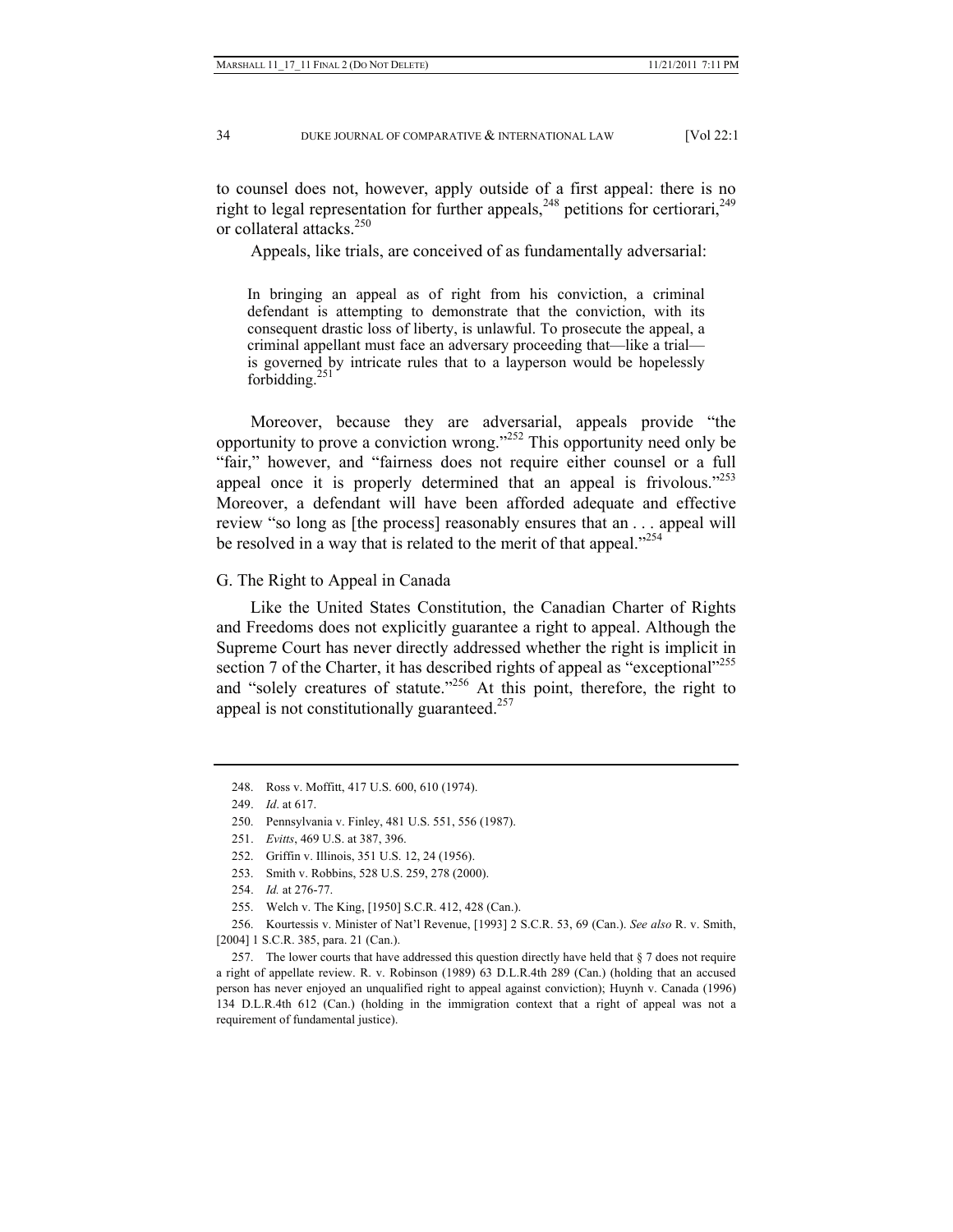Statutory rights to appeal against conviction and sentence are, however, commonplace.<sup>258</sup> A person convicted on indictment may appeal against his or her conviction on a question of law or, with leave, on a question of fact, a mixed question of law and fact, or any other ground.<sup>259</sup> In practice, however, all grounds of appeal are considered on their merits $260$ 

Canadian appellate courts have only given limited consideration to the scope of appeals. In *R. v. Sheppard*, the Supreme Court held that "[w]here a party has a right of appeal, the law presupposes that the exercise of that right is to be meaningful."<sup>261</sup> Thus, where a trial is by a judge alone, the verdict must be accompanied by sufficiently detailed written reasons, so as to "preserve and enhance meaningful appellate review of the correctness of the decision  $\dots$ <sup>262</sup> Similarly, a meaningful right of appeal also may demand the assistance of counsel.<sup>263</sup>

It is clear that the onus is on appellants to exercise their rights of appeal. Courts may dismiss on procedural grounds appeals that are not pursued. $264$ 

# V. POTENTIAL REASONS FOR CONVERGENCE IN THE RIGHT TO APPEAL

The above survey reveals considerable agreement, across a wide range of jurisdictions, on the essential features of the right to appeal. These features, and the degree of convergence, are examined in Part VII.

This Part identifies a number of possible, and overlapping, reasons for convergence. Although there have been changes in the criminal procedures of both common law and continental systems, the most dramatic developments have been in the common law world. In postulating possible reasons for convergence, it is therefore sensible to focus primarily on the factors influencing common law systems.

Understanding modern convergence is best done against an historical backdrop. History also has explanatory power, illuminating institutional forces driving the development of the right to appeal. This article has shown that the right to appeal developed much earlier in continental

 <sup>258.</sup> Kourtessis v. Minister of National Revenue, [1993] 2 S.C.R. 53, 69-70 (Can.).

 <sup>259.</sup> Criminal Code, R.S.C. 1985, c. C-46, § 675 (Can.).

 <sup>260.</sup> R. v. Bernardo, [1997] 121 C.C.C. 3d 123, para. 17 (Can. Ont. C.A.).

 <sup>261.</sup> R. v. Sheppard, [2002] 1 S.C.R. 869, para. 66 (Can.).

 <sup>262.</sup> *Id.* para. 25.

 <sup>263.</sup> *Bernardo*, 121 C.C.C. 3d para. 21.

 <sup>264.</sup> R. v. Clarke, 31 A.R. 147, 44 (1981); R. v. Sopko, [1994] 5 W.W.R. 117 (Can. Man. C.A.);

R. v. Peck, 129 Man. R. 2d 111 (1998).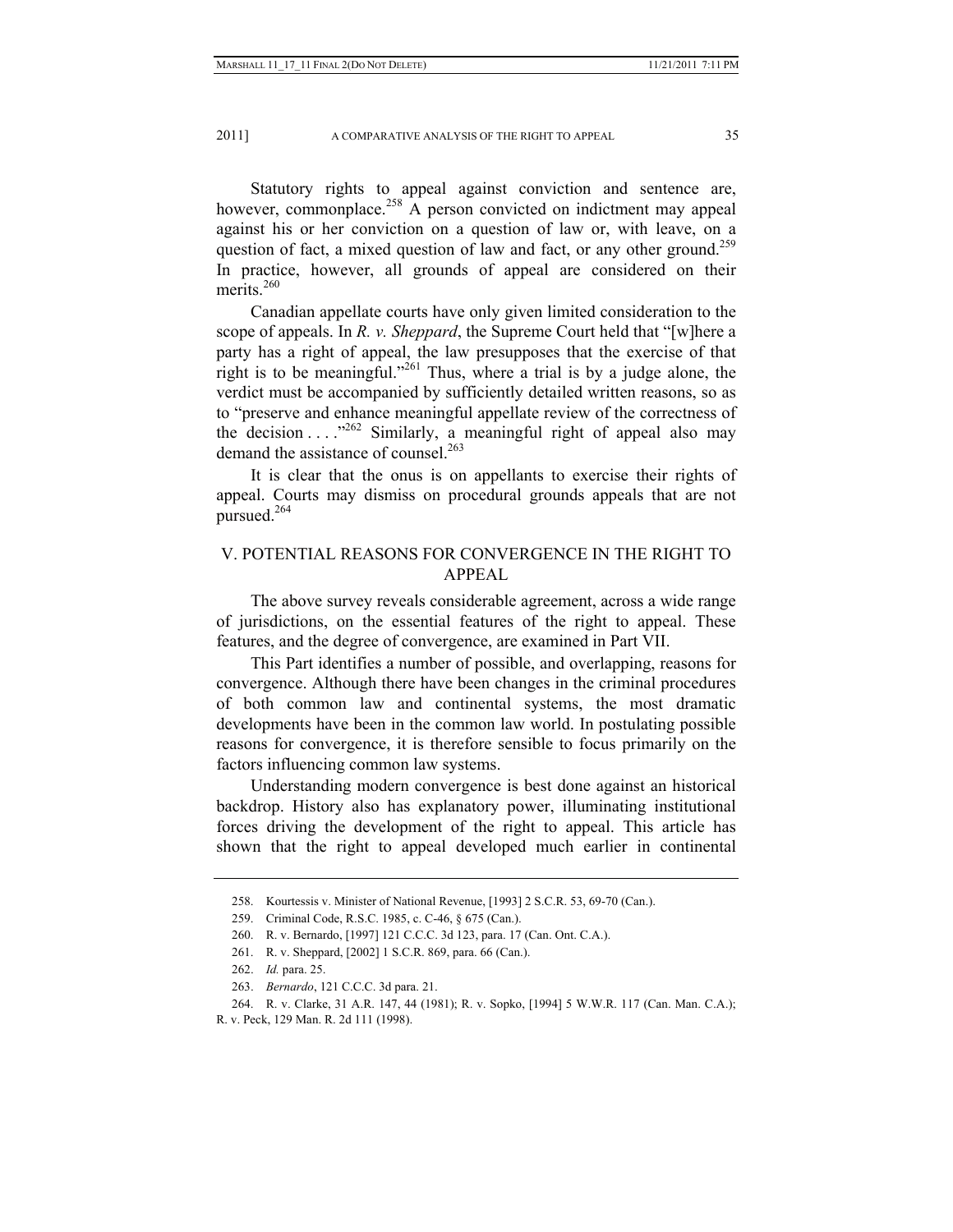European systems than in their common law counterparts. More importantly, however, entirely distinct factors fueled the emergence of the right in these two systems. In continental Europe, appellate review was an important instrumentality for the centralization of political power and control. Continental criminal justice systems hence remain characterized by hierarchical distribution of authority, with criminal appeals facilitating the effective exercise of that authority through close supervision of lower courts.<sup>265</sup> In contrast, common law systems, with their emphasis on the dispersal of authority to the local level, rejected appellate oversight in criminal cases for hundreds of years. When a right of appeal was finally granted, it was driven by concerns over the factual correctness of particular verdicts rather than an institutional desire for central control and uniformity. There were, however, institutional concerns in play, particularly a desire to safeguard the legitimacy of the criminal justice system as a whole.

Technological advancements also probably facilitated convergence. A prerequisite to meaningful appellate review is a record of the trial. This requirement was easily satisfied in continental systems, given the centrality of the dossier as a complete written record of the investigation and the role of the trial as a verification of its contents.266 By contrast, the common law's aversion to written evidence in favor of oral testimony meant that to the extent a written trial record existed, it was very limited and unhelpful. This proved to be a significant obstacle to appellate review in criminal cases.<sup>267</sup> In the absence of adequate technology, a written record of the evidence presented at trial could not easily be kept. The commercial production of typewriters and stenotypes,<sup>268</sup> as well as the development of modern stenographic systems, $269$  were thus significant advances, which

 <sup>265.</sup> For a comparison of the importance of hierarchical supervision, primarily in the context of civil appeals, see Sofie M.F. Geeroms, *Comparative Law and Legal Translation: Why the Terms Cassation, Revision and Appeal Should Not Be Translated . . .*, 50 AM. J. COMP. L. 201 (2002).

 <sup>266.</sup> *See* Nico Jörg, Steward Field & Chrisje Brants, *Are Inquisitorial and Adversarial Systems Converging?*, *in* CRIMINAL JUSTICE IN EUROPE: A COMPARATIVE STUDY 41, 50 (Phil Fennell et al. eds., 1995).

 <sup>267.</sup> PATTENDEN, *supra* note 4, at 19 (noting that the "absence of an accurate record of most trials" was an obstacle to the development of a criminal appeal); GREGORY J. DOWNEY, CLOSED CAPTIONING 5 (2008) ("[I]n the courtroom, a transcription of every word that was uttered by judge, witness, and counsel was crucial to ensure the legal right of appeal.").

 <sup>268.</sup> Elyce J. Rotella, *The Transformation of the American Office: Changes in Employment and Technology*, 41 J. OF ECON. HIST. 51, 53-54 (1981) (noting that typewriters were first produced in quantity in 1874, and that the next twenty years saw a "wave of invention of new office machines," including the stenotype).

 <sup>269.</sup> DOWNEY, *supra* note 2667, at 106. (2008) (outlining the rise of stenography during the nineteenth century, with one hundred systems being published between 1880 and 1890, including the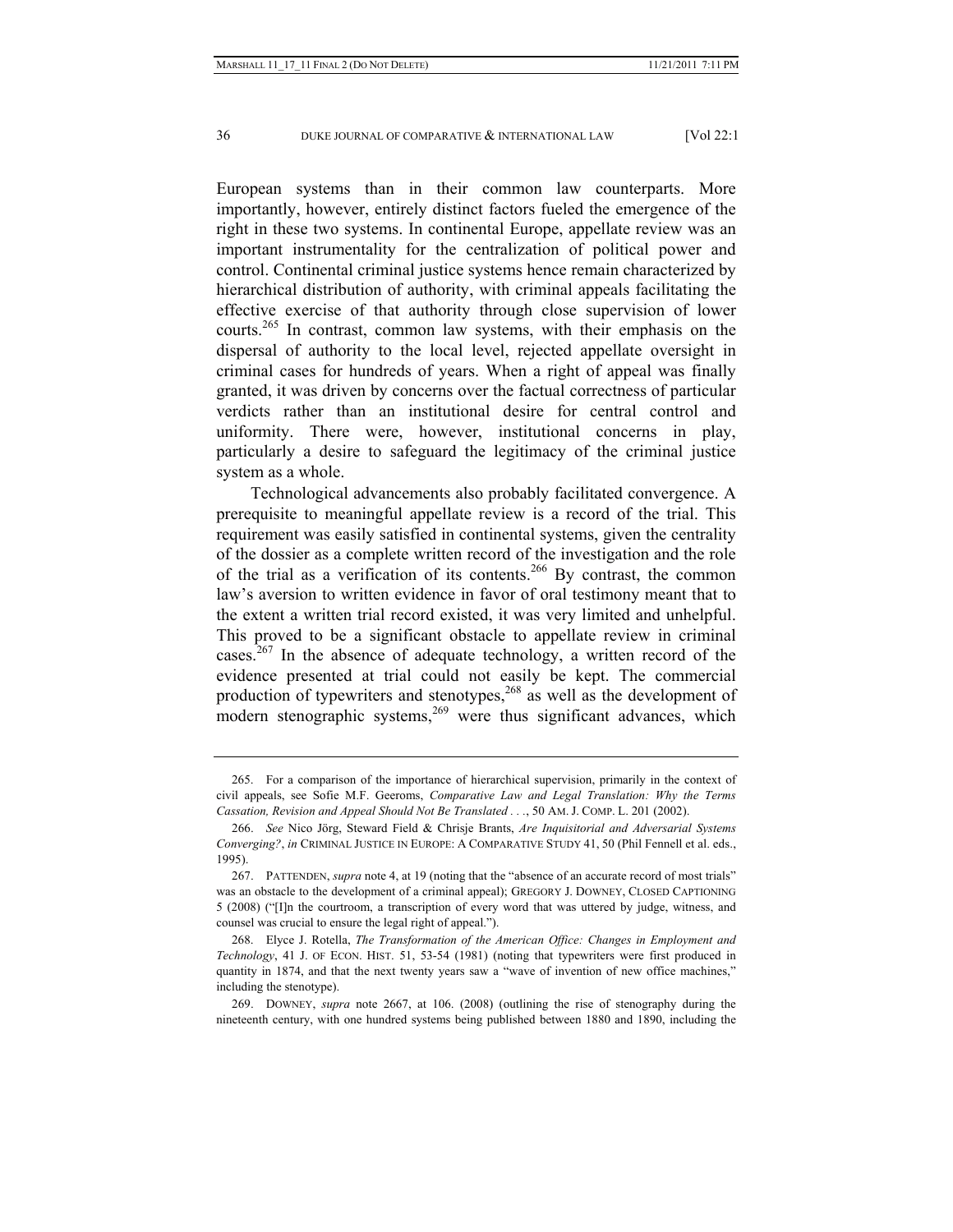broadly coincided with the emergence of criminal appeals in common law systems.<sup>270</sup>

In the second half of the twentieth century, we find a third factor tending to produce convergence in criminal appeals: the adoption of human rights instruments. The right to have one's conviction and sentence reviewed by a higher tribunal was first identified as a fundamental human right in article 14(5) of the ICCPR, adopted by the General Assembly on 16 December 1966. Similar guarantees were later included in other multilateral rights instruments, including the American Convention on Human Rights<sup> $271$ </sup> and Protocol No. 7 to the European Convention.

Conceiving of the right to appeal as a human right promoted convergence in three ways. First, the right's presence in the ICCPR influenced its later inclusion in the domestic rights instruments of a number of common law systems, including South Africa, New Zealand, and Australian jurisdictions.<sup>272</sup> The presence of this right has, as we have seen, significantly affected the nature of appeals in those countries. Leave to appeal restrictions were abolished, for example, in direct response to section 25(f) of the New Zealand Bill of Rights Act 1990.<sup>273</sup> This may be contrasted with the very limited recognition given to the right to appeal in Canada, which has not recognized the right as fundamental. Second, the right's presence in the European Convention has meant its adoption by almost every member of the Council of Europe, under the centralized oversight of the European Court. Finally, conceptualizing appellate review

Gregg system in 1888, which remains widely taught in the United States); LESTER BERNHARDT ORFIELD, CRIMINAL APPEALS IN AMERICA 80 (1939). Section 16 of the Criminal Appeal Act, 1907, 7 Edw. 7, c. 23 (Eng.) required shorthand notes of every trial to be taken and a transcript of them made available on appeal, if directed by the Registrar. Although provision of a transcript was construed as merely directory, the trial judge's notes and a report on the trial were available on appeal. *Id.* at 29-30.

 <sup>270.</sup> Richard N. Current, *The Original Typewriter Enterprise 1867-1873*, 32 WIS. MAGAZINE OF HISTORY 391, 405 (observing that the early demand for typewriters came from court reporters). *See also History of Court Reporting*, NCRAONLINE.ORG, http://ncraonline.org/NCRA/pressroom/History/ History+of+Court+Reporting/ (last visited Sept. 23, 2011) (discussing the development of shorthand systems and linking the "explosion of technological advancements in the field of court reporting" during the late nineteenth century to an explosion in numbers of court reporters).

 <sup>271.</sup> American Convention on Human Rights, art. 8(2)(h), Nov. 22, 1969, 1144 U.N.T.S. 123 ("Every person accused of a criminal offense has the right to be presumed innocent so long as his guilt has not been proven according to law. During the proceedings, every person is entitled, with full equality, to the following minimum guarantees: . . . (h) the right to appeal the judgment to a higher court.").

 <sup>272.</sup> *Charter of Human Rights and Responsibilities Act 2006* (Vic.) s 25(4) (Austl.); *Human Rights Act 2004* (Austl. Cap. Terr.) § 22(4) (Austl.).

 <sup>273.</sup> Note that this statute is described in its long title as "An Act . . . to affirm New Zealand's commitment to the International Covenant on Civil and Political Rights." New Zealand Bill of Rights Act 1990.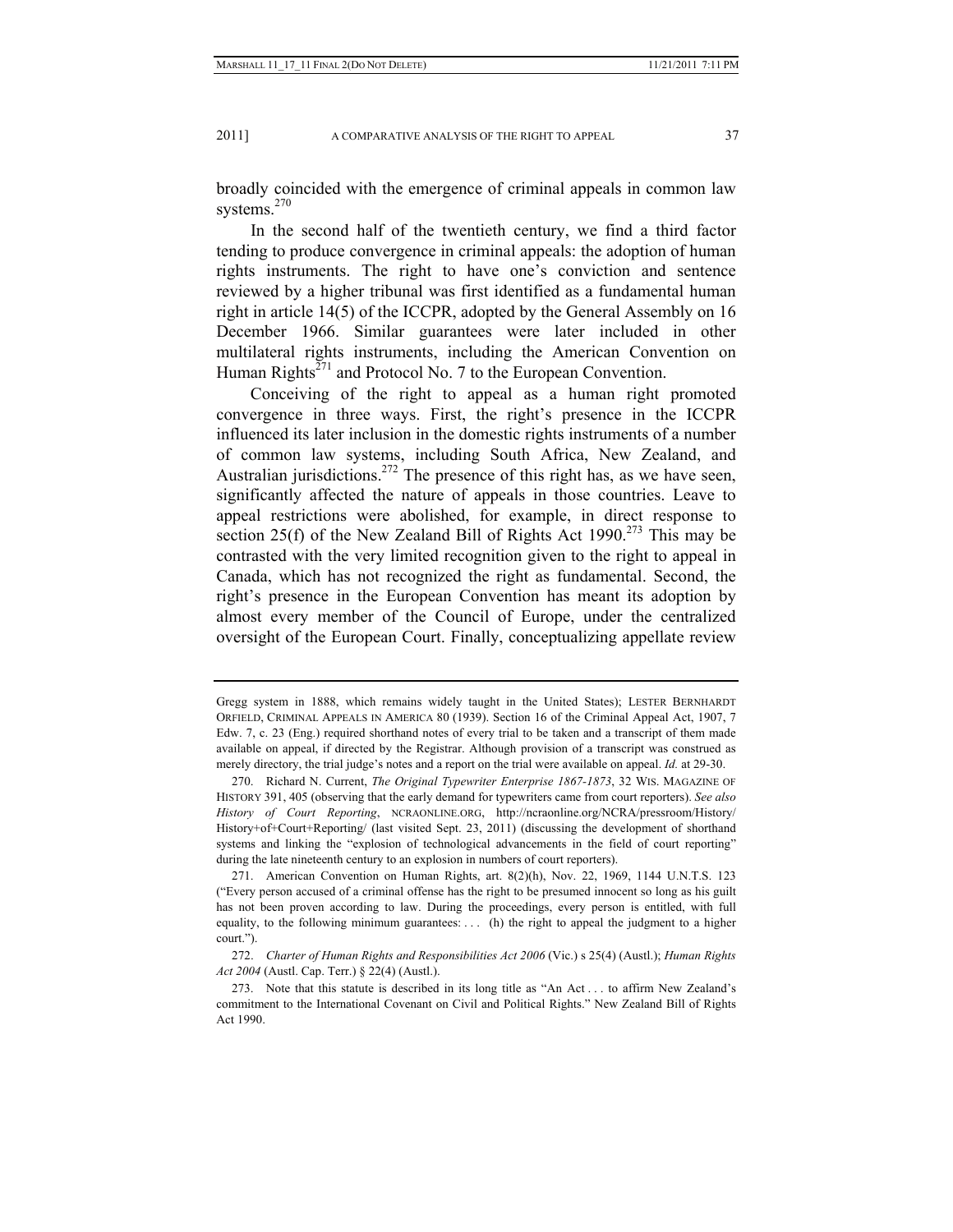as a human right has focused understanding of the right in terms of its utility to individuals. This individualized focus has installed the prevention of miscarriages of justice (i.e. error correction) as the principal objective of virtually every system of appellate review. Identifying a single, overarching rationale for criminal appeals is an effective means of converging on a common understanding of the right's substance, which, in turn, is likely to flow through to appellate standards and procedures.

A fourth and final factor that may have influenced convergence is the shift in a number of continental countries towards a greater emphasis on the trial phase of criminal proceedings and, in particular, on oral evidence:  $274$ "In many [European] countries restrictions on secondary evidence are rapidly increasing. Greater importance is being placed on oral evidence and confrontation between witnesses and the accused at the trial, while less reliance is placed on written forms of proof."<sup>275</sup>

This shift in favor of the principles of orality and immediacy in trial proceedings can be traced to the nineteenth century, with the French *Code d'instruction criminelle* in 1808 and the first German federal Code of Criminal Procedure of  $1877<sup>276</sup>$  Unlike the other factors postulated, this change has driven convergence from the continental side of the equation. An increasing emphasis on oral evidence may tend to narrow the scope of review permitted on appeal. For example, following Italy's adversarial reforms in 1988, while appeals on both law and fact remained possible, complete de novo review was not required, with the parties given the ability to narrow the scope of an appeal.<sup>277</sup> The influence of this factor is, of course, considerably mitigated by the retention of reasoned, written judgments, which facilitate more extensive appellate oversight.

None of the factors postulated in this Part provides, on its own, a sufficient explanation for the convergence of the common law and continental conceptions of criminal appeals. Each factor is worthy of further study. When taken together, however, it appears that considerable pressure was exerted—and will continue to be exerted—in favor of an

 <sup>274.</sup> B.S. Markesinis, *Learning from Europe and Learning in Europe*, *in* THE GRADUAL CONVERGENCE: FOREIGN IDEAS, FOREIGN INFLUENCES, AND ENGLISH LAW ON THE EVE OF THE 21<sup>ST</sup> CENTURY 1, 30 (B.S. Markesinis ed., 1994) (noting that "there is a slow convergence in procedural matters as the oral and written types of trials borrow from each other and are slowly moving to occupy a middle position").

 <sup>275.</sup> Gordon Van Kessel, *European Trends towards Adversary Styles in Criminal Procedure and Evidence*, *in* THE JAPANESE ADVERSARY SYSTEM IN CONTEXT: CONTROVERSIES AND COMPARISONS 225, 229 (Malcolm M. Feeley & Setsuo Miyazawa eds., 2002).

 <sup>276.</sup> Stewart Field, *Fair Trials and Procedural Tradition in Europe*, 29 O.J.L.S. 365, 378 (2009).

 <sup>277.</sup> Freccero, *supra* note 163, at 380.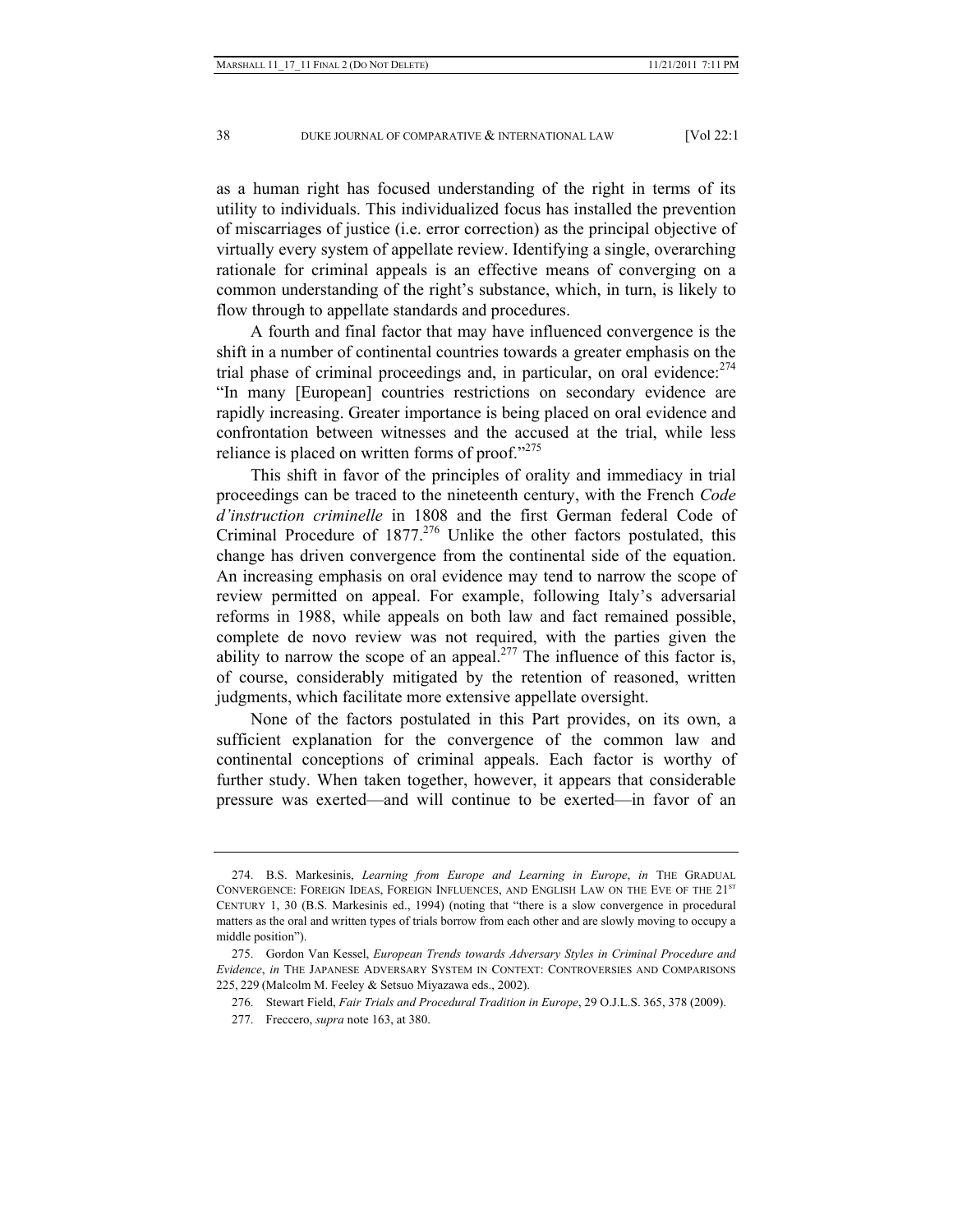emerging common understanding of both the importance of the right to appeal as well as its essential features.

## VI. THE SUBSTANCE OF THE RIGHT TO APPEAL

This Part synthesizes, in doctrinal terms, the convergence in contemporary formulations of the substance of the right to appeal. It argues that the right is best understood as requiring provision of an opportunity to access a fair appellate process that permits adequate review of conviction and sentence. The Part considers the common features of the right that emerge from the jurisdictions surveyed, as well as the differences that remain between the continental approach and that of common law jurisdictions.

#### A. Appeals Must Be Adequate and Effective

The most significant area of agreement within the jurisdictions covered is with respect to the substance of appeals: they must be both adequate and effective. These requirements of adequacy and effectiveness are distinct, and are discussed in turn.

An appeal is only *adequate* where it allows for review of both the factual and legal basis of conviction. Under the ICCPR, the substance of convictions must be reviewable, including an assessment of the sufficiency of the evidence presented.278 In South Africa, there must be an "adequate reappraisal" that is suited to correcting errors and thus minimizing the risk of wrongful convictions.<sup>279</sup> Similarly, in New Zealand,<sup>280</sup> Canada,<sup>281</sup> and the United States, $282$  it is clear that appellate review is intended to extend to questions of both law and fact.

 <sup>278.</sup> General Comment 32, *supra* note 123, para. 48; Aboushanif v Norway, UNHRC, Decision of July 17, 2008, Commc'n No. 1542/2007, para. 7.2, U.N. Doc. CCPR/C/93/D/1542/2007; Bandajevsky v Belarus, UNHRC, Decision of Mar. 28, 2006, Commc'n No. 1100/2002, para. 10.13, U.N. Doc. CCPR/C/86/D/1100/2002.

 <sup>279.</sup> *S. v. Shinga* 2007 (2) SACR (CC) 28 para. 40 (S. Afr.); *S. v. Steyn* 2001 (1) SA 1146 (CC) para. 23 (S. Afr.); *S. v. Twala* 2000 (1) SA 879 (CC) para. 9 (S. Afr.).

 <sup>280.</sup> Crimes Act 1961, § 385(1) (N.Z.) (providing that a court must allow an appeal against conviction if it is of the opinion that the verdict is unreasonable or there was a wrong decision on any question of law that justifies setting aside the conviction); *R v Owen*, [2008] 2 NZLR 37 (SC) 42 (observing that the criterion of unreasonableness incorporates "a limited right of appeal on fact").

 <sup>281.</sup> R. v. Sheppard, 2002 SCC 26, [2002] 1 S.C.R. 869, para. 25 (Can.) (noting that meaningful appellate review involves the opportunity to challenge the "correctness" of the verdict in both law and fact); R. v. Bernado (1997), 121 C.C.C. 3d 123, para. 17 n.1 (Can. Ont. C.A.) (noting that, even though appeals on questions of fact are technically with leave, all grounds of appeal are, in practice, considered on their merits).

 <sup>282.</sup> Griffin v. Illinois, 351 U.S. 12, 24 (1956) (noting that an appeal provides "the opportunity to prove a conviction wrong").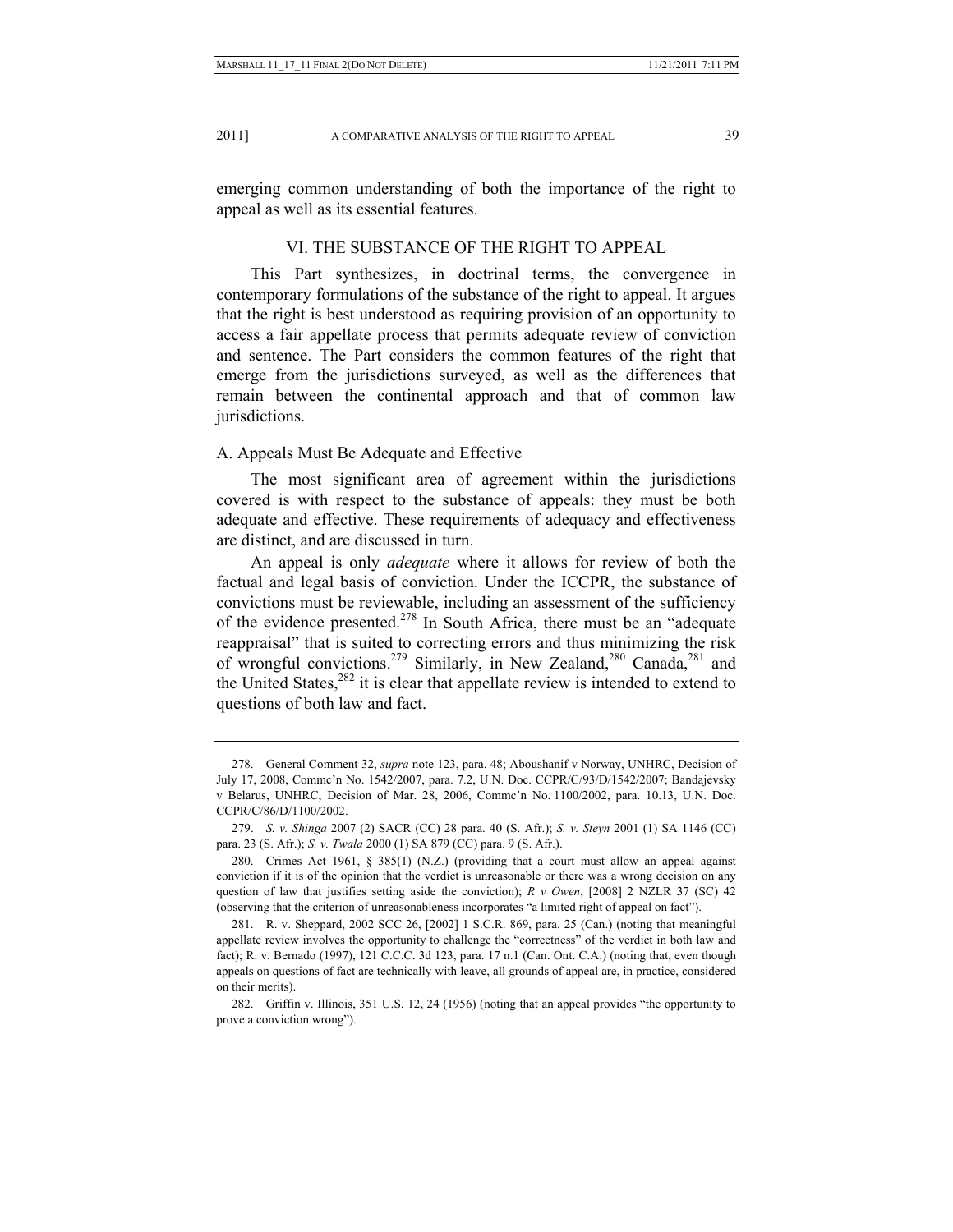Almost paradoxically, the European Convention is something of an outlier with respect to the necessary scope of appellate review. It does not require that appeals extend to the evidential basis for conviction. The explanatory report to Protocol No. 7 noted that the right to an appeal was not inconsistent with restricting appeals to questions of law. Trechsel suggests that this caveat was made necessary by the variety of types of appeal that were available in Europe.<sup>283</sup> Three other factors may also have been significant. First, continental appeals were historically more likely to extend to a complete reconsideration of the factual and legal basis for conviction. It may be presumed that nations who carved out exceptions to this general practice did so deliberately and for reasons that were entitled to respect. Second, even where de novo review is not possible and appeals are technically restricted to questions of law, the fact that trial court judgments are accompanied by detailed written reasons leaves considerable scope for a review of the factual basis for conviction.284 Thus, Spanish cassation proceedings, which are technically restricted to questions of law, regularly allow challenges to the factual basis for conviction. Third, appellate review in Europe retains its historical association with a hierarchical model of control rather than with a concern to prevent miscarriages of justice from occurring. Thus the European Court's reluctance to set substantive requirements on appellate review may represent deference towards the ways in which states have arranged their judicial hierarchies.<sup>285</sup>

Nevertheless, when the scope of appeals in modern common and civil law jurisdictions is compared against their respective histories, considerable convergence is apparent. The greatest movement has been in common law systems.<sup>286</sup> Over the past century, the scope of appellate oversight has increased significantly, especially with respect to the factual basis for convictions. During the eighteenth century, the only possibility of review was for errors of law that either appeared on the record or were specifically reserved by the trial judge. Today, appellants have a vastly expanded arsenal of potential grounds for appeal, extending to the reasonableness of the verdict and many more identifiable errors of law.<sup>287</sup> If

 <sup>283.</sup> TRECHSEL, *supra* note 7, at 365-66.

 <sup>284.</sup> *See, e.g.*, LANGBEIN, *supra* note 154, at 83-84 (discussing appeals in German courts).

 <sup>285.</sup> It should also be noted that to the extent members of the Council of Europe have also ratified the ICCPR, the jurisprudence of the United Nations Human Rights Committee puts pressure on this aspect of the European Court's jurisprudence.

 <sup>286.</sup> *See supra* Part II.A.

 <sup>287.</sup> *See supra* Parts IV.D-G.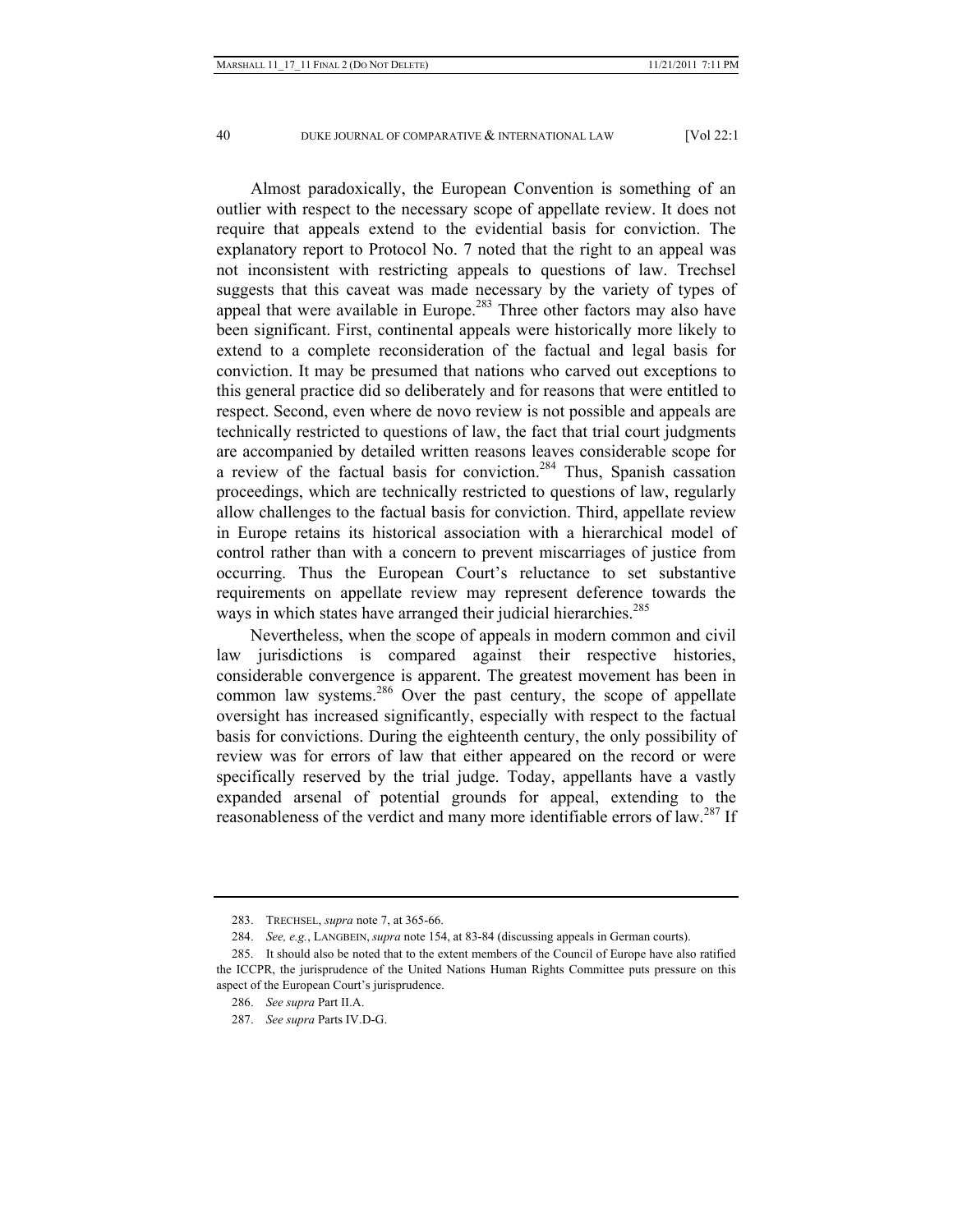civil law jurisdictions have moved, it is in the opposite direction. De novo review, while common, is not an unwavering requirement. <sup>288</sup>

Appeal must also be *effective*. Many of the jurisdictions surveyed have identified certain necessary prerequisites to achieving meaningful appellate review. The concern is to ensure that appellants have the practical means to challenge their convictions.

Perhaps the most significant prerequisite is that certain documents must be available to putative appellants. This is a matter of logic. In order to pursue an appeal, particularly one concerned with demonstrating error at first instance, it is imperative to have access to a record of those proceedings. Thus a number of jurisdictions have emphasized the fundamental role that trial transcripts play.289 The reasons for the trial court's verdict, where available, should also be provided.<sup>290</sup> This requirement is of particular significance to common law appeals, where review does not proceed de novo. By contrast, review in Europe generally focuses less on the trial proceedings; and, even where the review is more in the nature of a common law appeal, the centrality of the written dossier and reasoned judgments means that providing appellants with access to the necessary documents is not burdensome.<sup>291</sup>

Finally, it should be noted that the assistance of counsel will often be necessary in order to ensure that a defendant has effective access to appeal proceedings.<sup>292</sup> The particular scope of this requirement more closely aligns with the right to legal assistance in criminal proceedings generally, on which there is considerable jurisdictional variation.

 <sup>288.</sup> *See supra* Parts IV.B-C.

 <sup>289.</sup> *E.g.*, Griffin v. Illinois, 351 U.S. 12, 19-20 (1956); *R v Taito* [2002] 3 NZLR 577 (P.C.) 600; *S. v. Shinga* 2007 (2) SACR 28 (CC) para. 37 (S. Afr.) (holding that "the absence of a [trial] record does not provide an opportunity for adequate reappraisal"); *S. v. Steyn* 2001 (1) SA 1146 (CC) para. 23 (S. Afr.); General Comment 32, *supra* note 123, para. 49.

 <sup>290.</sup> R. v. Sheppard, [2002] 1 S.C.R. 869 (Can.).

 <sup>291.</sup> *See* Damaska, *supra* note 77, at 507 (observing that the written dossier is the "backbone of criminal proceedings").

 <sup>292.</sup> *See, e.g.*, R. v. Bernardo, [1997], 121 C.C.C. 3d 123 (Can. Ont. C.A.); *S. v. Shinga* 2007 (2) SACR 28 (CC) para. 58 (S. Afr.); Douglas v. California, 372 U.S. 353, 355-56 (1963); Shulepov v. Russia, App. No. 15435/03, Section V, EUROPEAN COURT OF HUMAN RIGHTS: HUDOC, paras. 34-39 (June 26, 2008), http://echr.coe.int/echr/en/hudoc (click "HUDOC Database," then select "HUDOC Collection" in "ECHR Document Collections" on left) (applying article  $6(3)(c)$  of the European Convention to appellate proceedings); Lumley v Jamaica, UNHRC, Decision of Mar. 31, 1999, Commc'n No. 662/1995, para. 7.3, U.N. Doc. CCPR/C/65/D/662/1995 (holding that counsel must be provided where appellant has been sentenced to death).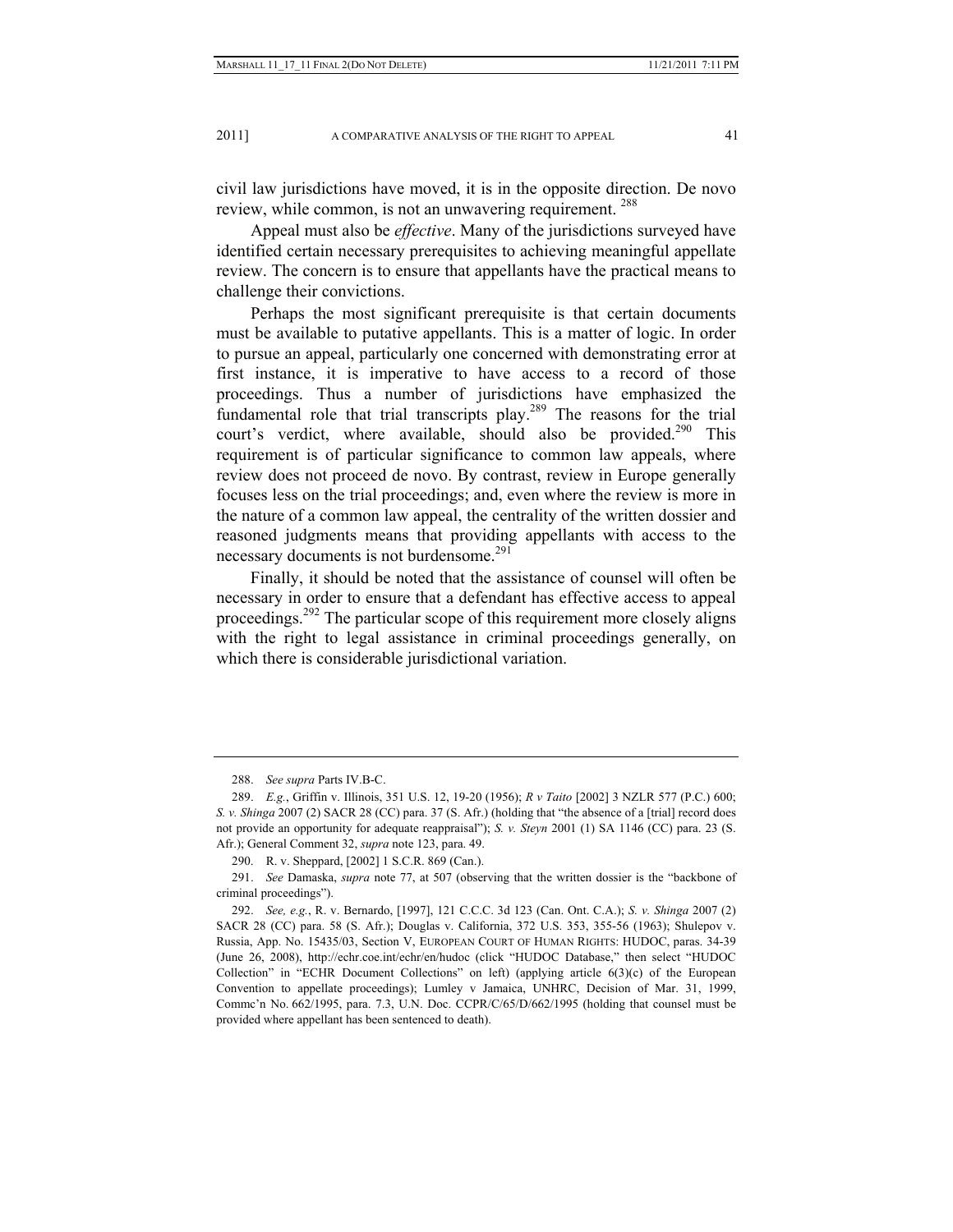### B. The Right to Appeal Is an Opportunity Right

A ubiquitous feature of the right to appeal is that it is conceived of as an opportunity right. Conceptually, opportunity rights fall between negative human rights, which impose limitations on state action, and positive rights, which, when asserted, require positive state action, often the provision of goods or resources.293 Opportunity rights, in contrast, are concerned with the establishment of institutions and procedures—for example, jury trials, confrontation procedures<sup>294</sup> and elections<sup>295</sup>—that individuals are entitled to access and in which they may participate.<sup>296</sup> From the citizen's perspective, an opportunity right is not primarily a right to be free from state action or to receive a benefit; it is a right that lies dormant until the citizen chooses to exercise it at the designated time.

As an opportunity right, there is no obligation on states to ensure that convictions are always reviewed by higher courts. The obligation is to establish an appellate system, governed by fair procedures, that defendants have the opportunity to access. It is the individual's responsibility to exercise the right, in accordance with the rules governing the institution. Indeed, the European Court has held that a crucial component of the right is that it must be exercisable on the defendant's, rather than a third party's, initiative.297

Conceiving of the right to appeal as an opportunity right is of most significance when one considers the way in which appeal proceedings are conducted. It is essential that courts permit the appellant to participate actively in the proceedings. A procedure in which the appellant has no

 <sup>293.</sup> MANFRED NOWAK, INTRODUCTION TO THE INTERNATIONAL HUMAN RIGHTS REGIME 23-24, 48 (2003).

 <sup>294.</sup> *See, e.g.*, United States v. Owens, 484 U.S. 554, 559 (1988) (holding that the Confrontation Clause guarantees provision of an opportunity to cross-examine witnesses, not the right to a "crossexamination that is effective in whatever way, and to whatever extent, the defense might wish" (quoting Kentucky v. Stincer, 482 U.S. 730, 739 (1987))); Kostovski v. Netherlands, App. No. 11454/85, Court (Plenary), EUROPEAN COURT OF HUMAN RIGHTS: HUDOC, para. 41 (Nov. 20, 1989), http://echr.coe.int/echr/en/hudoc (holding that article 6(3)(d) of the European Convention requires "that an accused should be given an adequate and proper opportunity to challenge and question a witness against him").

 <sup>295.</sup> The holding of elections is one of the primary obligations imposed on the state by the right to vote.

 <sup>296.</sup> Categorizing rights is, like categorizing legal systems, not an exact science. States undoubtedly have the obligation to respect, fulfill and protect all human rights; rights generally impose positive, negative and institutional obligations on states. NOWAK, *supra* note 293, at 48-51. Nevertheless, the *primary* feature of opportunity rights—the provision of a right to access an institution or procedure—is sufficiently distinct from other types of rights.

 <sup>297.</sup> Gurepka v. Ukraine, App. No. 61406/00, Section II, EUROPEAN COURT OF HUMAN RIGHTS: HUDOC, paras. 59-60 (Sept. 6, 2005), http://echr.coe.int/echr/en/hudoc.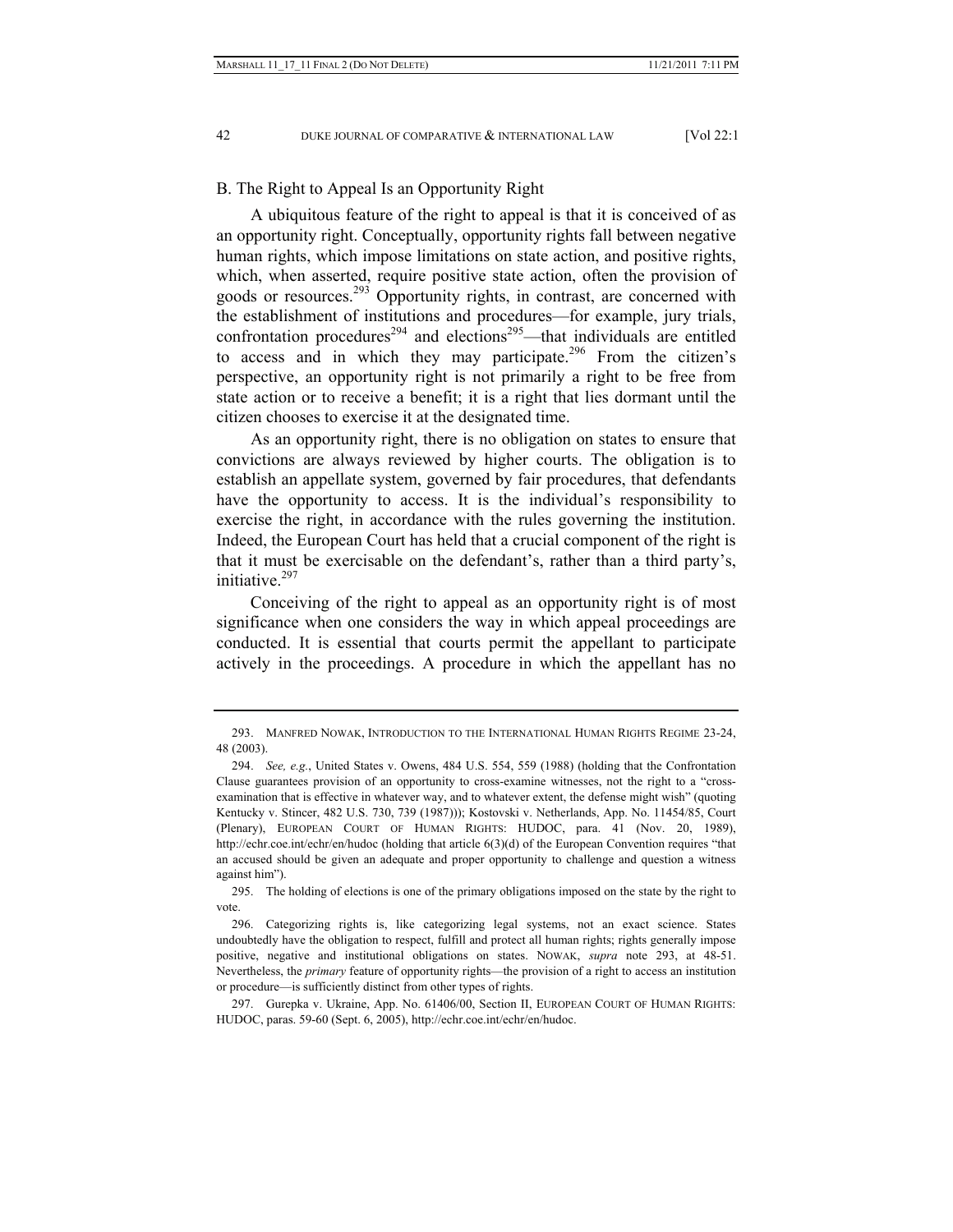2011] A COMPARATIVE ANALYSIS OF THE RIGHT TO APPEAL 43

opportunity to identify the issues or present submissions will be defective.<sup>298</sup>

This requirement also cuts the other way. It is primarily for the appellant to demonstrate why a conviction should not have been imposed. A state is under no obligation to ensure the appellant makes the best possible use of this opportunity. Having provided access to appellate review of sufficient scope, the role of the court is to assess the merits of the appellant's factual and legal complaints.

#### C. The Appellate Process Must Be Fair

The final feature of the right to appeal is that the appellate process must itself be fair. A fair process is difficult to define exhaustively. At a minimum, the procedure must be clear and accessible.<sup>299</sup> Fairness may be considered further at three different levels.

First, the process must be fair to the individual appellant. Procedural requirements must pursue legitimate aims, and they cannot be so onerous that, by restricting access, they impair the "very essence of the right."<sup>300</sup> This is a fact-specific inquiry. However, it appears clear that demanding onerous filing fees would impair the exercise of the appeal right. On the other hand, time limits for bringing an appeal "undoubtedly serve the purpose of assuring a proper administration of justice."<sup>301</sup> Provided the limit itself does not prevent a diligent appellant from lodging an appeal,<sup>302</sup> it may be strictly enforced. $303$ 

Second, the process must be fair as between groups of appellants. The process cannot discriminate between different classes of people. Cases from the United States, New Zealand, and South Africa make it clear that it

 <sup>298.</sup> *Id.* para. 61.

 <sup>299.</sup> Galstyan v. Armenia, App. No. 26986/03, Section III, EUROPEAN COURT OF HUMAN RIGHTS: HUDOC , para. 126 (Nov. 15, 2007), http://echr.coe.int/echr/en/hudoc (finding a review system that "lack[ed] any clearly defined procedure or time limits and consistent application in practice" to breach article 2 of Protocol No. 7).

 <sup>300.</sup> Poulsen v. Denmark, App. No. 32092/96, Section II, EUROPEAN COURT OF HUMAN RIGHTS: HUDOC, at 5 (June 29, 2000), http://echr.coe.int/echr/en/hudoc.

 <sup>301.</sup> Laaksonen v. Finland, App. No. 36321/97, Section IV, EUROPEAN COURT OF HUMAN RIGHTS: HUDOC, at 3 (Sept. 7, 1999), http://echr.coe.int/echr/en/hudoc.

 <sup>302.</sup> Cavanilles v. Spain, No.116/1997/900/1112, Court (Chamber), EUROPEAN COURT OF HUMAN RIGHTS: HUDOC, para. 45 (Oct. 28, 1998), http://echr.coe.int/echr/en/hudoc (holding that a three-day time limit for bringing a civil appeal was, in the circumstances, unreasonable and violated article  $6(1)$ ).

 <sup>303.</sup> *Laaksonen*, App. No. 36321/97, para. 1 (holding that the state was entitled to reject a notice of appeal received one day after the expiry of a thirty-day time limit for filing appeals).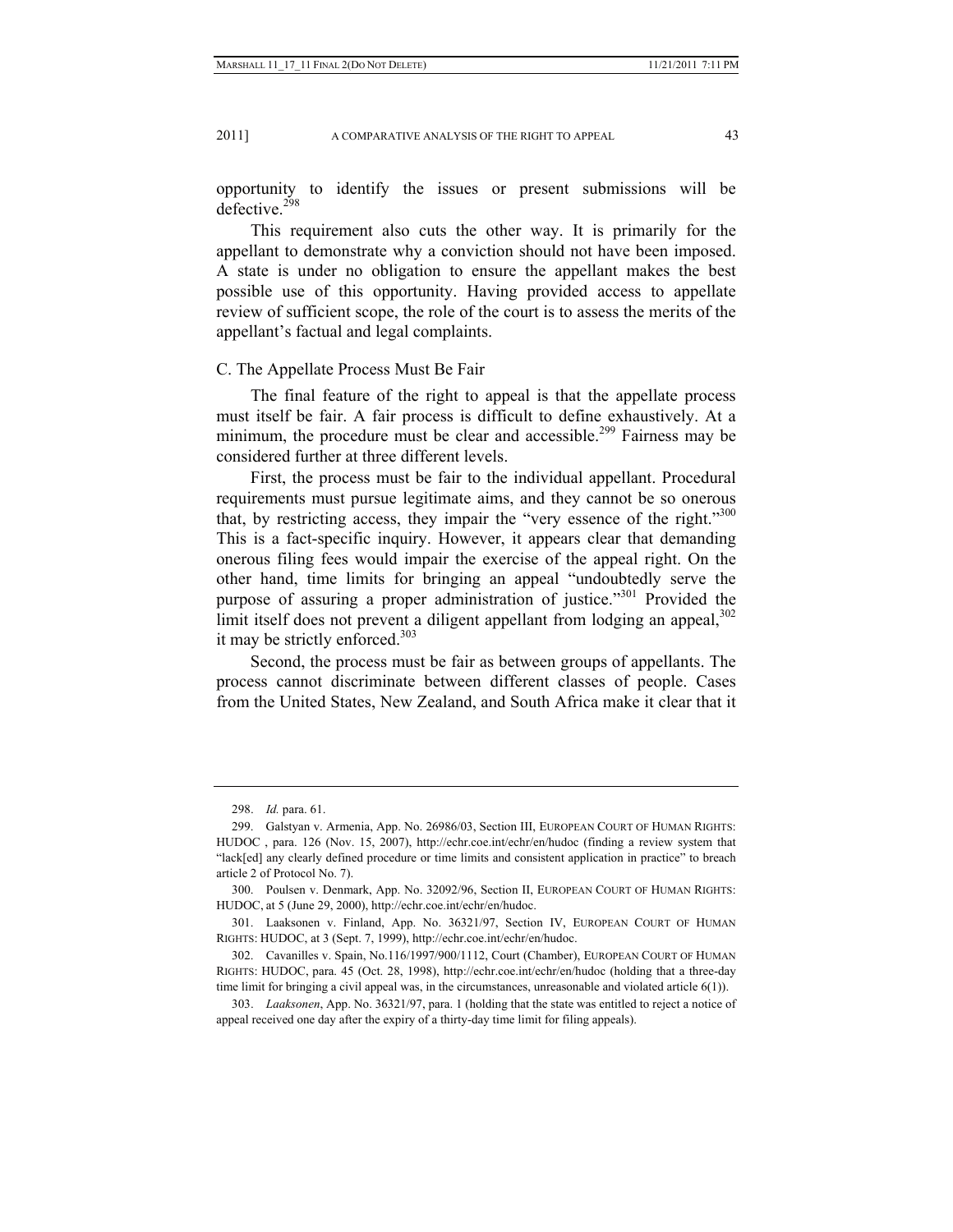is not permissible to impose more onerous conditions on appellants who are indigent or unrepresented.<sup>304</sup>

Third, one should consider the fairness of the process at the systemic level. Because appellate resources are always limited, it is legitimate for a process to seek to channel its resources into hearing arguable or meritorious appeals; frivolous or hopeless appeals may be disposed of expeditiously, provided they still receive adequate consideration of their merits.<sup>305</sup> Indeed, it is not in the interests of justice and fairness to allow unmeritorious appeals to prejudice the speedy resolution of those that have sufficient substance to justify a hearing. $306$  Undoubtedly, a system that does not deal with appeals quickly is unfair to individual appellants, who may be imprisoned for substantial periods without the opportunity to challenge their convictions.<sup>307</sup> But it is also unfair for another reason: if an appeal is allowed, appellate delay risks prejudicing the fairness of any retrial that is ordered. Evidence may have degraded, and witnesses may be unavailable or their memories may have dimmed.<sup>308</sup>

## D. The Modalities of Appeal

The most obvious differences between the European and common law jurisdictions discussed are with respect to the modalities of appeal. In general, appeals in Europe are heard de novo; evidence presented at the trial may be reassessed, and often supplemented, at second instance.<sup>309</sup> By contrast, appeals in common law jurisdictions are based on the trial record, with more deference given to the first-instance fact-finder.<sup>310</sup>

We have seen that these differences in the modalities of review have historical roots that go very deep, back to the European adoption, and English rejection, of Roman-canon procedure. $311$  The extent to which these differences persist today should not, however, be overstated. In contemporary France, Germany, and Italy, appeals not uncommonly fall

 <sup>304.</sup> Griffin v. Illinois, 351 U.S. 12 (1956); *R v Taito* [2002] 3 NZLR 577 (P.C.); *S. v. Ntuli* 1996 (1) SA 1207 (CC) (S. Afr.).

 <sup>305.</sup> Smith v. Robbins, 528 U.S. 259, 278 (2000); *S. v. Ntuli* 1996 (1) SA 1207 (CC) para. 24 (S. Afr.).

 <sup>306.</sup> *S. v. Shinga* 2007 (2) SACR 28 (CC) para. 51 (S. Afr.).

 <sup>307.</sup> In a number of communications, particularly from Caribbean nations, the Committee has found article 14(5) to have been violated due to significant delays between trial and the resolution of an appeal. *See supra* note 124.

 <sup>308.</sup> R. v. Sopko, [1994] 5 W.W.R. 117, para. 10 (Can. Man. C.A.).

 <sup>309.</sup> *See supra* Parts II.C, III, IV.B.

 <sup>310.</sup> *See supra* Parts II.A, III.

 <sup>311.</sup> *See supra* Part II.C.